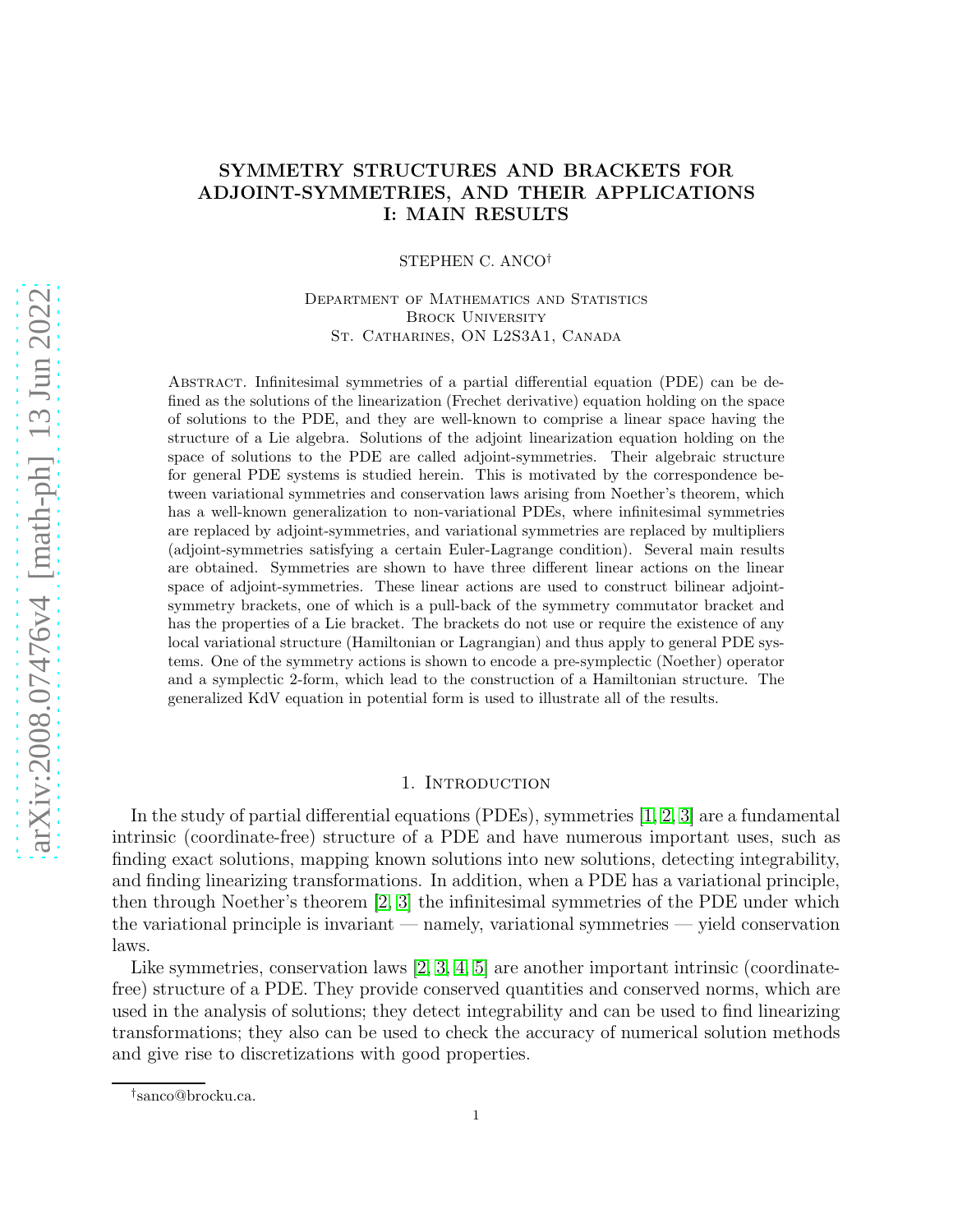A modern form of the Noether correspondence between variational symmetries and conservation laws has been developed in the past few decades [\[2,](#page-26-1) [4,](#page-26-3) [5,](#page-26-4) [6,](#page-26-5) [7,](#page-26-6) [8,](#page-26-7) [9\]](#page-26-8) and generalized to non-variational PDEs. From a purely algebraic viewpoint, infinitesimal symmetries of a PDE are the solutions of the linearization (Frechet derivative) equation holding on the space of solutions to the PDE. Solutions of the adjoint linearization equation, holding on the space of solutions to the PDE, are called adjoint-symmetries [\[8,](#page-26-7) [10,](#page-26-9) [11\]](#page-26-10). In the generalization of the Noether correspondence, infinitesimal symmetries are replaced by adjoint-symmetries, and variational symmetries are replaced by multipliers which are adjoint-symmetries satisfying an Euler-Lagrange condition [\[4,](#page-26-3) [5,](#page-26-4) [8,](#page-26-7) [9\]](#page-26-8). (Multipliers are alternatively known as cosymmetries in the literature on Hamiltonian and integrable systems [\[12,](#page-26-11) [13\]](#page-26-12). The property of existence of an adjoint-symmetry for a PDE has been called "nonlinear self-adjointness" in some papers; see Ref. [\[14\]](#page-26-13) and references therein.)

As an important consequence of the modern Noether correspondence, the problem of finding the conservation laws for a PDE is reduced to a kind of adjoint of the problem of finding the symmetries of the PDE. In particular, for any PDE system, conservation laws can be explicitly derived in a similar algorithmic way to the standard way that symmetries are derived (see Ref. [\[5\]](#page-26-4) for a review).

These developments motivate studying the basic mathematical properties of adjointsymmetries and their connections to infinitesimal symmetries. As is well known, the set of infinitesimal symmetries of a PDE has the structure of a Lie algebra, in which the subset of variational symmetries is a Lie subalgebra, and the set of conservation laws of a PDE is mapped into itself under the symmetries of the PDE. This leads to several interesting basic questions:

- How do symmetries act on adjoint-symmetries and multipliers?
- Does the set of adjoint-symmetries have any kind of algebraic structure, such as a generalized Lie bracket or Poisson bracket, with the set of multipliers inheriting a corresponding structure?
- Do there exist generalized analogs of Hamiltonian and (Noether) symplectic operators for general PDE systems?

In Ref. [\[15,](#page-26-14) [16\]](#page-26-15), the explicit action of infinitesimal symmetries on multipliers is derived for general PDE systems and used to study invariance of conservation laws under symmetries. Recently in Ref. [\[17\]](#page-26-16), for scalar PDEs, a linear mapping from infinitesimal symmetries into adjoint-symmetries is constructed in terms of any fixed adjoint-symmetry that is not a multiplier. This mapping can be viewed as a (Noether) pre-symplectic operator, in analogy with symplectic operators that map symmetries into adjoint-symmetries for Hamiltonian systems [\[2,](#page-26-1) [18\]](#page-26-17). The inverse mapping thus can be viewed as a pre-Hamiltonian operator.

The present paper expands substantially on this work and will give answers to the basic questions just posed for general PDE systems.

Firstly, it will be shown that there are two basic different actions of infinitesimal symmetries on adjoint-symmetries. One action represents a Lie derivative, and the other action comes from the adjoint relationship between the determining equation for infinitesimal symmetries and adjoint-symmetries. For adjoint-symmetries that are multipliers, these two actions coincide with the known action given in Ref. [\[15,](#page-26-14) [16\]](#page-26-15). Furthermore, the difference of the two actions produces a third action that vanishes on multipliers. This third action yields a generalization of the pre-symplectic operator for scalar PDEs, and its inverse provides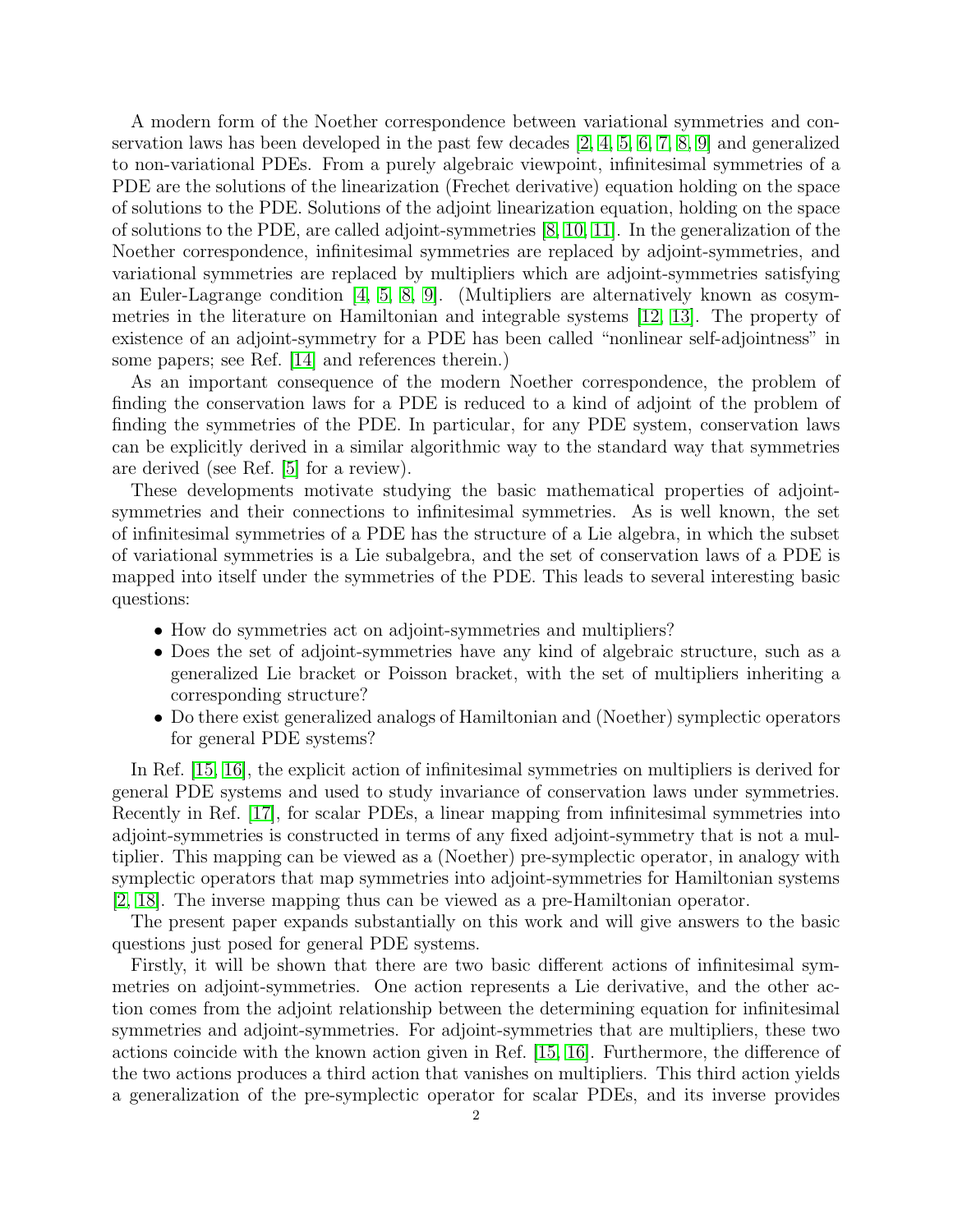a general pre-Hamiltonian operator. For evolution PDEs and Euler-Lagrange PDEs, this structure further yields a symplectic 2-form and an associated Poisson bracket, which can be used to look for a corresponding Hamiltonian structure for non-dissipative PDE systems.

Secondly, these three actions of infinitesimal symmetries on adjoint-symmetries will be used to construct associated bracket structures on the subset of adjoint-symmetries given by the range of each action. Two different constructions will be given: the first bracket is antisymmetric and can be viewed as a pull-back of the symmetry commutator (Lie bracket) to adjoint-symmetries; the second bracket is non-symmetric and does not utilize the commutator structure of symmetries. Most significantly, one of the antisymmetric brackets will be shown to satisfy the Jacobi identity, and thus it gives a Lie algebra structure to a natural subset of adjoint-symmetries. In certain situations, this subset will coincide with the whole set of adjoint-symmetries. More generally, a correspondence (homomorphism) will exist between Lie subalgebras of symmetries and adjoint-symmetries, which will hold even for dissipative PDEs that lack any local variational (Hamiltonian or Lagrangian) structure.

All of these main results are new and provide important steps in understanding the basic algebraic structure of adjoint-symmetries and its application to pre-Hamiltonian operators, (Noether) pre-symplectic operators, and symplectic 2-forms for general PDE systems.

Apart from the intrinsic mathematical interest in developing and exploring such structures, a more applied utilization of the results is that symmetry actions on adjoint-symmetries can be used to produce a new adjoint-symmetry — and hence possibly a multiplier — from a known adjoint-symmetry and a known symmetry, while brackets on adjoint-symmetries allow a pair of known adjoint-symmetries to generate a new adjoint-symmetry — and hence possibly a multiplier — just as a pair of known symmetries can generate a new symmetry from their Lie bracket. Additional adjoint-symmetries can be obtained through the interplay of these structures.

The main results will be illustrated by using the generalized Korteweg-de Vries (gKdV) equation in potential form as running example. Several physical examples of PDE systems will be considered in a sequel paper.

The rest of the present paper is organized as follows. Section [2](#page-3-0) gives a short review of infinitesimal symmetries, adjoint-symmetries, and multipliers, from an algebraic viewpoint. Section [3](#page-6-0) presents the actions of infinitesimal symmetries on adjoint-symmetries and multipliers. Section [4](#page-10-0) explains the construction of general pre-Hamiltonian and pre-symplectic (Noether) operators from these actions. Section [5](#page-13-0) derives the bracket structures for adjointsymmetries, and discusses their properties. In particular, the conditions under which a Lie algebra structure arises for adjoint-symmetries from a commutator bracket is explained. Section [6](#page-20-0) specializes the results to evolution PDEs. Construction of a pre-symplectic operator and an associated symplectic 2-form and Poisson bracket is also explained. Finally, section [7](#page-23-0) provides some concluding remarks.

Throughout, the mathematical setting will be calculus in jet space [\[2\]](#page-26-1), which is summarized in an Appendix. Partial derivatives and total derivatives will be denoted using a standard (multi-) index notation. The Frechet derivative will be denoted by ′ . Adjoints of total derivatives and linear operators will be denoted by <sup>∗</sup> . Prolongations will be denoted as pr.

Hereafter, a "symmetry" will refer to an infinitesimal symmetry in evolutionary form.

Work on classifying adjoint-symmetries of PDEs can be found in Ref. [\[8,](#page-26-7) [14,](#page-26-13) [19,](#page-26-18) [20,](#page-27-0) [21,](#page-27-1) [22,](#page-27-2) [23\]](#page-27-3)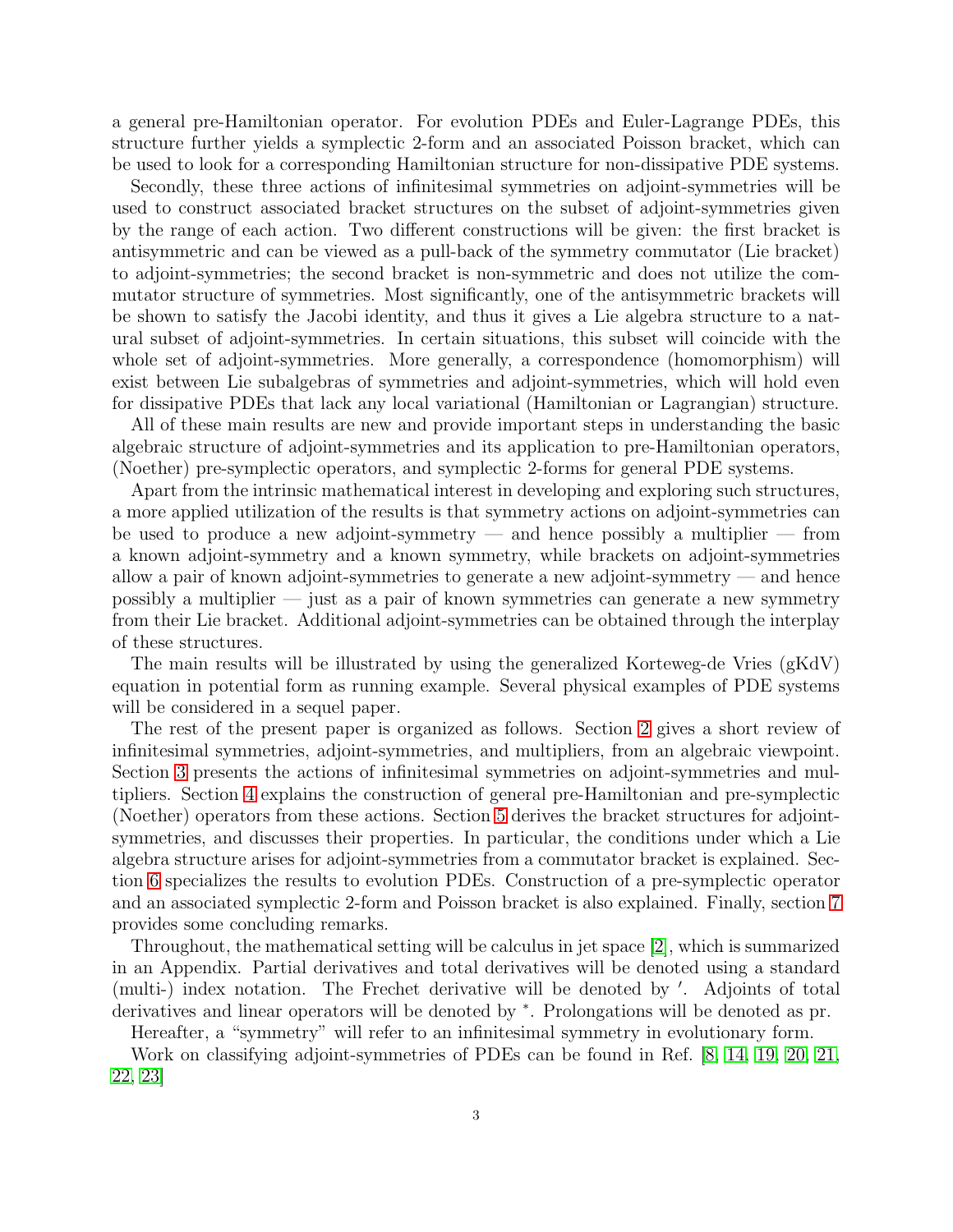#### 2. Symmetries and adjoint-symmetries

<span id="page-3-0"></span>An algebraic perspective will be utilized to allow symmetries and adjoint-symmetries to be defined and handled in a unified way (following Ref. [\[5\]](#page-26-4)).

Consider a general PDE system of order  $N$  consisting of  $M$  equations

<span id="page-3-1"></span>
$$
G^{A}(x, u^{(N)}) = 0, \quad A = 1, \dots, M
$$
\n(2.1)

where  $x^i$ ,  $i = 1, \ldots, n$ , are the independent variables, and  $u^{\alpha}$ ,  $\alpha = 1, \ldots, m$ , are the dependent variables. The space of formal solutions  $u^{\alpha}(x)$  of the PDE system will be denoted  $\mathcal{E}$ . As is usual in symmetry theory [\[1,](#page-26-0) [2,](#page-26-1) [3\]](#page-26-2), the PDE system will be assumed to be well posed in the sense that the standard tools of variational calculus in jet space can be applied. In particular, no integrability conditions are assumed to arise from the equations and their differential consequences; namely, the PDE system and its differential consequences are involutive. (A more precise formulation can be found in  $[2, 4, 24]$  $[2, 4, 24]$  $[2, 4, 24]$  from a geometric/algebraic point of view, and in [\[5\]](#page-26-4) from a computational point of view. A general reference on involutivity, which bridges these viewpoints, is [\[25\]](#page-27-5).)

An underlying technical condition will be that a PDE system admits a solved-form for a set of leading derivatives, and likewise all differential consequences of the PDE system admit a solved-form in terms of differential consequences of the leading derivatives. This condition allows Hadamard's lemma to hold in the setting of jet space [\[5\]](#page-26-4).

<span id="page-3-2"></span>**Lemma 2.1.** If a function  $f(x, u^{(k)})$  vanishes on  $\mathcal E$  then  $f = R_f(G)$  holds identically, where  $R_f$  is some linear differential operator in total derivatives whose coefficients are functions that are non-singular on  $\mathcal{E}.$ 

When the preceding technical conditions hold, a PDE system will be called *regular*. Essentially all PDE systems of interest in physical applications are regular systems. (See Ref. [\[5,](#page-26-4) [26\]](#page-27-6) for examples and further discussion.) Hereafter, only regular PDE systems are considered.

An additional technical condition, which is not needed for the main results, will be useful for certain developments. The proof is similar to that of the previous lemma [\[5\]](#page-26-4).

<span id="page-3-5"></span>**Lemma 2.2.** Suppose  $R(G) = 0$  holds identically for a linear differential operator R in total derivatives whose coefficients are functions that are non-singular on  $\mathcal E$ . If the PDE system  $G^{A} = 0$  does not obey any differential identities, then R vanishes on  $\mathcal{E}$ .

For a running example, the focusing gKdV equation in potential form will be used:

<span id="page-3-4"></span>
$$
u_t + \frac{1}{p+1}(u_x)^{p+1} + u_{xxx} = 0
$$
\n(2.2)

where  $p > 0$  is an arbitrary nonlinearity power. This equation will be referred to as the (focusing) p-gKdV equation. Note that its x-derivative yields the focusing gKdV equation in physical form  $v_t + v^p v_x + v_{xxx} = 0$  with  $v = u_x$ , where the coefficients of the convective dispersion terms are scaled to 1. The special cases  $p = 1, 2$  are the KdV equation and the mKdV equation, which are integrable systems.

2.1. Determining equations and identities. An infinitesimal *symmetry* of a PDE system [\(2.1\)](#page-3-1) is a set of functions  $P^{\alpha}(x, u^{(k)})$  that are non-singular on  $\mathcal E$  and satisfy

<span id="page-3-3"></span>
$$
G'(P)^{A}|_{\mathcal{E}} = 0.
$$
\n(2.3)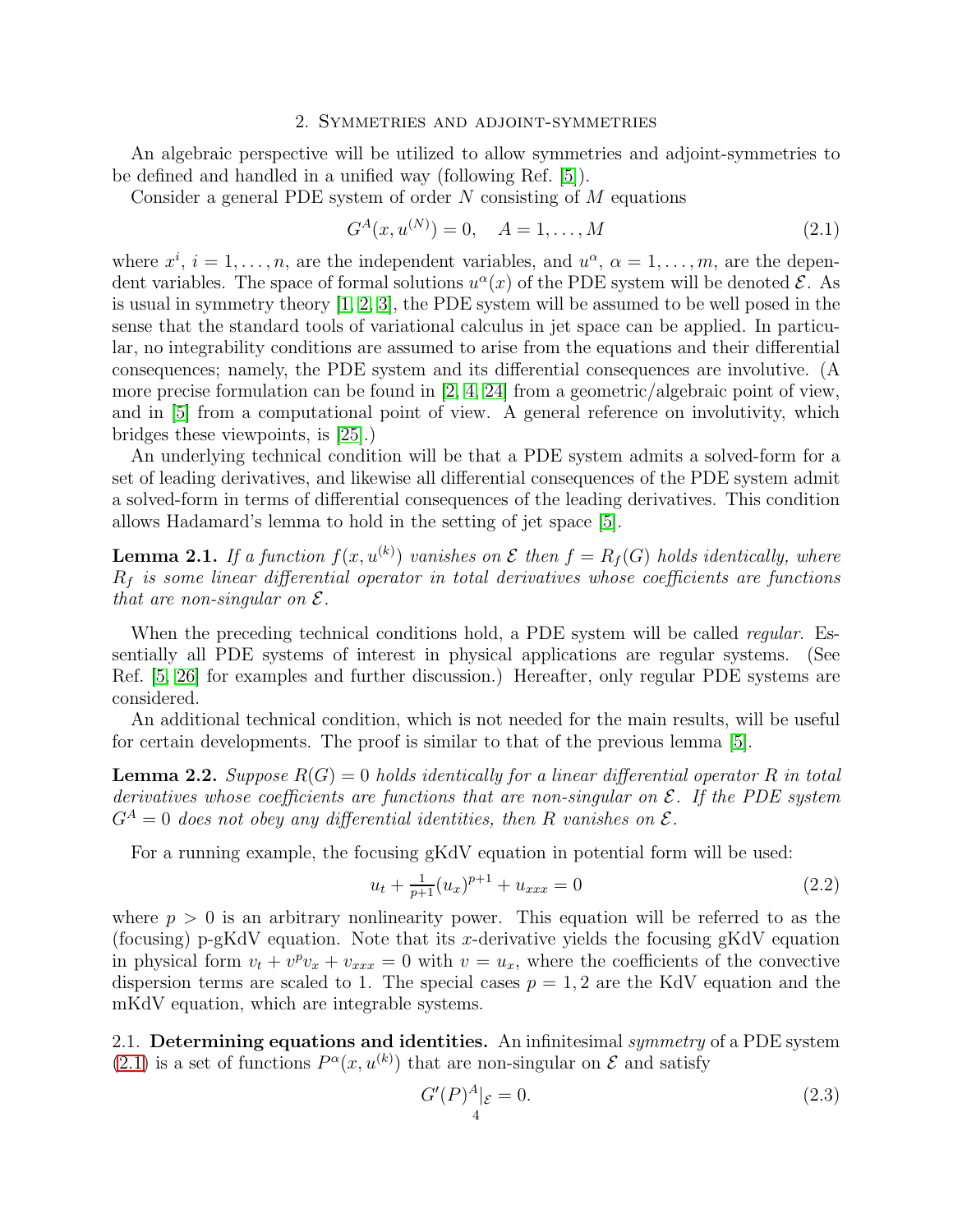This is the determining equation for  $P^{\alpha}$ , called the characteristic functions of the symmetry. Off of the solution space  $\mathcal{E}$ , the symmetry determining equation is given by

<span id="page-4-1"></span>
$$
G'(P)^A = R_P(G)^A \tag{2.4}
$$

(due to Lemma [2.1\)](#page-3-2) where  $R_P = (R_P)_B^{A} D_I$  is some linear differential operator in total derivatives whose coefficients  $(R_P)_B^{AI}$  are functions that are non-singular on  $\mathcal{E}$ .

The determining equation for adjoint-symmetries is the adjoint of the symmetry determining equation [\(2.3\)](#page-3-3). It is obtained by using the Frechet derivative identity

<span id="page-4-3"></span>
$$
Q_A G'(P)^A = P^{\alpha} G'^*(Q)_{\alpha} + D_i \Psi^i(P, Q). \tag{2.5}
$$

An *adjoint-symmetry* of a PDE system  $(2.1)$  is a set of functions  $Q_A(x, u^{(k)})$  that are non-singular on  $\mathcal E$  and satisfy

<span id="page-4-2"></span>
$$
G^{\prime*}(Q)_{\alpha}|_{\mathcal{E}} = 0. \tag{2.6}
$$

Off of the solution space  $\mathcal{E}$ , this determining equation is given by

<span id="page-4-0"></span>
$$
G^{\prime*}(Q)_{\alpha} = R_Q(G)_{\alpha} \tag{2.7}
$$

(again due to Lemma [2.1\)](#page-3-2) where  $R_Q = (R_Q)^I_{\alpha B} D_I$  is some linear differential operator in total derivatives whose coefficients  $(R_Q)_{\alpha B}^I$  are functions that are non-singular on  $\mathcal{E}$ .

The geometrical meaning of symmetries is well known. From the algebraic viewpoint, it comes from the relation  $G'(P)^A = (\text{pr}_{\mathcal{P}}^{\alpha} \partial_{u^{\alpha}}) G^A$  whereby the symmetry determining equation [\(2.3\)](#page-3-3) can be expressed as

$$
((\mathrm{pr}P^{\alpha}\partial_{u^{\alpha}})G^{A})|_{\mathcal{E}}=0.
$$
\n(2.8)

This is usually the starting point for defining symmetries, since it indicates that  $\mathbf{X}_P = P^{\alpha} \partial_{u^{\alpha}}$ is a vector field that is tangent to surfaces  $G^A = 0$  (and their prolongations  $D^k G^A = 0$ ,  $k = 0, 1, 2, \ldots$ ) in jet space. A geometrical meaning for adjoint-symmetries has recently been developed in Ref. [\[29\]](#page-27-7), based on evolutionary 1-forms that functionally vanish on the solution space  $\mathcal{E}$ .

The most common form for symmetries is a Lie point symmetry [\[2,](#page-26-1) [3\]](#page-26-2), given by  $P^{\alpha} =$  $\eta^{\alpha}(x, u) - \xi^{i}(x, u)u_i^{\alpha}$ . Symmetries that have have a general form  $P^{\alpha}(x, u^{(k)})$  with  $k \ge 1$  are sometimes called generalized symmetries or symmetries of order  $k$ .

The most common form for adjoint-symmetries is given by  $Q_A(x, u^{(k)})$  with  $k < N$ , where  $N$  is the differential order of a given PDE system  $(2.1)$ . Such adjoint-symmetries are called low-order  $[5, 16]$  $[5, 16]$ .

A symmetry or an adjoint-symmetry is called higher-order if has a differential order  $k >$ N. Existence of an infinite hierarchy with  $k$  being unbounded is typically an indicator of integrability [\[2,](#page-26-1) [27\]](#page-27-8).

Running example: For the p-gKdV equation [\(2.2\)](#page-3-4), the symmetry and adjoint-symmetry determining equations are respectively given by  $(D_t P + u_x^p D_x P + D_x^3 P)|_{\mathcal{E}} = 0$  and  $(-D_t Q D_x(u_x^p Q) - D_x^3 Q ||_{\mathcal{E}} = 0$ . These equations are adjoints of each other. Since they do not coincide when  $P = Q$  with  $p > 0$ , this shows that p-gKdV adjoint-symmetries differ from p-gKdV symmetries. It is well-known that, for arbitrary  $p > 0$ , the Lie point symmetries are spanned by

$$
P_1 = 1, \quad P_2 = -u_x, \quad P_3 = -u_t, \quad P_4 = (p-2)u - 3ptu_t - xpu_x, \tag{2.9}
$$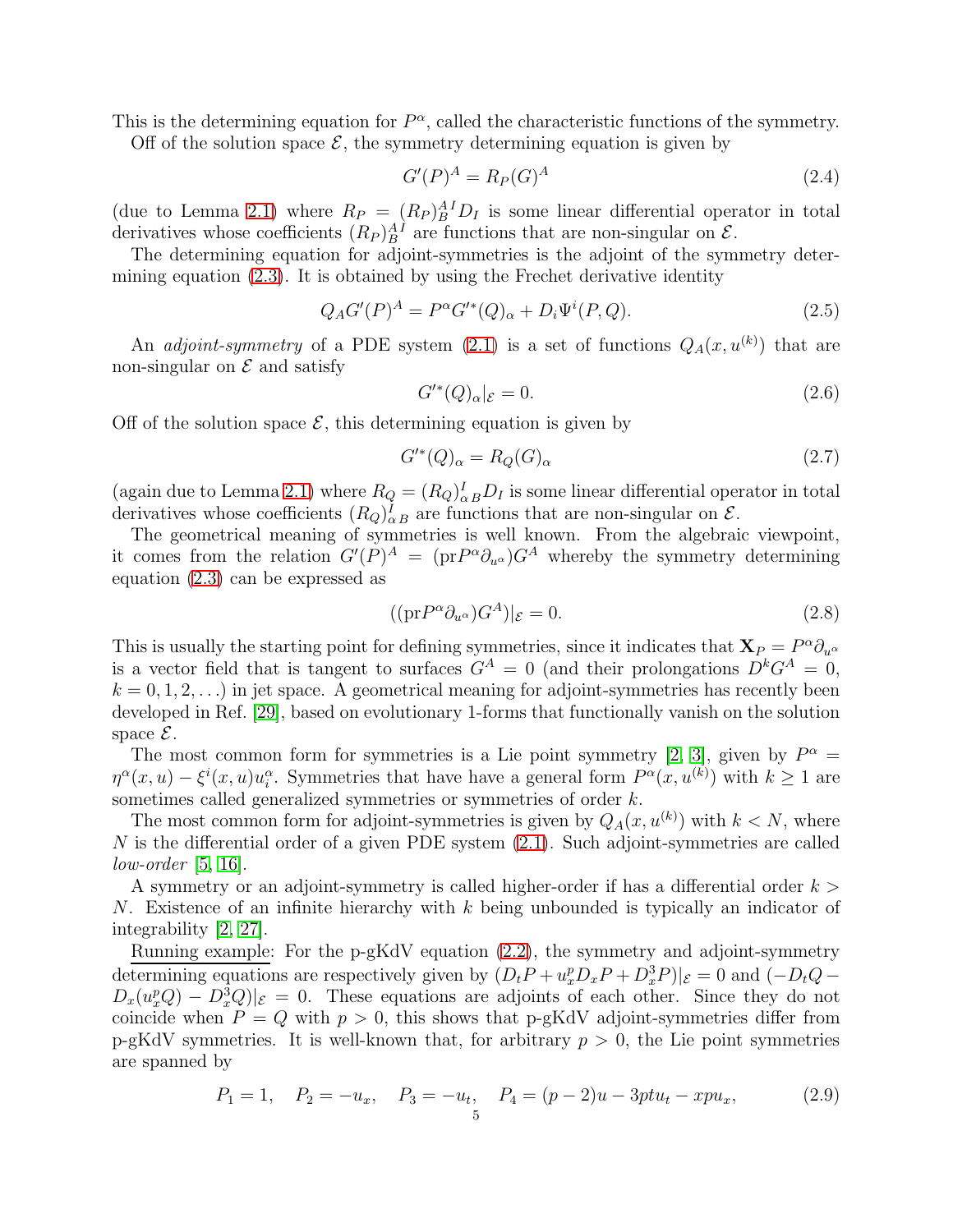which respectively generate shifts, space-translations, time-translations, and scalings. They satisfy

$$
R_{P_1} = 0, \quad R_{P_2} = -D_x, \quad R_{P_3} = -D_t, \quad R_{P_4} = -pxD_x - 3ptD_t - 2(p+1) \tag{2.10}
$$

off of  $\mathcal E$ . The low-order adjoint-symmetries can be shown to be spanned by

<span id="page-5-1"></span>
$$
Q_1 = u_{xx}, \quad Q_2 = u_{tx}, \quad Q_3 = 2u_x + 3ptu_{t,x} + pxu_{xx}
$$
\n(2.11)

where

<span id="page-5-2"></span>
$$
R_{Q_1} = -D_x^2, \quad R_{Q_2} = -D_t D_x, \quad R_{Q_3} = -pxD_x^2 - 3ptD_t D_x - (3p+2)D_x. \tag{2.12}
$$

In the special cases  $p = 1, 2$ , a hierarchy of higher-order symmetries and adjoint-symmetries exist, corresponding to the integrability structure of the KdV and mKdV equations. No integrability structure is known for any values of  $p > 0$ .

Recall that a multiplier is a set of functions  $\Lambda_A(x, u^{(k)})$  that are non-singular on  $\mathcal E$  and satisfy  $\Lambda_A G^A = D_i \Psi^i$  off of  $\mathcal{E}$ , for some vector function  $\Psi^i$  in jet space. This total divergence condition is equivalent to

$$
E_{u^{\alpha}}(\Lambda_A G^A) = 0. \tag{2.13}
$$

It can be further reformulated through the product rule of the Euler operator, which yields the equivalent condition  $\Lambda^{'}(G)_{\alpha} + G^{'}(\Lambda)_{\alpha} = 0$ . Consequently, on  $\mathcal{E},$ 

$$
G^{\prime *}(\Lambda)_{\alpha}|_{\mathcal{E}} = 0 \tag{2.14}
$$

whereby  $\Lambda_A$  is an adjoint-symmetry. Off of  $\mathcal{E}$ , the adjoint-symmetry determining equation [\(2.7\)](#page-4-0) yields

$$
G^{\prime *}(\Lambda)_{\alpha} = R_{\Lambda}(G)_{\alpha} \tag{2.15}
$$

where  $R_{\Lambda}$  is a linear differential operator in total derivatives. Hence, one sees that  $\Lambda^{'}(G)_{\alpha} =$  $-G'^*(\Lambda)_{\alpha} = -R_{\Lambda}(G)_{\alpha}$ . Now suppose that  $G^A = 0$  does not obey any differential identities. Then one can conclude (from Lemma [2.2\)](#page-3-5) that  $\Lambda'^* = -R_{\Lambda} + S^{I,J}(D_I G)D_J$  where  $S^{I,J} = -S^{J,I}$ holds off of  $\mathcal E$  and  $S^{I,J}$  is non-singular on  $\mathcal E$ . Furthermore, suppose that  $\Lambda_A$  contains no leading derivatives of  $G<sup>A</sup> = 0$  and no differential consequences of any leading derivatives. Then one can assume without loss of generality that  $S^{I,J} = 0$ . Therefore, in this situation,  $\Lambda^{\prime *} = -R_{\Lambda}$  holds identically. The adjoint of this equation yields the relation

<span id="page-5-0"></span>
$$
\Lambda' = -R_{\Lambda}^*.\tag{2.16}
$$

Every multiplier  $\Lambda_A(x, u^{(k)})$  of a PDE system determines a conservation law  $(D_i \Psi^i)|_{\mathcal{E}} = 0$ holding on the solution space  $\mathcal{E}$ . The components  $\Psi^i$  can obtained from  $\Lambda_A$  by homotopy integral formulas [\[2,](#page-26-1) [3,](#page-26-2) [5\]](#page-26-4), or by an algebraic formula when the given PDE system possesses a scaling symmetry [\[5,](#page-26-4) [15\]](#page-26-14). Under a certain regularity condition on the form of a PDE system [\[5\]](#page-26-4), all conservation laws will arise from multipliers.

Running example: The low-order multipliers of the p-gKdV equation [\(2.2\)](#page-3-4) consist of the span of a subset of the low-order adjoint-symmetries:

$$
\Lambda_1 = Q_1 = u_{xx}, \quad \Lambda_2 = Q_2 = u_{tx}.
$$
\n(2.17)

In particular, the adjoint-symmetry  $Q_3 = 2u_x + 3ptu_{t,x} + pxu_{xx}$  is not a multiplier. The conservation laws arising from the two multipliers are respectively given by

<span id="page-5-3"></span>
$$
(\Psi^t, \Psi^x) = \left(-\frac{1}{2}u_x^2, \frac{1}{2}u_{xx}^2 + u_t u_x + \frac{1}{(p+1)(p+2)}u_x^{p+1}\right)
$$
(2.18)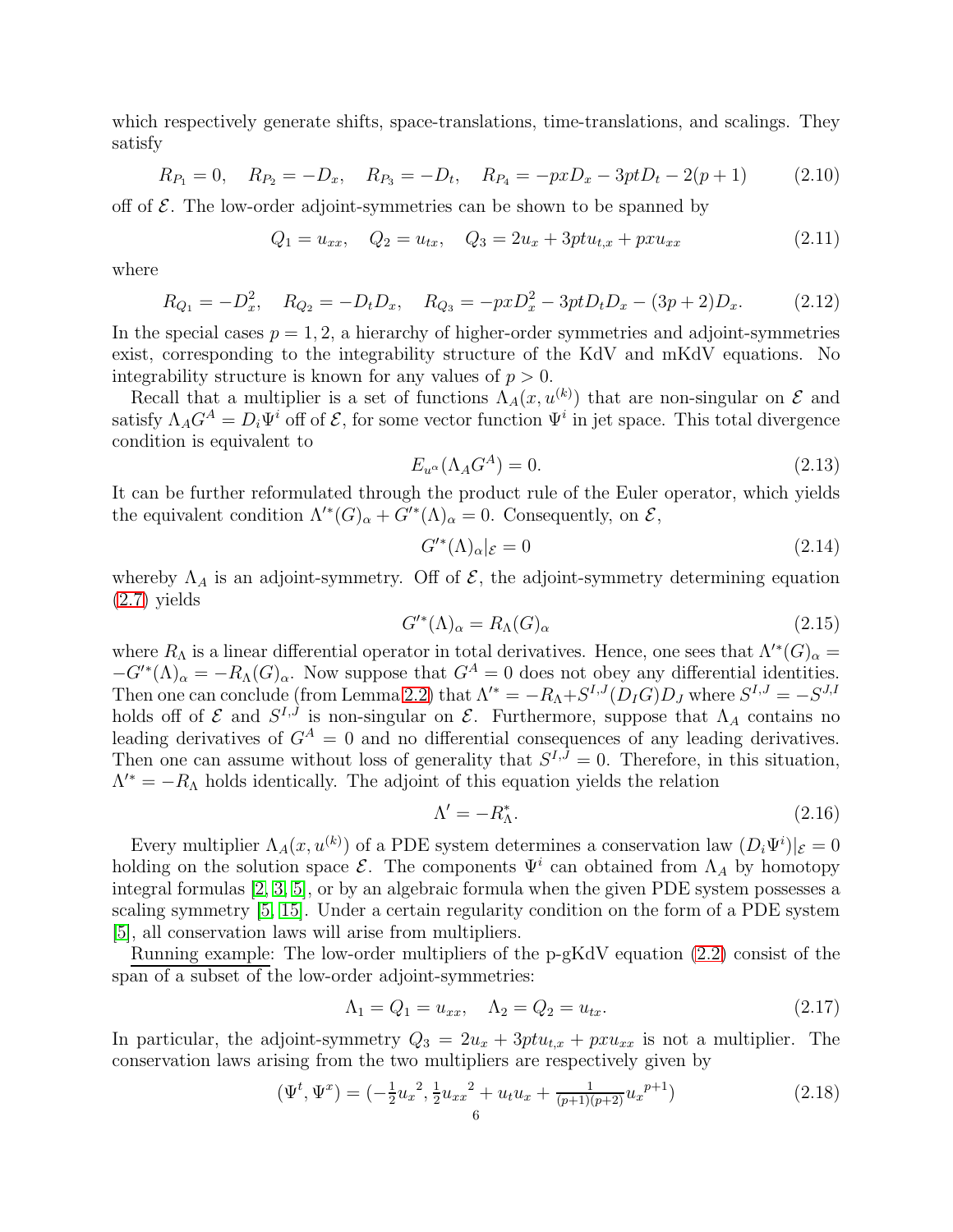and

$$
\Psi^t, \Psi^x) = \left(-\frac{1}{2}u_{xx}^2 + \frac{1}{(p+1)(p+2)}u_x^{p+2}, u_{tx}u_{xx} + \frac{1}{2}u_x^2\right). \tag{2.19}
$$

These describe continuity equations for momentum and energy, which can be seen from the form of the conserved densities  $\Psi^t = \frac{1}{2}$  $\frac{1}{2}v^2, \frac{1}{2}$  $\frac{1}{2}v_x^2 - \frac{1}{(p+1)(p+2)}v^{p+2}$  (up to an overall sign) expressed in terms of the gKdV variable  $v = u_x$  (see e.g. Ref. [\[28\]](#page-27-9)).

# 3. Action of symmetries on adjoint-symmetries

<span id="page-6-0"></span>Symmetries of any given PDE system are well-known to form a Lie algebra via their commutators. From the algebraic viewpoint, if  $P_1^{\alpha}$ ,  $P_2^{\alpha}$  are symmetries, then so is the commutator defined by

<span id="page-6-1"></span>
$$
[P_1, P_2]^{\alpha} = P_2'(P_1)^{\alpha} - P_1'(P_2)^{\alpha}.
$$
\n(3.1)

The geometrical formulation is the same:

<span id="page-6-6"></span> $($ 

$$
[\mathrm{pr}\mathbf{X}_{P_1}, \mathrm{pr}\mathbf{X}_{P_2}] = \mathrm{pr}\mathbf{X}_{[P_1, P_2]}.
$$
\n(3.2)

Stated precisely, the set of symmetries comprises a linear space on which the commutator defines a bilinear antisymmetric bracket that obeys the Jacobi identity. This bracket is called the Lie bracket of the symmetry vector fields. Any symmetry has a natural action on the linear space of all symmetries via the algebraic commutator [\(3.1\)](#page-6-1). This action is commonly denoted by  $\text{ad}(P_1)P_2 = [P_1, P_2]$ .

Symmetries also have a natural action on the set of adjoint-symmetries, since this set is a linear space that is determined by the given PDE system whose solution set  $\mathcal E$  is mapped into itself by a symmetry. Actually, there are two distinct actions of symmetries on the linear space of adjoint-symmetries, as shown next.

The first symmetry action arises directly from the prolonged action of a symmetry  $P^{\alpha}$ applied to the adjoint-symmetry determining equation [\(2.7\)](#page-4-0). To begin, from the lefthand side of this equation, one gets

<span id="page-6-2"></span>
$$
\mathrm{pr}\mathbf{X}_P(G'^*(Q)_\alpha) = G'^*(\mathrm{pr}\mathbf{X}_P(Q))_\alpha + \mathrm{pr}\mathbf{X}_P(G'^*)(Q)_\alpha. \tag{3.3}
$$

The last term can be simplified by the following steps. First, one has  $prX_P(G'^*)$  =  $(\text{pr}\mathbf{X}_P(G))'^* - P'^*G'^*$  (by identity [\(A.13\)](#page-26-19)), whence  $\text{pr}\mathbf{X}_P(G'^*)(Q)_{\alpha} = (\text{pr}\mathbf{X}_P(G))'^*(Q)_{\alpha} P'^*(G'^*(Q))_{\alpha}.$ Second, through the symmetry equation [\(2.4\)](#page-4-1), one can simplify  $(\text{pr}\mathbf{X}_P(G))'^*|_{\mathcal{E}} = (R_P(G))'^*|_{\mathcal{E}} = (R_P G')^*|_{\mathcal{E}} = G'^*R_P^*|_{\mathcal{E}}$ , where  $R_P^*$  is the adjoint of the linear differential operator  $R_P$  (in total derivatives). Thus, expression [\(3.3\)](#page-6-2) on  $\mathcal E$  becomes

<span id="page-6-4"></span>
$$
\text{pr}\mathbf{X}_P(G'^*(Q)_\alpha)|_{\mathcal{E}} = G'^*(Q'(P) + R^*_P(Q))_\alpha|_{\mathcal{E}}.\tag{3.4}
$$

Next, from the righthand side of equation [\(2.7\)](#page-4-0), one has

$$
\text{pr}\mathbf{X}_P(R_Q(G_\alpha)) = (\text{pr}\mathbf{X}_P R_Q)(G_\alpha + R_Q(\text{pr}\mathbf{X}_P(G))_\alpha. \tag{3.5}
$$

On  $\mathcal{E}$ , this yields

<span id="page-6-3"></span>
$$
\mathrm{pr}\mathbf{X}_P(R_Q(G)_\alpha)|_{\mathcal{E}}=0.\tag{3.6}
$$

Finally, from equating expressions [\(3.6\)](#page-6-3) and [\(3.4\)](#page-6-4), one gets

$$
G^{\prime*}(Q'(P) + R_P^*(Q))_{\alpha}|_{\mathcal{E}} = 0
$$
\n(3.7)

which shows that  $Q'(P)_A + R_P^*(Q)_A$  is an adjoint-symmetry. Therefore, this yields a linear mapping

<span id="page-6-5"></span>
$$
Q_A \xrightarrow{\mathbf{X}_P} Q'(P)_A + R_P^*(Q)_A \tag{3.8}
$$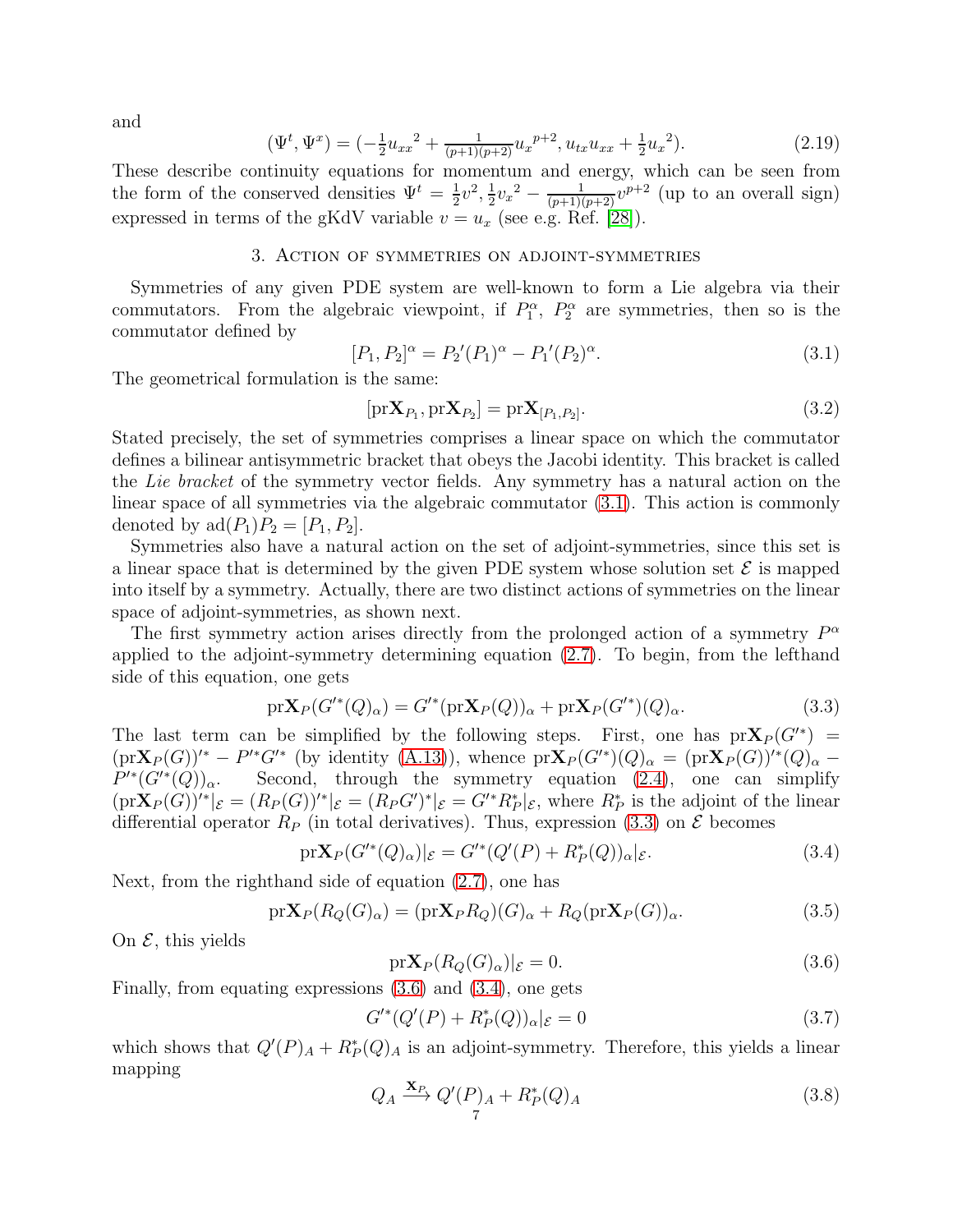acting on the linear space of adjoint-symmetries.

This action [\(3.8\)](#page-6-5) can be interpreted geometrically as a Lie derivative [\[29\]](#page-27-7) and is a generalization of a better known action of symmetries on conservation law multipliers, which is found in Ref. [\[15,](#page-26-14) [16\]](#page-26-15). Further discussion is given in section [3.1.](#page-8-0)

The second symmetry action arises from the adjoint relation between the respective determining equations [\(2.3\)](#page-3-3) and [\(2.6\)](#page-4-2) for symmetries and adjoint-symmetries.

As is well known [\[8,](#page-26-7) [14,](#page-26-13) [30,](#page-27-10) [31\]](#page-27-11), when  $P^{\alpha}$  is a symmetry and  $Q_A$  is an adjoint-symmetry, the adjoint relation [\(2.5\)](#page-4-3) yields a conservation law since

$$
D_i\Psi^i(P,Q)|_{\mathcal{E}} = Q_A G'(P)^A|_{\mathcal{E}} - P^{\alpha}G'^*(Q)_{\alpha}|_{\mathcal{E}} = 0
$$
\n(3.9)

from the determining equations [\(2.3\)](#page-3-3) and [\(2.6\)](#page-4-2). Off of  $\mathcal{E}$ , this formula is given by  $D_i\Psi^i(P,Q) = Q_A R_P(G)^A - P^{\alpha}R_Q(G)_{\alpha}$  where  $R_P$  and  $R_Q$  are the linear differential operators (in total derivatives) determined by equations [\(2.4\)](#page-4-1) and [\(2.7\)](#page-4-0). Integration by parts yields

$$
D_i\Psi^i(P,Q) = (R_P^*(Q)_A - R_Q^*(P)_A)G^A + D_iF^i(P,Q;G)
$$
\n(3.10)

and hence  $(R_P^*(Q)_A - R_Q^*(P)_A)G^A$  is a total divergence in jet space. This implies that the set of functions  $R_P^*(Q)_A - R_Q^*(P)_A$  constitute a conservation law multiplier. Since every multiplier is an adjoint-symmetry, there is a linear mapping

<span id="page-7-0"></span>
$$
Q_A \xrightarrow{\mathbf{X}_P} R_P^*(Q)_A - R_Q^*(P)_A := \Lambda_A \tag{3.11}
$$

which acts on the linear space of adjoint-symmetries.

The preceding results are a full and complete generalization of the symmetry actions derived for scalar PDEs in Ref. [\[17\]](#page-26-16). They will now be summarized, and then some of their consequences will be developed.

<span id="page-7-3"></span>**Theorem 3.1.** For any (regular) PDE system  $(2.1)$ , there are two actions  $(3.8)$  and  $(3.11)$ of symmetries on the linear space of adjoint-symmetries. The second symmetry action [\(3.11\)](#page-7-0) maps adjoint-symmetries into conservation law multipliers. The difference of the first and second actions yields the linear mapping

<span id="page-7-1"></span>
$$
Q_A \xrightarrow{\mathbf{X}_P} Q'(P)_A + R_Q^*(P)_A. \tag{3.12}
$$

The action [\(3.12\)](#page-7-1) will be trivial when the adjoint-symmetry is a conservation law multiplier, as follows from the relation [\(2.16\)](#page-5-0) which holds under certain mild conditions on the form of the PDE system  $G^A = 0$  (Lemma [2.2\)](#page-3-5) and the functions  $Q_A$ .

<span id="page-7-2"></span>**Proposition 3.2.** For a (regular) PDE system  $G^A = 0$  with no differential identities, the symmetry action [\(3.12\)](#page-7-1) on adjoint-symmetries  $Q_A$  that contain no leading derivatives (and their differential consequences) in the PDE system is trivial iff  $Q_A$  is a conservation law multiplier.

The conditions in Proposition [3.2](#page-7-2) are satisfied by evolution PDEs, as shown in section [6.](#page-20-0) Running example: For the p-gKdV equation [\(2.2\)](#page-3-4), the symmetry actions on adjointsymmetries are shown in Table [1.](#page-8-1) The non-zero commutators of the symmetries are given by

<span id="page-7-4"></span>
$$
[P_1, P_4] = (p-2)P_1, \quad [P_2, P_4] = pP_2, \quad [P_3, P_4] = 3pP_3. \tag{3.13}
$$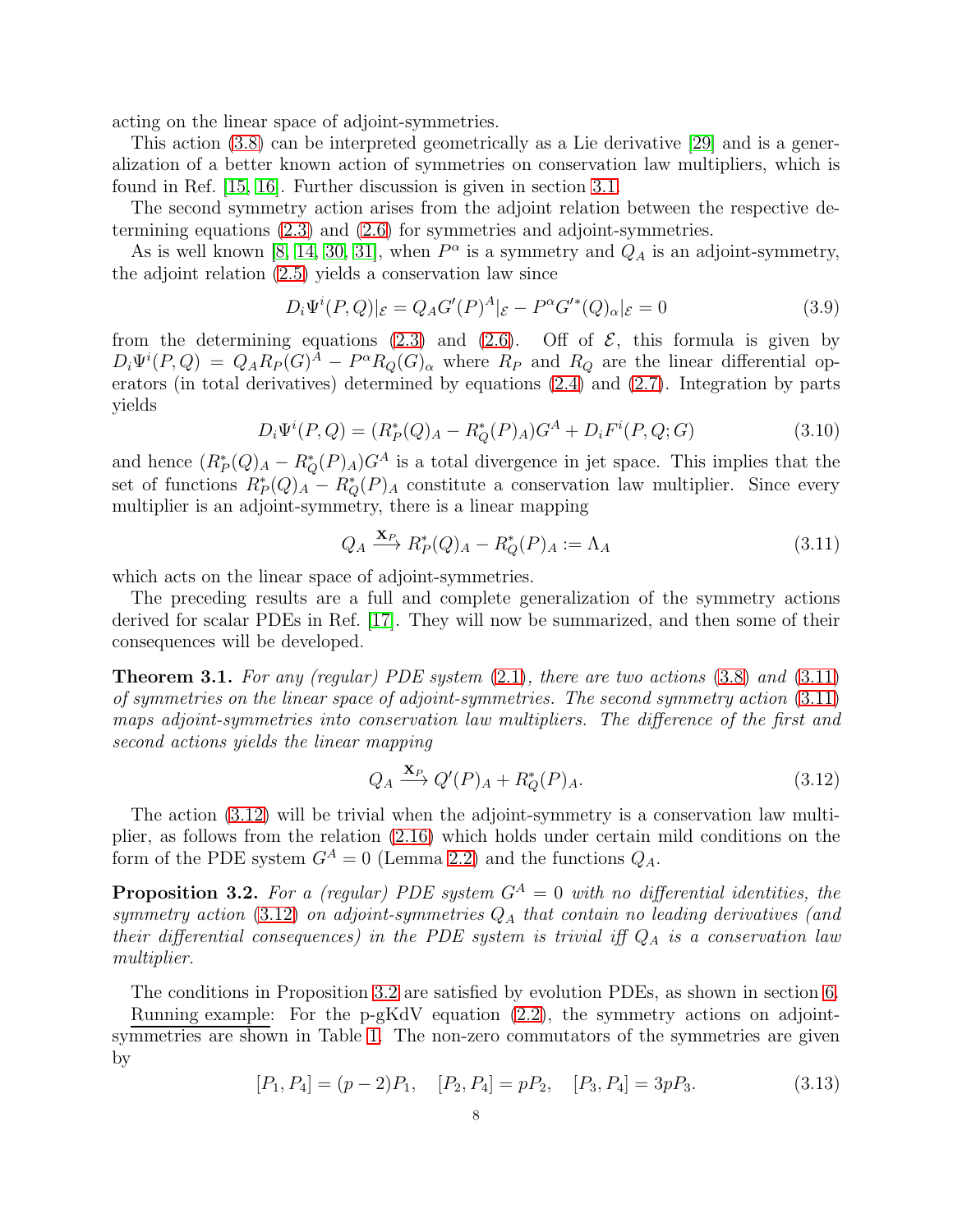<span id="page-8-1"></span>

| $(A)$ action by $(3.8)$                        |                             |                |                 |                       |       |         | $(B)$ action by $(3.11)$ |          |                                         |       |  |
|------------------------------------------------|-----------------------------|----------------|-----------------|-----------------------|-------|---------|--------------------------|----------|-----------------------------------------|-------|--|
|                                                | $\parallel P_1$             | P <sub>2</sub> | $P_3$           |                       | $P_4$ |         | $P_1$                    | $P_{2}$  | $P_3$                                   | $P_4$ |  |
|                                                |                             |                |                 |                       |       |         |                          |          |                                         |       |  |
| $Q_2$                                          | O                           | 0              | 0               |                       |       | $2^{2}$ | $\cup$                   |          |                                         |       |  |
| $Q_3$                                          | $\theta$                    | $pQ_1$         |                 | $3pQ_2$   $2(p-2)Q_3$ |       |         | $Q_3 \parallel 0$        |          | $\left[ (4-p)Q_1 \mid (p+4)Q_2 \right]$ |       |  |
| $(c)$ action by $(3.12)$ on adjoint-symmetries |                             |                |                 |                       |       |         |                          |          |                                         |       |  |
|                                                | $P_1$<br>P <sub>2</sub>     |                |                 | $P_3$                 |       |         |                          |          |                                         |       |  |
|                                                |                             |                |                 |                       |       |         |                          |          |                                         |       |  |
|                                                | $\theta$<br>$\mathcal{L}_2$ |                |                 |                       |       |         |                          |          |                                         |       |  |
|                                                |                             |                | $\mathcal{Q}_3$ | $\theta$              |       | 2(p)    |                          | $2(p-2)$ |                                         |       |  |

Table 1. p-gKdV equation: symmetry actions on adjoint-symmetries

<span id="page-8-0"></span>3.1. Symmetry action on multipliers. The action of a symmetry vector field  $X_P =$  $P^{\alpha}\partial_{u^{\alpha}}$  on the multiplier equation  $\Lambda_A G^A = D_i \Psi^i$  yields, for the righthand side,

<span id="page-8-3"></span>
$$
\text{pr}\mathbf{X}_P D_i \Psi^i = D_i(\text{pr}\mathbf{X}_P \Psi^i),\tag{3.14}
$$

while for the lefthand side,  $pr\mathbf{X}_P(\Lambda_A G^A) = \Lambda'(P)_A G^A + \Lambda_A G'(P)^A$ . The last term can be simplified by using the symmetry equation [\(2.4\)](#page-4-1) off of  $\mathcal{E}$ :

$$
\Lambda_A G'(P)^A = \Lambda_A R_P(G)^A = R_P^*(\Lambda)_A G^A + D_i F^i. \tag{3.15}
$$

Thus,

<span id="page-8-2"></span> $pr\mathbf{X}_P(\Lambda_A G^A) = (\Lambda'(P)_A + R_P^*(\Lambda)_A)G^A$  modulo total derivatives. (3.16)

Now, from equating expressions [\(3.16\)](#page-8-2) and [\(3.14\)](#page-8-3), one concludes that  $(\Lambda'(P)_A + R_P^*(\Lambda)_A)G^A$ is a total derivative. Therefore,  $\Lambda'(P)_A + R_P^*(\Lambda)_A$  is a multiplier.

This yields the following well-known action [\[15,](#page-26-14) [16\]](#page-26-15):

$$
\Lambda_A \xrightarrow{\mathbf{X}_P} \Lambda'(P)_A + R_P^*(\Lambda)_A. \tag{3.17}
$$

Theorem [3.1](#page-7-3) shows that this action extends from conservation law multipliers to adjointsymmetries through the symmetry action [\(3.8\)](#page-6-5) on adjoint-symmetries.

3.2. Action of Lie point symmetries. An explicit expression for the first symmetry action [\(3.8\)](#page-6-5) in Theorem [3.1](#page-7-3) can be derived in the case of Lie point symmetries.

A Lie point symmetry vector field has the form [\[2,](#page-26-1) [3\]](#page-26-2)

<span id="page-8-4"></span>
$$
\mathbf{X}_{\mathrm{p}} = P_{\mathrm{p}}^{\alpha} \partial_{u^{\alpha}}, \quad P_{\mathrm{p}}^{\alpha} = \eta^{\alpha}(x, u) - \xi^{i}(x, u) u_{i}^{\alpha}, \tag{3.18}
$$

which generates a point transformation group acting on the space  $(x, u)$ , as given by exponentiation of the corresponding canonical vector field

$$
\mathbf{Y}_{\mathrm{p}} = \xi^{i} \partial_{x^{i}} + \eta^{\alpha} \partial_{u^{\alpha}}.
$$
\n(3.19)

The prolongations of these vector fields are related by [\[2,](#page-26-1) [3\]](#page-26-2)

<span id="page-8-5"></span>
$$
\text{pr}\mathbf{Y}_{\text{p}} = \xi^{i} D_{i} + \text{pr}\mathbf{X}.\tag{3.20}
$$

A function  $F(x, u^{(k)})$  is symmetry invariant iff  $prY_{p}F$  vanishes identically. More generally, a function  $F(x, u^{(k)})$  is symmetry homogeneous iff  $\text{pr}\mathbf{Y}_{p}F = \sigma_{F}F$  holds identically for some function  $\sigma_F(x, u)$ .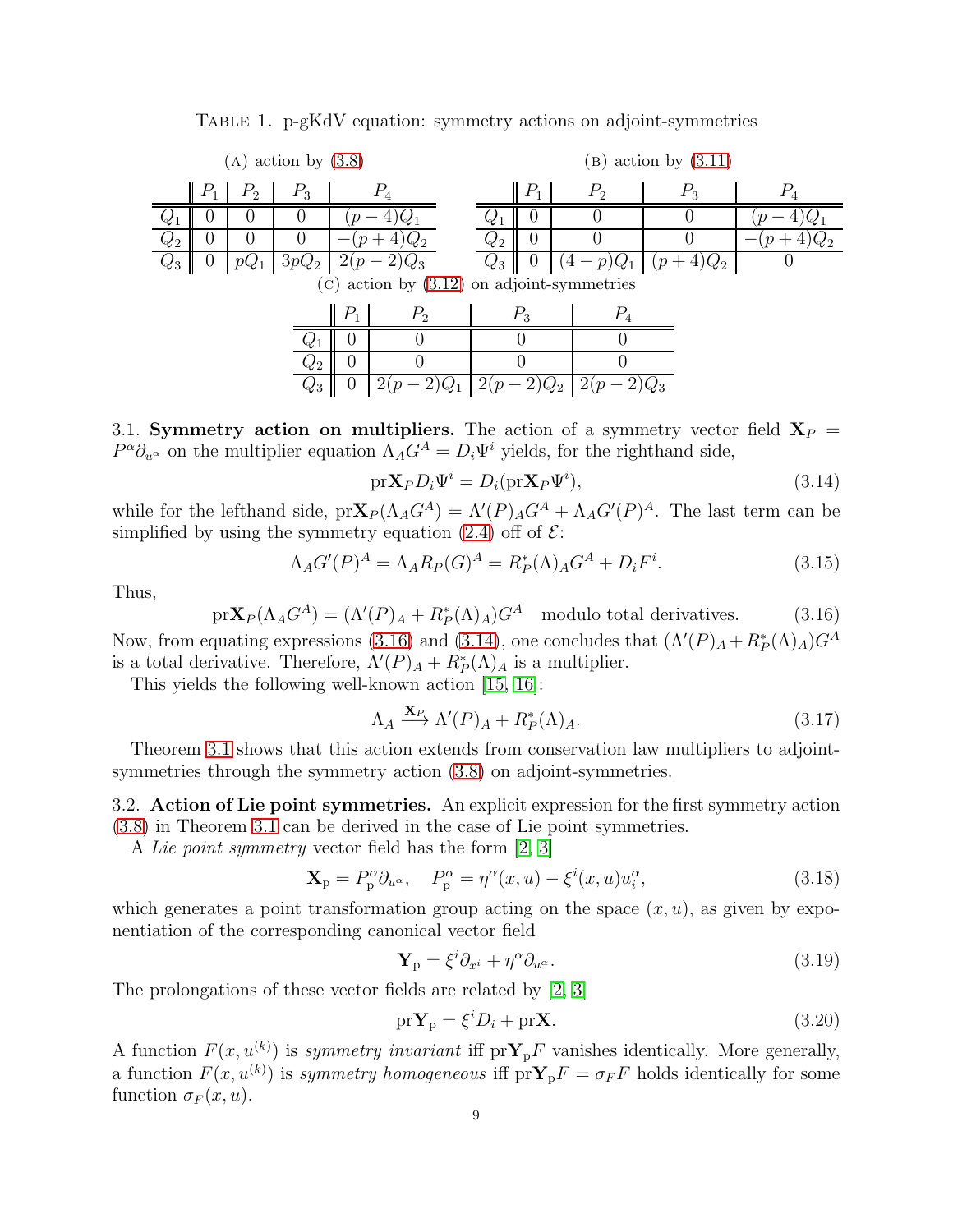The symmetry determining equation [\(2.4\)](#page-4-1) for Lie point symmetries can be expressed as

$$
\mathrm{pr}\mathbf{Y}_{\mathrm{p}}(G) = R_{\mathrm{p}}(G) \tag{3.21}
$$

where  $R_{\rm p} = (R_{\rm p})_B^{A} D_I$  is some linear differential operator in total derivatives whose coefficients  $(R_{\rm p})_B^{AI}$  are functions that are non-singular on  $\mathcal{E}$ . When every PDE in the system  $G<sup>A</sup> = 0$  has the same differential order, and the system has no differential identities, then  $R_{\rm p}$  will be purely algebraic, namely  $(R_{\rm p})_B^{AI}$  vanishes for  $I \neq \emptyset$ .

<span id="page-9-5"></span>Proposition 3.3. The first symmetry action [\(3.8\)](#page-6-5) for a Lie point symmetry [\(3.18\)](#page-8-4) on an adjoint-symmetry is given by

<span id="page-9-0"></span>
$$
Q_A \xrightarrow{\mathbf{X}_{\text{p}}} \mathbf{Y}_p(Q)_A + R_p^*(Q)_A + (D_i \xi^i) Q_A \tag{3.22}
$$

where  $R_p^*$  is the adjoint of  $R_p$ .

The proof is a straightforward computation of the terms  $Q'(P_p)_A + R_{P_p}^*(Q)_A$  in the action [\(3.8\)](#page-6-5). One has  $Q'(P_p)_A = prY_p(Q)_A - \xi^i D_i Q_A$  and  $R_{P_p}(G)^A = R_p(G)^A - \xi^i D_i G^A$  from identity [\(3.20\)](#page-8-5). Hence,  $R_{P_{\rm p}}^*(Q)_A = R_{\rm p}^*(Q)_A + D_i(\xi^i Q_A)$ , and thus after cancellation of terms, one obtains the action [\(3.22\)](#page-9-0).

Similar explicit expressions can be obtained for the other two symmetry actions [\(3.11\)](#page-7-0), [\(3.12\)](#page-7-1) in Theorem [3.1](#page-7-3) in the case of adjoint-symmetries with a first-order linear form

<span id="page-9-1"></span>
$$
Q_A = \kappa_A(x, u) + \rho^i_{A\alpha}(x, u)u_i^{\alpha}.
$$
\n(3.23)

This form is a counterpart of Lie point symmetries (more generally, first-order linear symmetries). The adjoint-symmetry determining equation [\(2.7\)](#page-4-0) implies that

<span id="page-9-2"></span>
$$
G^{\prime*}(Q)_{\alpha} = \rho_{A\alpha}^{i} D_i G^A + K_{A\alpha} G^A \qquad (3.24)
$$

<span id="page-9-4"></span><span id="page-9-3"></span>(3.26)

for some functions  $K_{A\alpha}$  that are non-singular on  $\mathcal{E}$ , when every PDE in the system  $G^A = 0$ has the same differential order, and the system has no differential identities.

This leads to the following result.

<span id="page-9-6"></span>Proposition 3.4. For a Lie point symmetry  $(3.18)$ , the second and third symmetry actions  $(3.11)$  and  $(3.12)$  on a first-order linear adjoint-symmetry  $(3.23)$ – $(3.24)$  are given by

$$
Q_A \xrightarrow{\mathbf{X}_{\text{P}}} R_{\text{p}}^*(Q)_A + u_j^{\alpha} D_i (2\xi^{[i} \rho_{A\alpha}^{j]}) + D_i (\xi^i \kappa_A + \rho_{A\alpha}^i \eta^{\alpha}) - K_{A\alpha} (\eta^{\alpha} - \xi^i u_i^{\alpha}), \tag{3.25}
$$
  

$$
Q_A \xrightarrow{\mathbf{X}_{\text{P}}} \mathbf{Y}_{\text{p}}(Q)_A + (D_i \xi^i) Q_A - u_j^{\alpha} D_i (2\xi^{[i} \rho_{A\alpha}^{j]}) - D_i (\xi^i \kappa_A + \rho_{A\alpha}^i \eta^{\alpha}) + K_{A\alpha} (\eta^{\alpha} - \xi^i u_i^{\alpha}),
$$

where  $R_{\rm p}^{*}$  is the adjoint of  $R_{\rm p}$ .

The proof is similar to that for the action [\(3.8\)](#page-6-5). One has  $R_{P_{\rm p}}^*(Q)_A = R_{\rm p}^*(Q)_A + D_i(\xi^i Q_A)$ , where  $D_i(\xi^i Q_A) = D_i(\xi^i \kappa_A) + D_i(\xi^i \rho^j_{A\alpha}) u_j^{\alpha} + \xi^i \rho^j_{A\alpha} u_{ij}^{\alpha}$ . Next, from relation [\(3.24\)](#page-9-2), one obtains  $R_Q^*(P_p)_A = K_{A\alpha}P_p^{\alpha} - D_i(\rho_{A\alpha}^i P_p^{\alpha})$  where  $D_i(\rho_{A\alpha}^i P_p^{\alpha}) = D_i(\rho_{A\alpha}^i \eta^{\alpha}) - D_i(\rho_{A\alpha}^i \xi^j)u_j^{\alpha} - \rho_{A\alpha}^i \xi^j u_{ij}^{\alpha}$ and  $K_{A\alpha}P_{\rm p}^{\alpha} = K_{A\alpha}(\eta^{\alpha} - \xi^{i}u_{i}^{\alpha})$ . Then, combining the terms  $R_{P_{\rm p}}^{*}(Q)_{A} - R_{Q}^{*}(P_{\rm p})_{A}$ , one gets expression [\(3.25\)](#page-9-3). Likewise, combining the terms  $Q'(P_p)_A + R^*_{Q}(P_p)_A$  yields expression [\(3.26\)](#page-9-4).

Two basic types of Lie point symmetries which appear in numerous applications are translations  $\mathbf{Y}_{trans.} = a^i \partial_{x^i}$  and scalings  $\mathbf{Y}_{scal.} = w_{(i)} x^i \partial_{x^i} + w_{(\alpha)} u^{\alpha} \partial_{u^{\alpha}}$ . Here the vector  $a^i$  represents the direction of the translation; the scalars  $w_{(\alpha)}, w_{(i)}$  represent the scaling weights of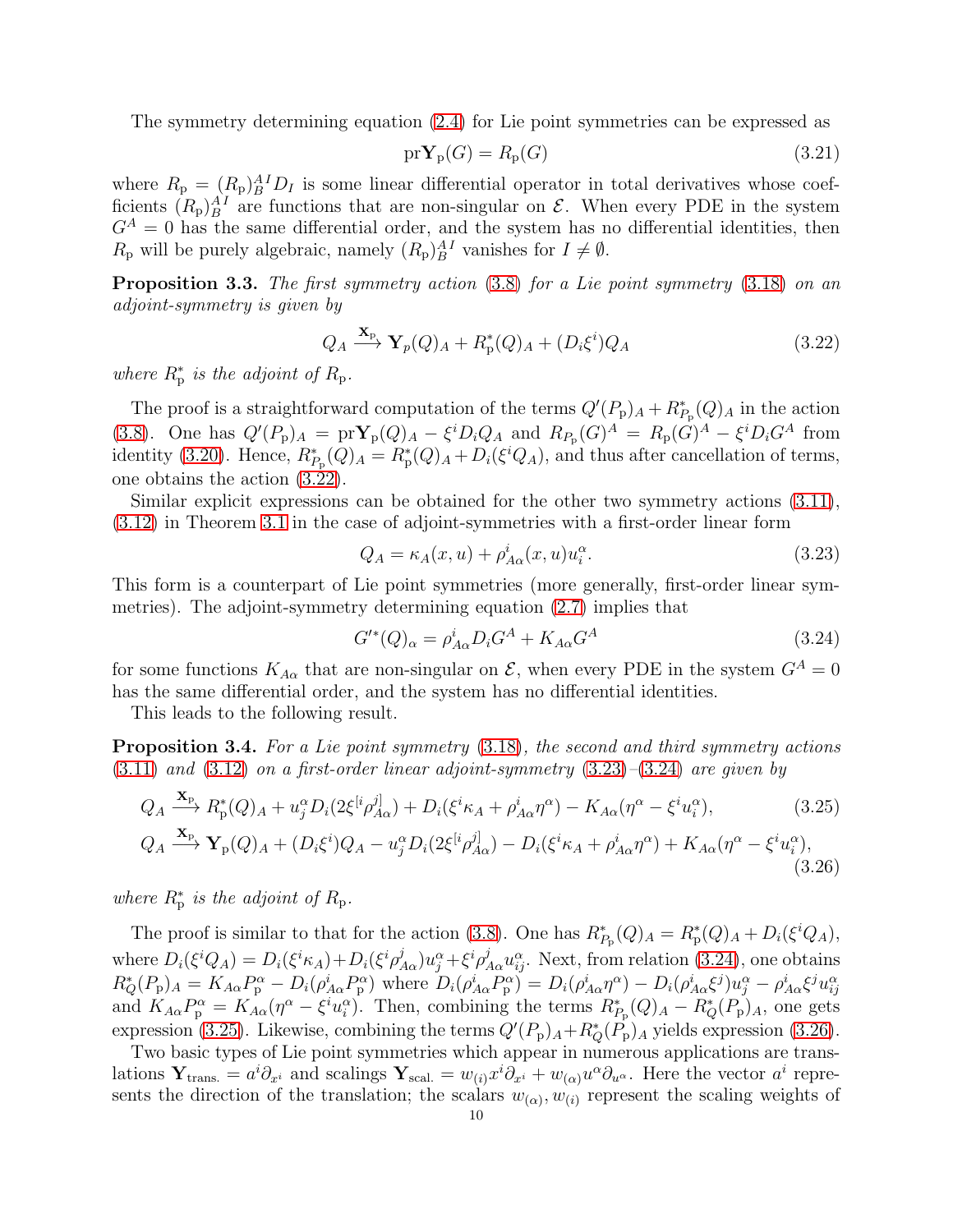$u^{\alpha}$  and  $x^{i}$ . The corresponding evolutionary form of these symmetries is given by

<span id="page-10-1"></span>
$$
P_{\text{trans.}}^{\alpha} = -a^i u_i^{\alpha} \tag{3.27}
$$

and

<span id="page-10-6"></span>
$$
P_{\text{scal.}} = w^{(\alpha)} u^{\alpha} - w^{(i)} x^{i} u_{i}^{\alpha}.
$$
\n
$$
(3.28)
$$

Their action on adjoint-symmetries has a very simple form, which is an immediate consequence of Propositions [3.3](#page-9-5) and [3.4.](#page-9-6)

Corollary 3.5. (i) Suppose  $Q_A$  and  $G^A$  are translation invariant:  $\mathbf{Y}_{trans.}(Q)_A = 0$  and  $\mathbf{Y}_{\text{trans.}}(G)^A=0$ . Then the three symmetry actions respectively consist of

$$
Q_A \xrightarrow{\mathbf{X}_{\mathrm{P}}} 0,\tag{3.29}
$$

$$
Q_A \xrightarrow{\mathbf{X}_{\text{P}}} 2u_j^{\alpha}a^{[i}D_i\rho_{A\alpha}^{j]} + a^iD_i\kappa_A + a^iu_i^{\alpha}K_{A\alpha},\tag{3.30}
$$

<span id="page-10-2"></span>
$$
Q_A \xrightarrow{\mathbf{X}_{\text{P}}} -2u_j^{\alpha}a^{[i}D_i\rho_{A\alpha}^{j]} - a^iD_i\kappa_A - a^iu_i^{\alpha}K_{A\alpha}.
$$
 (3.31)

(ii) Suppose  $Q_A$  and  $G^A$  are scaling homogeneous:  $\mathbf{Y}_{\text{scal.}}(Q)_A = w^{(A)}Q_A$  and  $\mathbf{Y}_{\text{scal.}}(G)^A =$  $\omega^{(A)}G^A$ . Then the three symmetry actions respectively consist of

$$
Q_A \xrightarrow{\mathbf{X}_{\text{P}}}\left(\omega^{(A)} + w^{(A)} + \sum_i w^{(i)}\right)Q_A,\tag{3.32}
$$

$$
Q_A \xrightarrow{\mathbf{X}_{\text{P}}} \omega^{(A)} Q_A + u_j^{\alpha} w^{(i)} D_i (2x^{[i} \rho_{A\alpha}^{j]}) + w^{(i)} D_i (x^{i} \kappa_A) + w^{(\alpha)} D_i (\rho_{A\alpha}^{i} u^{\alpha}) - K_{A\alpha} (w^{(\alpha)} u^{\alpha} - w^{(i)} x^{i} u_i^{\alpha}),
$$
\n(3.33)

$$
Q_A \xrightarrow{\mathbf{X}_{p}} (w^{(A)} + \sum_{i} w^{(i)}) Q_A - u_j^{\alpha} w^{(i)} D_i (2x^{[i} \rho_{A\alpha}^{j]}) - w^{(i)} D_i (x^{i} \kappa_A) + w^{(\alpha)} D_i (\rho_{A\alpha}^{i} u^{\alpha}) + K_{A\alpha} (w^{(\alpha)} u^{\alpha} - w^{(i)} x^{i} u_i^{\alpha}).
$$
\n(3.34)

For both translations and scalings, the second and third symmetry actions here are considered only for first-order linear adjoint-symmetries [\(3.23\)](#page-9-1)–[\(3.24\)](#page-9-2).

<span id="page-10-0"></span>The first symmetry actions [\(3.29\)](#page-10-1) and [\(3.32\)](#page-10-2) are a generalization of the same actions derived on multipliers in Ref. [\[14,](#page-26-13) [15\]](#page-26-14). The other results are new.

# 4. Generalized pre-symplectic and pre-Hamiltonian structures (Noether operators) from symmetry actions

It will be useful to begin with a general discussion. Let

$$
Symm_G := \{ P^{\alpha}(x, u^{(k)}), k \ge 0, \text{ s.t. } G'(P)^{A} |_{\mathcal{E}} = 0 \}
$$
\n(4.1)

AdjSymm<sub>G</sub> := {
$$
Q_A(x, u^{(k)})
$$
,  $k \ge 0$ , s.t.  $G'^*(Q)_{\alpha}|_{\mathcal{E}} = 0$ } 
$$
(4.2)
$$

denote the linear spaces of symmetries and adjoint-symmetries for a given PDE system  $G^{A}(x, u^{(N)}) = 0.$  Also, let

$$
\text{Multr}_G := \{ \Lambda_A(x, u^{(k)}), k \ge 0, \text{ s.t. } G'^*(\Lambda)_\alpha + \Lambda'^*(G)_\alpha = 0 \} \tag{4.3}
$$

denote the linear space of multipliers, which is a subspace of the linear space of adjointsymmetries  $(4.2)$ .

Suppose that the PDE system possesses the extra structure

<span id="page-10-5"></span><span id="page-10-4"></span><span id="page-10-3"></span>
$$
\mathcal{D}G' = G'^*\mathcal{J}
$$
\n<sup>(4.4)</sup>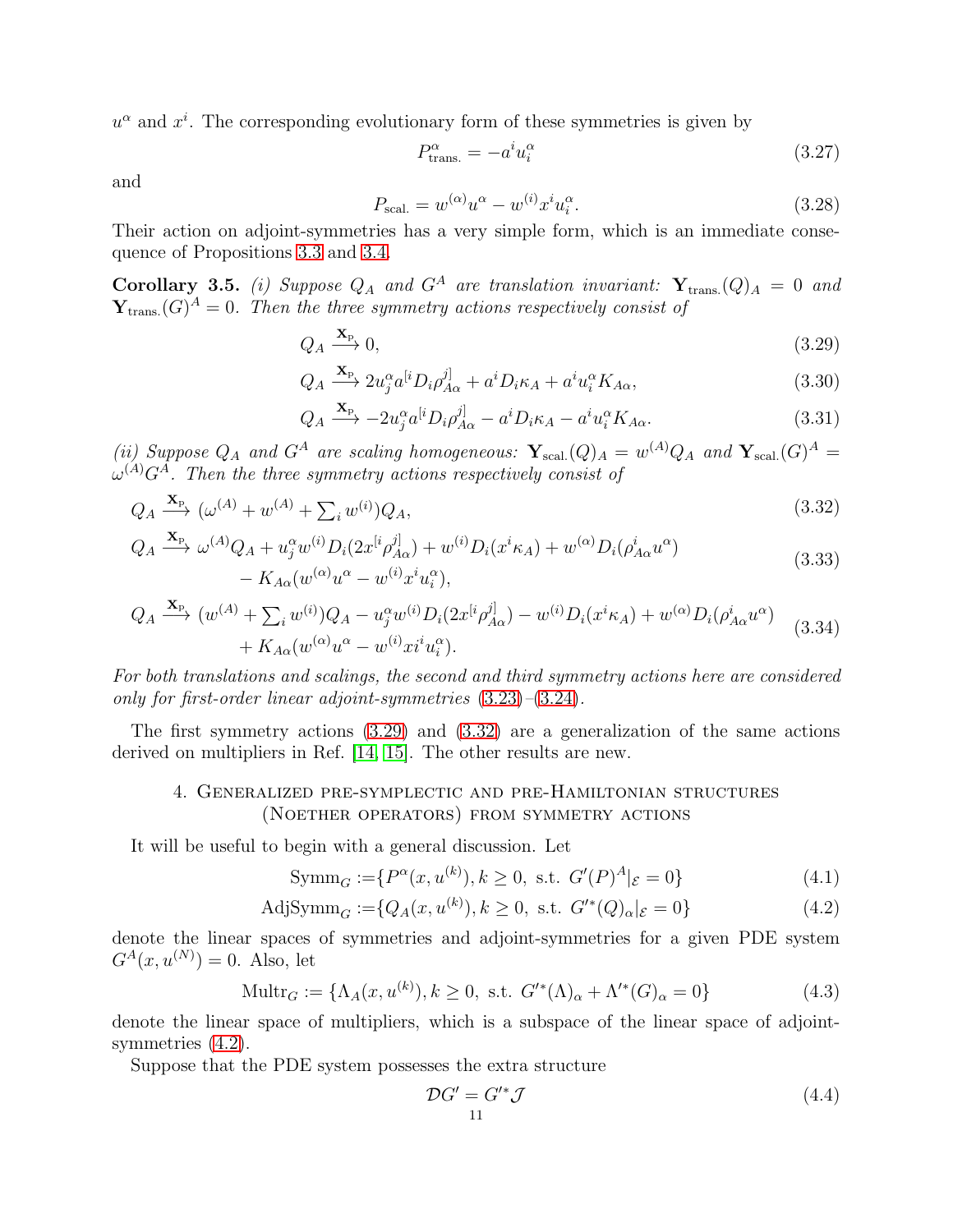where  $\mathcal D$  and  $\mathcal J$  are linear differential operators in total derivatives whose coefficients are non-singular on  $\mathcal E$ . Then, for any symmetry  $P^{\alpha}$ ,  $G'^{*}(\mathcal J(P))|_{\mathcal E}=\mathcal D G'(P)|_{\mathcal E}=0$  shows that

$$
\mathcal{J}(P)_A := Q_A \tag{4.5}
$$

is an adjoint-symmetry. If  $\mathcal{J}(P)_A$  is a multiplier, then  $\mathcal J$  represents a pre-symplectic operator for the PDE system, in the sense that it is a mapping from  $\text{Symm}_G$  into  $\text{Mult}_{G}$ , analogous to a symplectic operator in the case of Hamiltonian systems. When  $\mathcal{J}(P)_A$  is an adjointsymmetry but not a multiplier, it will be called a *Noether operator* [\[18\]](#page-26-17).

Similarly, suppose that a PDE system [\(2.1\)](#page-3-1) possesses the extra structure

$$
\mathcal{D}G^{\prime*} = G^{\prime}\mathcal{H} \tag{4.6}
$$

where  $D$  and  $H$  are linear differential operators in total derivatives whose coefficients are non-singular on  $\mathcal E$ . For any adjoint-symmetry  $Q_A$ ,  $G'(\mathcal H(Q))|_{\mathcal E} = \mathcal D G'^*(Q)|_{\mathcal E} = 0$  whereby

$$
\mathcal{H}(Q)^{\alpha} := P^{\alpha} \tag{4.7}
$$

is a symmetry. Since H is a mapping from AdjSymm<sub>G</sub>  $\supseteq$  Multr<sub>G</sub> into Symm<sub>G</sub>, it represents a pre-Hamiltonian operator (or inverse Noether operator) for the PDE system, analogous to a Hamiltonian operator in the case of Hamiltonian systems [\[18\]](#page-26-17).

When the inverses of  $\mathcal J$  and  $\mathcal H$  are well defined, then  $\mathcal J^{-1} := \mathcal H$  defines a pre-Hamiltonian (inverse Noether) operator, and  $\mathcal{H}^{-1} := \mathcal{J}$  defines a Noether operator.

These definitions can be generalized to allow  $\mathcal{J}, \mathcal{H}$ , and  $\mathcal{D}$  to be linear operators in partial derivatives with respect to jet space variables in addition to total derivatives. In this case,  $J$  and  $H$  will be respectively called a *generalized pre-symplectic (Noether) structure* and a generalized pre-Hamiltonian (inverse Noether) structure.

<span id="page-11-2"></span>**Remark 4.1.** For H to be a Hamiltonian structure, there must exist a non-degenerate integral pairing  $\langle Q, P \rangle$  (modulo total derivatives) between symmetries and adjoint-symmetries such that  $\{Q_1, Q_2\}_\mathcal{H} := \langle Q_1, \mathcal{H}(Q_2) \rangle$  is a Poisson bracket, namely it must be skew-symmetric and satisfy the Jacobi identity. Similarly, for  $\mathcal J$  to be a symplectic structure, the analogous bilinear-form  $\omega_{\mathcal{J}}(P_1, P_2) := \langle \mathcal{J}(P_1), P_2 \rangle$  must be skew-symmetric and closed.

Proposition 4.2. The Frechet derivative identity [\(2.5\)](#page-4-3) provides a natural integral pairing

$$
\langle Q, P \rangle = \int_{\Omega} \Psi^i(P, Q) \hat{n}_i \, dV \tag{4.8}
$$

defined on a suitable domain  $\Omega$  of codimension 1 in  $\mathbb{R}^n$ , with  $\hat{n}_i$  denoting a unit normal 1-form of  $\Omega$ .

Now, it will be shown how an action of symmetries on adjoint-symmetries can be used itself to define a generalized pre-symplectic (Noether) structure and, when its inverse exists, a generalized pre-Hamiltonian (inverse Noether) structure.

Consider, in general, any symmetry action

<span id="page-11-1"></span>
$$
Q_A \xrightarrow{\mathbf{X}_P} S_P(Q)_A \tag{4.9}
$$

on AdjSymm<sub>G</sub>, where  $S_P$  is a linear operator which is also linear in  $P^{\alpha}$ . Note that  $S_P$  may be constructed from both total derivatives  $D_I$  and partial derivatives  $\partial_{u_I^{\alpha}}$ . The action  $S_P(Q)_A$ also defines a dual linear operator

<span id="page-11-0"></span>
$$
S_Q(P)_A := S_P(Q)_A
$$
\n(4.10)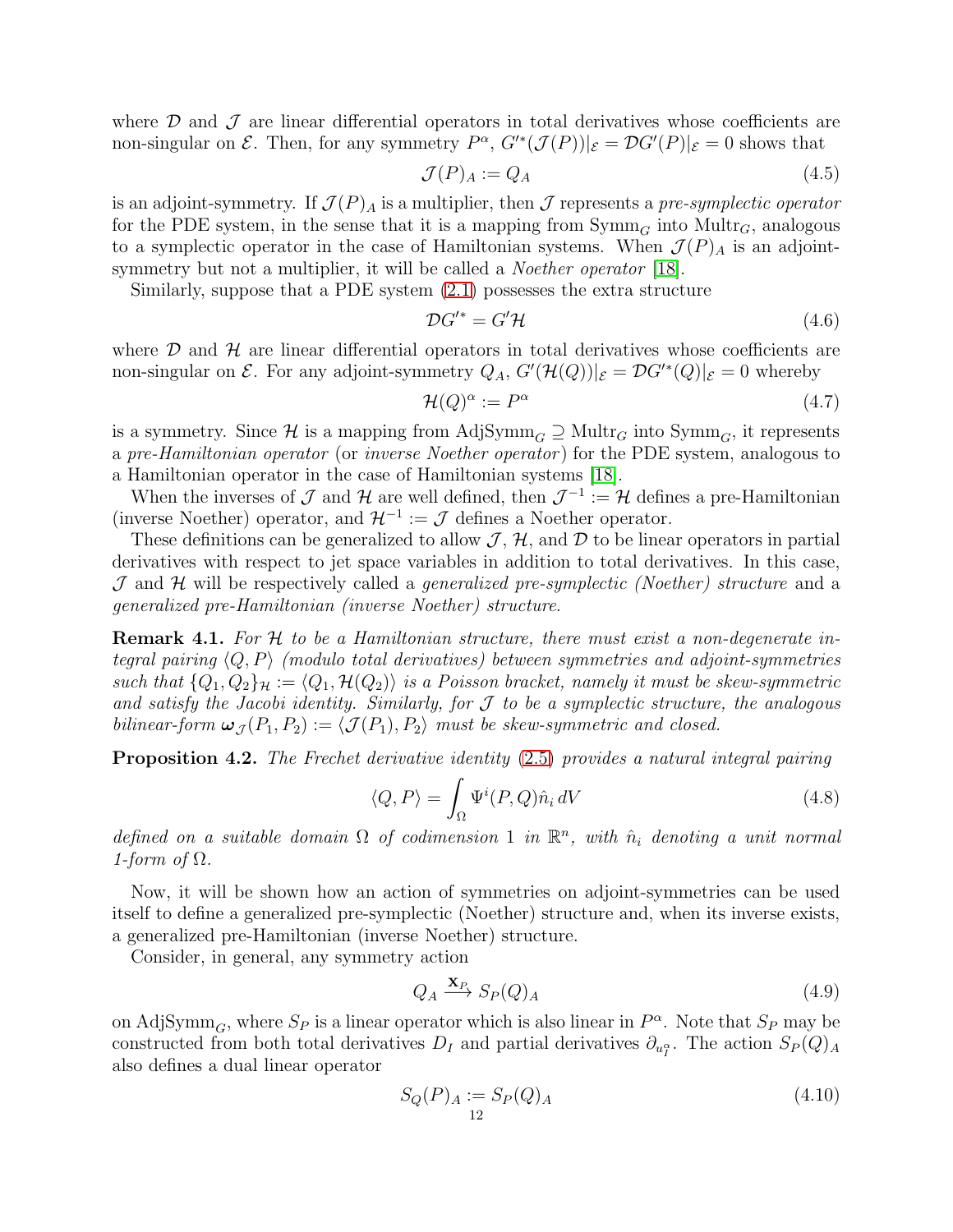from  $\text{Symm}_G$  into  $\text{AdjSymm}_G$ , which constitutes a generalized pre-symplectic (Noether) structure. For a fixed adjoint-symmetry  $Q_A$ ,  $S_Q$  will have an inverse  $S_Q^{-1}$  which is defined modulo its kernel,  $\ker(S_Q) \subset \mathrm{Symm}_G$ , and which acts on the linear subspace given by its range,  $S_Q(\text{Symm}_G) \subseteq \text{AdjSymm}_G$ . This inverse  $S_Q^{-1}$  constitutes a generalized pre-Hamiltonian (inverse Noether) structure when  $S_Q(\mathrm{Symm}_G) = \mathrm{Adj} \mathrm{Symm}_G$ , and otherwise it is a restricted type of that structure.

From the three symmetry actions in Theorem [3.1,](#page-7-3) the following structures are obtained.

<span id="page-12-5"></span>**Theorem 4.3.** For a general PDE system  $(2.1)$ , let  $Q_A$  be any fixed adjoint-symmetry. Then, a generalized Noether structure is given by the first symmetry action [\(3.8\)](#page-6-5),

<span id="page-12-0"></span>
$$
\mathcal{J}_1(P)_A := S_{1Q}(P)_A = Q'(P)_A + R_P^*(Q)_A; \tag{4.11}
$$

a generalized pre-symplectic structure is given by and the second symmetry action [\(3.11\)](#page-7-0),

<span id="page-12-1"></span>
$$
\mathcal{J}_2(P)_A := S_{2Q}(P)_A = R_P^*(Q)_A - R_Q^*(P)_A; \tag{4.12}
$$

a Noether operator is given by the third symmetry action [\(3.12\)](#page-7-1),

<span id="page-12-2"></span>
$$
\mathcal{J}_3 := S_{3Q} = Q' + R_Q^*.
$$
\n(4.13)

The formal inverse of each structure  $(4.11)$  and  $(4.12)$  gives a generalized pre-Hamiltonian (inverse Noether) structure, while the formal inverse of the operator [\(4.13\)](#page-12-2) gives a pre-Hamiltonian (inverse Noether) operator.

The statement about the inverse of  $\mathcal{J}_3$  is proven as follows, relying on a direct derivation of the symmetry action  $S_{3P}(Q)_A = Q'(P)_A + R_Q^*(P)_A$ . Similar proofs hold for the inverse of  $\mathcal{J}_1$  and  $\mathcal{J}_2$ , using the derivations that were given in establishing Theorem [3.1.](#page-7-3)

For any set of differential functions  $P^{\alpha}$ , one has  $pr\mathbf{X}_P(G'^*(Q)_{\alpha} - R_Q(G)_{\alpha}) = 0$  from the determining equation [\(2.7\)](#page-4-0), where  $Q_A$  is any fixed adjoint-symmetry. One also has  $E_{u} (P^{\beta} G'^*(Q)_{\beta} - Q_A G'(P)^A) = 0$  from the adjoint relation [\(2.5\)](#page-4-3). These two expressions can be simplified, on  $\mathcal{E}$ , by the following steps with  $H^A := G'(P)^A - R_P(G)^A$ :

<span id="page-12-3"></span>
$$
E_{u^{\alpha}}(P^{\beta}G'^{*}(Q)_{\beta} - Q_{A}G'(P)^{A})|_{\mathcal{E}} = E_{u^{\alpha}}(P^{\beta}R_{Q}(G)_{\beta} - Q_{A}R_{P}(G)^{A})|_{\mathcal{E}} - E_{u^{\alpha}}(Q_{A}H^{A})|_{\mathcal{E}}
$$
  
\n
$$
= E_{u^{\alpha}}(G^{A}(R_{Q}^{*}(P) - R_{P}^{*}(Q))_{A})|_{\mathcal{E}} - E_{u^{\alpha}}(Q_{A}H^{A})|_{\mathcal{E}}
$$
  
\n
$$
= G'^{*}(R_{Q}^{*}(P) - R_{P}^{*}(Q))_{\alpha}|_{\mathcal{E}} - Q'^{*}(H)_{\alpha}|_{\mathcal{E}} - H'^{*}(Q)_{\alpha}|_{\mathcal{E}}, \tag{4.14}
$$

<span id="page-12-4"></span>which has used the product rule for the Euler operator and integration by parts; and  
\n
$$
(\text{pr}\mathbf{X}_P(G'^*(Q) - R_Q(G))_\alpha)|_{\mathcal{E}} = G'^*(Q'(P))_\alpha|_{\mathcal{E}} + (G'(P))'^*(Q)_\alpha|_{\mathcal{E}} - R_Q(G'(P))_\alpha)|_{\mathcal{E}}
$$
\n
$$
(\text{pr}\mathbf{X}_F f'^*) = (\text{pr}\mathbf{X}_F f)^* - F'^* f'^*.
$$
\n
$$
= G'^*(Q'(P))_\alpha|_{\mathcal{E}} + (R_P(G))'^*(Q)_\alpha|_{\mathcal{E}} + H'^*(Q)_\alpha|_{\mathcal{E}} - R_Q(H)_\alpha)|_{\mathcal{E}}
$$
\n
$$
= G'^*(Q'(P) + R_P^*(Q))_\alpha|_{\mathcal{E}} + H'^*(Q)_\alpha|_{\mathcal{E}} - R_Q(H)_\alpha)|_{\mathcal{E}},
$$
\n(4.15)

which has used the identity  $(A.14)$ , combined with the adjoint-symmetry determining equa-tion [\(2.6\)](#page-4-2), in addition to  $(R_P(G))'^*|_{\mathcal{E}} = (R_P G')^*|_{\mathcal{E}} = G'^* R_P^*|_{\mathcal{E}}$ . Then, combining the two expressions [\(4.14\)](#page-12-3) and [\(4.15\)](#page-12-4), both of which vanish, one obtains

$$
0 = E_{u^{\alpha}}(P^{\beta}G'^{*}(Q)_{\beta} - Q_{A}G'(P)^{A})|_{\mathcal{E}} + (\text{pr}\mathbf{X}_{P}(G'^{*}(Q) - R_{Q}(G))_{\alpha})|_{\mathcal{E}}
$$
  
=  $G'^{*}(Q'(P) + R_{Q}^{*}(P))_{\alpha}|_{\mathcal{E}} - (Q'^{*}(H) + R_{Q}(H))_{\alpha})_{\mathcal{E}}.$  (4.16)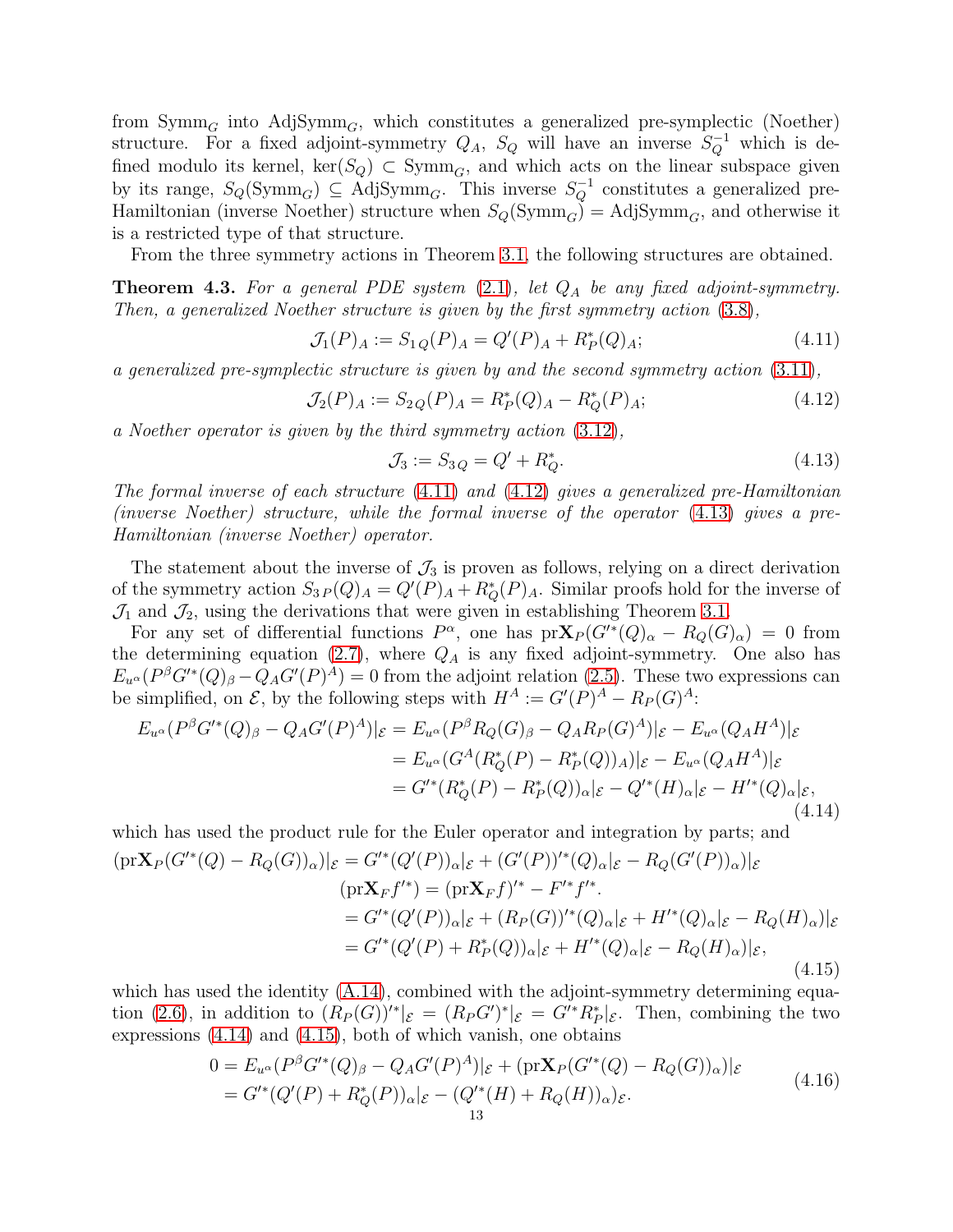This equation shows that  $G'^*(S_{3Q}(P))|_{\mathcal{E}} = 0$  iff  $(Q'^* + R_Q)H_{\mathcal{E}} = 0$ . Assuming that  $Q'^* + R_Q$ is formally invertible, one can conclude that  $H^A|_{\mathcal{E}} = 0$  whenever  $S_{3Q}(P)_A$  is an adjointsymmetry, thereby showing that  $P^{\alpha}$  is a symmetry. Hence,  $S_{3Q}^{-1} = \mathcal{J}_3^{-1}$  maps adjointsymmetries into symmetries. This completes the proof.

It is worth noting that this proof gives the relation  $G'^*(\mathcal{J}_3(P)) = \mathcal{J}_3^*(G'(P))$  on  $\mathcal{E}$ , which is stronger than the structure [\(4.4\)](#page-10-4).

Further development of the structures in Theorem [4.3](#page-12-5) will given for evolution PDEs in section [6.](#page-20-0)

Running example: The p-gKdV equation [\(2.2\)](#page-3-4) has  $Symm_{p-gKdV} = span(P_1, P_2, P_3, P_4)$ for Lie point symmetries and AdjSymm<sub>p-gKdV</sub> =  $\text{span}(Q_1, Q_2, Q_3)$  for low-order adjointsymmetries. The dual linear maps given by the three symmetry actions  $(3.8)$ ,  $(3.11)$ ,  $(3.12)$ using  $Q = c_1Q_1 + c_2Q_2 + c_3Q_3$  are shown in Table [2,](#page-13-1) where  $c_1, c_2, c_3$  are arbitrary constants. The corresponding structures [\(4.11\)](#page-12-0), [\(4.12\)](#page-12-1), [\(4.13\)](#page-12-2) are defined by  $\mathcal{J}_i(a_1P_1 + a_2P_2 + a_3P_3 +$  $a_4P_4$  =  $a_1S_{iQ}(P_1) + a_2S_{iQ}(P_2) + a_3S_{iQ}(P_3) + a_4S_{Q}(P_4), i = 1, 2, 3$ , where  $a_1, a_2, a_3, a_4$  are arbitrary constants. In particular, the explicit form of the Noether operator is

<span id="page-13-2"></span>
$$
\mathcal{J}_3 = Q'_3 + R^*_{Q_3} = 2(2 - p)D_x,\tag{4.17}
$$

<span id="page-13-1"></span>since  $Q'_3 = (2u_x + 3ptu_{t,x} + pxu_{xx})' = 2D_x + 3ptD_tD_x + pxD_x^2$  and  $R_{Q_3}^* = (-pxD_x^2 - 3ptD_tD_x (3p+2)D_x^* = 2(1-p)D_x - pxD_x^2 - 3ptD_tD_x$  from equations [\(2.11\)](#page-5-1) and [\(2.12\)](#page-5-2).

TABLE 2. dual of p-gKdV symmetry actions with  $Q = c_1Q_1 + c_2Q_2 + c_3Q_3$ 

|                   |                                                                                                 | ⊃ി                                   |                                   |
|-------------------|-------------------------------------------------------------------------------------------------|--------------------------------------|-----------------------------------|
|                   |                                                                                                 |                                      |                                   |
| D<br>$\Gamma$ ?   | $pc_3Q$                                                                                         | $)c_3Q$                              |                                   |
| $D_{\rm q}$<br>٠J | 3pc <sub>3</sub> Q <sub>2</sub>                                                                 | $c_3Q_2$                             | ↵                                 |
|                   | $r - 2)c_3Q_3$<br>$(4)c_2Q_2$<br>$C_1Q_1$<br>$\boldsymbol{\eta}$<br>$+2(p)$<br>$\boldsymbol{n}$ | $(4)C_1Q_1 -$<br>$p +$<br>$4)c_2Q_2$ | $\Omega$<br>$)c_3Q_3$<br>$\Delta$ |

#### 5. Bracket structures for adjoint-symmetries

<span id="page-13-0"></span>The commutator [\(3.1\)](#page-6-1) of symmetries defines a Lie bracket on the linear space of symmetries [\(4.1\)](#page-10-5). An interesting fundamental question is whether there exists any bilinear bracket on the linear space of adjoint-symmetries [\(4.2\)](#page-10-3). Such a structure would allow the possibility for a pair of known adjoint-symmetries to generate a new adjoint-symmetry, just as a pair of known symmetries can generate a new symmetry.

Every action of symmetries on adjoint-symmetries will now be shown to give rise to two different bilinear bracket structures on adjoint-symmetries. The first bracket is a Lie bracket constructed from the pull-back of the symmetry commutator [\(3.1\)](#page-6-1) under an inverse of the symmetry action on adjoint-symmetries. This yields a homomorphism from the Lie algebra of symmetries into a Lie algebra of adjoint-symmetries. The second bracket does not involve the symmetry commutator [\(3.1\)](#page-6-1) and instead uses the symmetry action composed with an inverse action to construct a recursion operator on adjoint-symmetries.

These constructions will be carried out in terms of the dual linear operator [\(4.10\)](#page-11-0) associated to a general symmetry action [\(4.9\)](#page-11-1). Afterward, the properties of the resulting brackets will be discussed for each of the three actions  $(3.8), (3.11), (3.12).$  $(3.8), (3.11), (3.12).$  $(3.8), (3.11), (3.12).$  $(3.8), (3.11), (3.12).$  $(3.8), (3.11), (3.12).$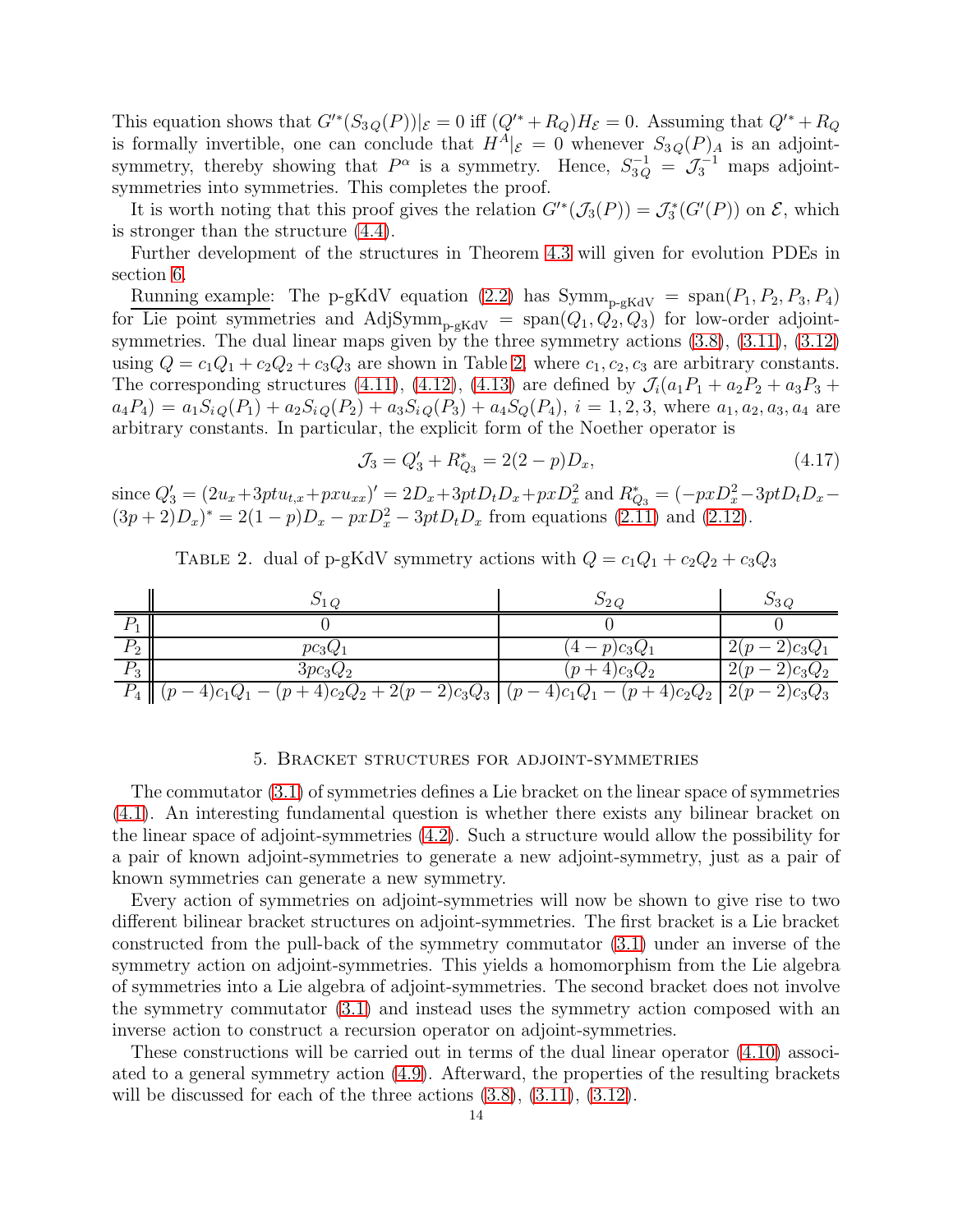5.1. Adjoint-symmetry commutator brackets from symmetry actions. The construction of the first bracket goes as follows.

<span id="page-14-5"></span>**Proposition 5.1.** Fix an adjoint-symmetry  $Q_A$  in AdjSymm<sub>G</sub>, and let  $S_Q$  be the dual linear operator [\(4.10\)](#page-11-0) associated to a symmetry action  $S_P$  on AdjSymm<sub>G</sub>. If the kernel of  $S_Q$  is an ideal in  $\text{Symm}_G$ , then

<span id="page-14-0"></span>
$$
{}^{Q}[Q_1, Q_2]_A := S_Q([S_Q^{-1}Q_1, S_Q^{-1}Q_2])_A
$$
\n
$$
(5.1)
$$

defines a bilinear bracket on the linear space  $S_Q(Symm_G) \subseteq \text{AdjSymm}_G$ . This bracket can be expressed as

$$
{}^{Q}[Q_1, Q_2]_A = Q_2'(S_Q^{-1}Q_1) - Q_1'(S_Q^{-1}Q_2) - S_Q'(S_Q^{-1}Q_2)(S_Q^{-1}Q_1) + S_Q'(S_Q^{-1}Q_1)(S_Q^{-1}Q_2) \tag{5.2}
$$

where  $S'_{Q}$  denotes the Frechet derivative of  $S_{Q}$ .

Any one of the symmetry actions [\(3.8\)](#page-6-5), [\(3.11\)](#page-7-0), [\(3.12\)](#page-7-1) can be used to write down formally a corresponding bracket [\(5.1\)](#page-14-0). However,  $S_Q^{-1}$  is well-defined only modulo ker( $S_Q$ ), and so in the absence of any extra structure to fix this arbitrariness, the condition that  $\text{ker}(S_Q)$ is an ideal is necessary and sufficient for the bracket to be well defined (namely, invariant under  $S_Q^{-1} \to S_Q^{-1}$  + ker( $S_Q$ )). This condition will select a set of adjoint-symmetries  $Q_A$ that can be used in constructing the bracket. When  $\ker(S_Q)$  is an ideal, so is  $\ker(S_{\lambda Q}) =$  $\lambda \text{ ker}(S_Q)$ , for any constant  $\lambda$ . Hence, the set of adjoint-symmetries  $Q_A$  for which ker( $S_Q$ ) is an ideal comprises a projective subspace in  $\text{AdjSymm}_G$ . In the case when the dimension of this subspace is larger than 1, it is natural to select  $Q_A$  such that ran( $S_Q$ ) is maximal in Adj $Symm_G$ .

For the linear space  $\ker(S_Q) \subseteq \text{Symm}_G$  to be an ideal, it must be a subalgebra that is preserved by the action of  $\text{Symm}_G$  given by the Lie bracket [\(3.1\)](#page-6-1). The subalgebra condition

<span id="page-14-1"></span>
$$
[\ker(S_Q), \ker(S_Q)] \subseteq \ker(S_Q) \tag{5.3}
$$

states that  $S_Q([P_1, P_2]) = 0$  is required to hold for all pairs of symmetries  $\mathbf{X}_{P_1} = P_1^{\alpha} \partial_{u^{\alpha}}$  and  $\mathbf{X}_{P_2} = P_2^{\alpha} \partial_{u^{\alpha}}$  such that  $S_Q(P_1)_A = S_{P_1}(Q)_A = 0$  and  $S_Q(P_2)_A = S_{P_2}(Q)_A = 0$ . The question of whether this condition [\(5.3\)](#page-14-1) is satisfied by each of the three symmetry actions will now be addressed.

For the first symmetry action [\(3.8\)](#page-6-5), consider

<span id="page-14-4"></span>
$$
0 = S_{1Q}(P_1)_A = Q'(P_1)_A + R_{P_1}^*(Q)_A, \quad 0 = S_{1Q}(P_2)_A = Q'(P_2)_A + R_{P_2}^*(Q)_A.
$$
 (5.4)

Applying the symmetries  $\mathbf{X}_{P_2}$  and  $\mathbf{X}_{P_1}$  respectively to these two equations and subtracting them yields

<span id="page-14-2"></span>
$$
0 = pr\mathbf{X}_{P_2}(Q'(P_1)_A + R_{P_1}^*(Q)_A) - pr\mathbf{X}_{P_1}(Q'(P_2)_A + R_{P_2}^*(Q)_A)
$$
  
=  $Q'(pr\mathbf{X}_{P_2}(P_1) - pr\mathbf{X}_{P_1}(P_2))_A + pr\mathbf{X}_{P_2}(R_{P_1}^*)(Q)_A - pr\mathbf{X}_{P_1}(R_{P_2}^*)(Q)_A$  (5.5)  
+  $R_{P_1}^*(pr\mathbf{X}_{P_2}(Q))_A - R_{P_2}^*(pr\mathbf{X}_{P_1}(Q))_A$ 

using  $\mathrm{pr}\mathbf{X}_{P_2}Q'(P_1) - \mathrm{pr}\mathbf{X}_{P_1}Q'(P_2) = Q''(P_2, P_1) - Q''(P_1, P_2) = 0$ . The first term in equation [\(5.5\)](#page-14-2) reduces to a commutator expression

$$
Q'(\text{pr}\mathbf{X}_{P_2}(P_1) - \text{pr}\mathbf{X}_{P_1}(P_2))_A = Q'([P_2, P_1])_A.
$$
\n(5.6)

The middle two terms can be expressed as

<span id="page-14-3"></span>
$$
\text{pr}\mathbf{X}_{P_2}(R_{P_1}^*)(Q)_A - \text{pr}\mathbf{X}_{P_1}(R_{P_2}^*)(Q)_A = R_{[P_2, P_1]}^*(Q)_A - [R_{P_2}^*, R_{P_1}^*](Q)_A \tag{5.7}
$$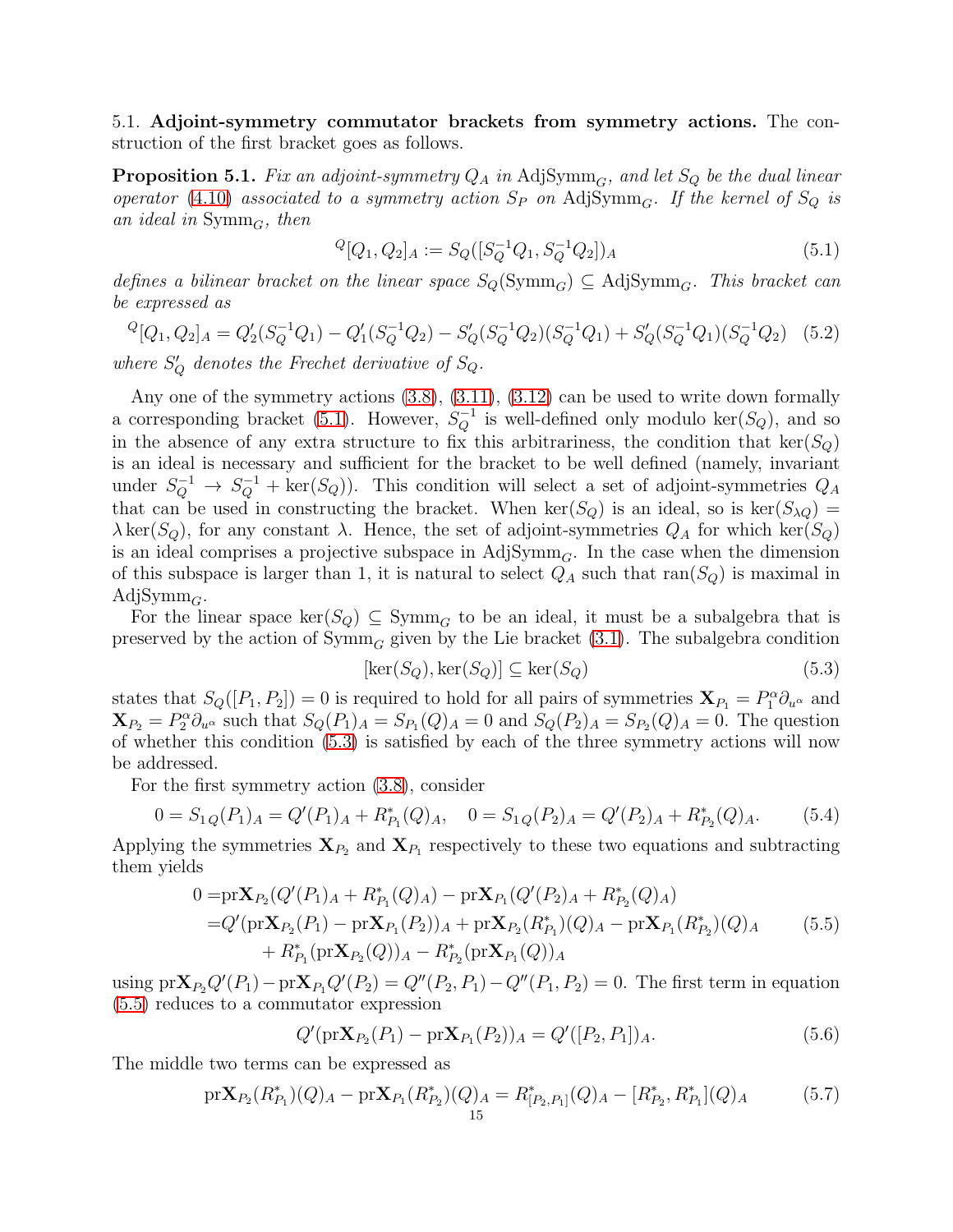by use of the identity

$$
R_{[P_2, P_1]}^* = [R_{P_2}^*, R_{P_1}^*] + \text{pr} \mathbf{X}_{P_2}(R_{P_1}^*) - \text{pr} \mathbf{X}_{P_1}(R_{P_2}^*)
$$
(5.8)

which can derived straightforwardly from the symmetry determining equation [\(2.4\)](#page-4-1) off of  $\mathcal{E}$ . Next, the last term in equation [\(5.7\)](#page-14-3) can be combined with the last two terms in equation  $(5.5)$ , yielding

$$
R_{P_1}^*(Q'(P_2) + R_{P_2}^*(Q))_A - R_{P_2}^*(Q'(P_1) + R_{P_1}^*(Q))_A = 0
$$
\n
$$
(5.9)
$$

due to equations [\(5.4\)](#page-14-4). Hence, after these simplifications, equation [\(5.5\)](#page-14-2) becomes  $0 =$  $Q'([P_2, P_1])_A + R^*_{[P_2, P_1]}(Q)_A = S_{1\,Q}([P_2, P_1])_A$ . This establishes the following result.

**Lemma 5.2.** For the first symmetry action [\(3.8\)](#page-6-5), ker( $S_Q$ ) is a subalgebra in Symm<sub>G</sub>.

To continue, consider the third symmetry action [\(3.12\)](#page-7-1). Similar steps will now be carried out, starting from

$$
0 = S_3 Q(P_1)_A = Q'(P_1)_A + R_Q^*(P_1)_A, \quad 0 = S_3 Q(P_2)_A = Q'(P_2)_A + R_Q^*(P_2)_A. \tag{5.10}
$$

Respectively applying the symmetries  $\mathbf{X}_{P_2}$  and  $\mathbf{X}_{P_1}$  to these two equations and subtracting, one obtains

$$
0 = Q'([P_2, P_1])_A + R_Q^*([P_2, P_1])_A + \text{pr}\mathbf{X}_{P_2}(R_Q^*)(P_1)_A - \text{pr}\mathbf{X}_{P_1}(R_Q^*)(P_2)_A.
$$
 (5.11)

Hence, one sees that  $S_3 Q([P_2, P_1]) = Q'([P_2, P_1])_A + R_Q^*([P_2, P_1])_A = \text{prX}_{P_1}(R_Q^*)(P_2)_A$  $prX_{P_2}(R_Q^*)(P_1)_A$  does not vanish in general. This represents an obstruction to the bracket being well-defined. A useful remark is that if  $Q = \Lambda$  is a conservation law multiplier for a PDE system with no differential identities (Lemma [2.2\)](#page-3-5), then the relation [\(2.16\)](#page-5-0) shows that

$$
\begin{split} \mathrm{pr}\mathbf{X}_{P_1}(R_Q^*)(P_2)_A - \mathrm{pr}\mathbf{X}_{P_2}(R_Q^*)(P_1)_A &= \mathrm{pr}\mathbf{X}_{P_2}(Q')(P_1)_A - \mathrm{pr}\mathbf{X}_{P_1}(Q')(P_2)_A \\ &= Q''(P_1, P_2) - Q''(P_2, P_1) = 0 \end{split} \tag{5.12}
$$

whereby the obstruction vanishes.

A similar obstruction arises for the bracket given by the second symmetry action [\(3.11\)](#page-7-0). Specifically, by the same steps used for the first and third symmetry actions, one obtains  $S_{2Q}([P_2, P_1]) = R_{[P_2, P_1]}^*(Q)_A - R_Q^*([P_2, P_1])_A = \text{pr} \mathbf{X}_{P_2}(R_Q^*)(P_1)_A - \text{pr} \mathbf{X}_{P_1}(R_Q^*)(P_2)_A +$  $R_{P_2}^*(S_{1Q}(P_1))_A - R_{P_1}^*(S_{1Q}(P_2))_A$ . This expression contains the same obstruction terms as for the third symmetry action, as well as terms that involve the first symmetry action itself. If  $Q = \Lambda$  is a conservation law multiplier for a PDE system with no differential identities (Lemma [2.2\)](#page-3-5), then this obstruction vanishes.

Consequently, the following two results have been established.

**Lemma 5.3.** For the third symmetry action [\(3.12\)](#page-7-1), ker( $S_{3Q}$ ) is a subalgebra in Symm<sub>G</sub> iff the condition

<span id="page-15-1"></span>
$$
\text{pr}\mathbf{X}_{P_2}(R_Q^*)(P_1)_A - \text{pr}\mathbf{X}_{P_1}(R_Q^*)(P_2)_A = 0 \tag{5.13}
$$

holds for all symmetries  $\mathbf{X}_{P_1} = P_1^{\alpha} \partial_{u^{\alpha}}$  and  $\mathbf{X}_{P_2} = P_2^{\alpha} \partial_{u^{\alpha}}$  in  $\text{ker}(S_{3Q})$ .

**Lemma 5.4.** For the second symmetry action [\(3.11\)](#page-7-0),  $\text{ker}(S_{2Q})$  is a subalgebra in  $\text{Symm}_G$ iff the condition

<span id="page-15-0"></span>
$$
\text{pr}\mathbf{X}_{P_2}(R_Q^*)(P_1)_A - \text{pr}\mathbf{X}_{P_1}(R_Q^*)(P_2)_A + R_{P_2}^*(S_{1Q}(P_1))_A - R_{P_1}^*(S_{1Q}(P_2))_A = 0 \tag{5.14}
$$
\n
$$
\text{for all symmetries } \mathbf{X}_P = P^{\alpha} \partial_{\alpha} \text{ and } \mathbf{X}_P = P^{\alpha} \partial_{\alpha} \text{ in } \text{loc}(S_{12})
$$

holds for all symmetries  $\mathbf{X}_{P_1} = P_1^{\alpha} \partial_{u^{\alpha}}$  and  $\mathbf{X}_{P_2} = P_2^{\alpha} \partial_{u^{\alpha}}$  in  $\text{ker}(S_{2Q})$ .

The preceding developments can be summarized as follows.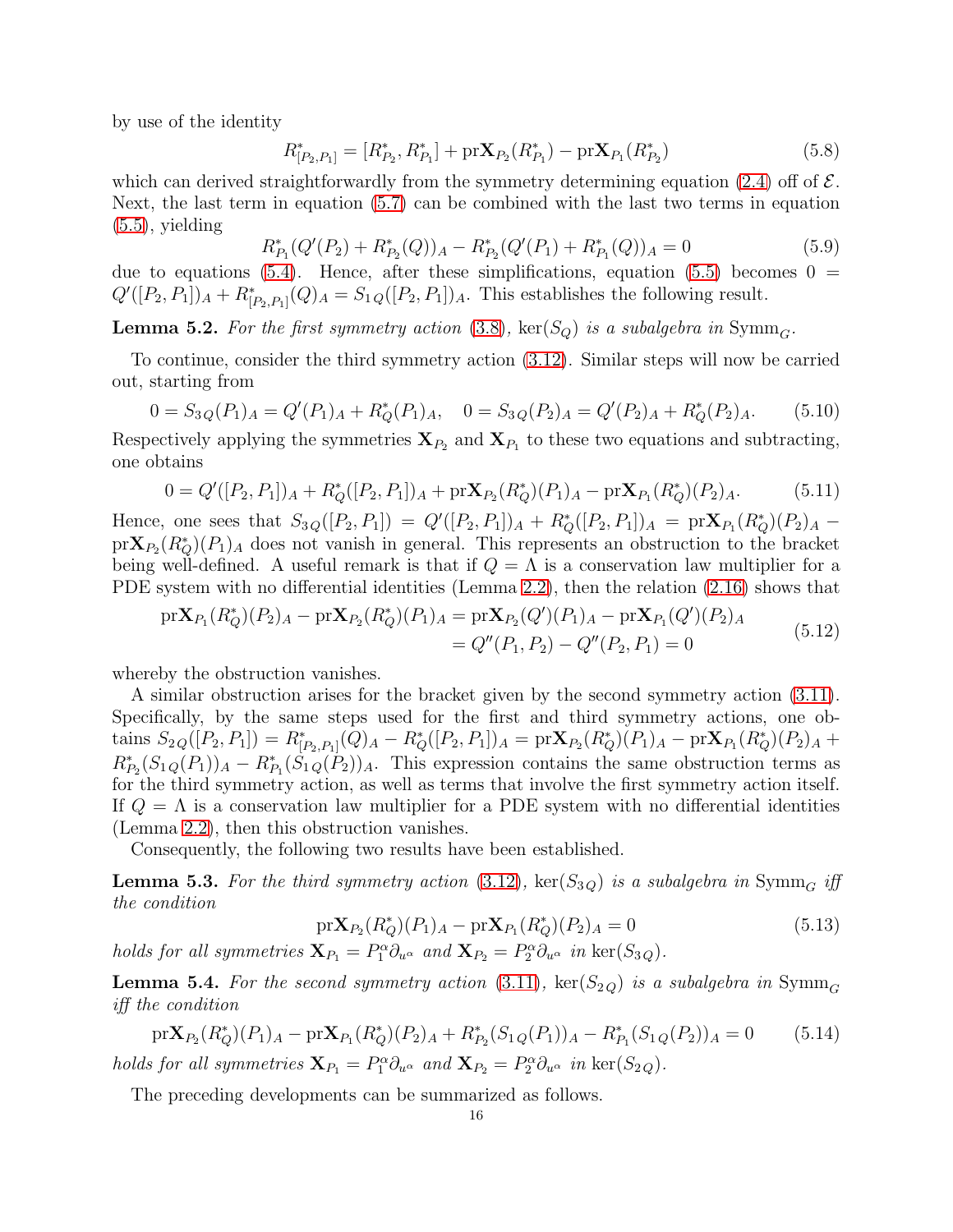<span id="page-16-1"></span>Proposition 5.5. The adjoint-symmetry commutator bracket [\(5.1\)](#page-14-0) associated to each of the symmetry actions [\(3.8\)](#page-6-5), [\(3.11\)](#page-7-0), [\(3.12\)](#page-7-1) is well-defined on  $S_Q(\mathrm{Symm}_G) \subseteq \mathrm{Adj}Symm_G$ if ad(Symm<sub>G</sub>) ker(S<sub>Q</sub>)  $\subseteq$  ker(S<sub>Q</sub>) and, for the actions [\(3.11\)](#page-7-0) and [\(3.12\)](#page-7-1), if the respective conditions [\(5.14\)](#page-15-0) and [\(5.13\)](#page-15-1) hold when dim  $\ker(S_Q) > 1$ . These latter conditions are identically satisfied when Q is a conservation law multiplier for a PDE system with no differential identities.

An alternative way to have the bracket be well defined is if the quotient  $\text{Symm}_G/\text{ker}(S_Q)$ can be naturally identified with a subspace in  $\text{Symm}_G$ . This is equivalent to requiring that the symmetry Lie algebra admits an extra structure of a direct-sum decomposition as a linear space

<span id="page-16-0"></span>
$$
Symm_G = \ker(S_Q) \oplus \text{coker}(S_Q) \tag{5.15}
$$

such that the decomposition is independent of a choice of basis. Then  $S_Q^{-1}$  can be defined as belonging to the subspace  $\text{coker}(S_Q)$ , and hence the bracket will be well defined.

It will now be shown that the extra structure [\(5.15\)](#page-16-0) will typically exist for a symmetry Lie algebra that contains a scaling symmetry [\(3.28\)](#page-10-6).

Every symmetry in  $\text{Symm}_G$  can be decomposed into a sum of symmetries that are scaling homogeneous. Consequently, there will exist a basis for  $\mathrm{Symm}_G$  consisting of  $P_{\text{scal.}}$  and  ${P_k}_{k=1,\dots,\text{dim}(Symm_G)-1}$ , such that  $[P_{\text{scal}}\, , P_k] = r^{(k)}P_k$  where the constant  $r_{(k)}$  is the scaling weight of the symmetry  $P_k$ . Then there exists a direct-sum decomposition

$$
Symm_G = span(P_{scal.}) \oplus \sum_{k} \mathcal{F} span(P_k). \tag{5.16}
$$

which is basis independent. This will provide the extra structure  $(5.15)$  if the subspaces  $\ker(S_Q)$  and coker $(S_Q)$  can be uniquely characterized in terms of their scaling weights.

<span id="page-16-2"></span>**Proposition 5.6.** Suppose Symm<sub>G</sub> contains a scaling symmetry [\(3.28\)](#page-10-6). For each of the symmetry actions [\(3.8\)](#page-6-5), [\(3.11\)](#page-7-0), [\(3.12\)](#page-7-1), if  $\text{ker}(S_{\mathcal{O}})$  is a scaling-homogeneous subspace in  $\text{Symm}_G$ , then the adjoint-symmetry commutator bracket [\(5.1\)](#page-14-0) is well-defined on the linear space  $S_Q(\text{Symm}_G) \subseteq \text{AdjSymm}_G$  by taking  $S_Q^{-1}$  to belong to a sum of scaling-homogeneous subspaces with scaling weights that are different than that of  $\text{ker}(S_Q)$ .

This result can be generalized if  $\ker(S_Q)$  is a direct sum of scaling homogeneous subspaces that have no scaling weights in common with any scaling homogeneous subspace in coker( $S_Q$ ).

Now, the basic properties of the general adjoint-symmetry commutator bracket [\(5.1\)](#page-14-0) will be studied. Recall that the underlying symmetry commutator bracket is antisymmetric and obeys the Jacobi identity. This implies that the same properties are inherited by the bracket  $(5.1).$  $(5.1).$ 

<span id="page-16-3"></span>Theorem 5.7. The adjoint-symmetry commutator bracket [\(5.1\)](#page-14-0) is a Lie bracket, namely it is antisymmetric

$$
{}^{Q}[Q_1, Q_2]_A + {}^{Q}[Q_2, Q_1]_A = 0 \tag{5.17}
$$

and obeys the Jacobi identity

$$
{}^{Q}[Q_1, {}^{Q}[Q_2, Q_3]]_A + {}^{Q}[Q_2, {}^{Q}[Q_3, Q_1]]_A + {}^{Q}[Q_3, {}^{Q}[Q_1, Q_2]]_A = 0.
$$
\n(5.18)

Hence, the linear subspace  $S_Q(\text{Symm}_G) \subseteq \text{AdjSymm}_G$  of adjoint-symmetries acquires a Lie algebra structure which is homomorphic to the symmetry Lie algebra. If there exists an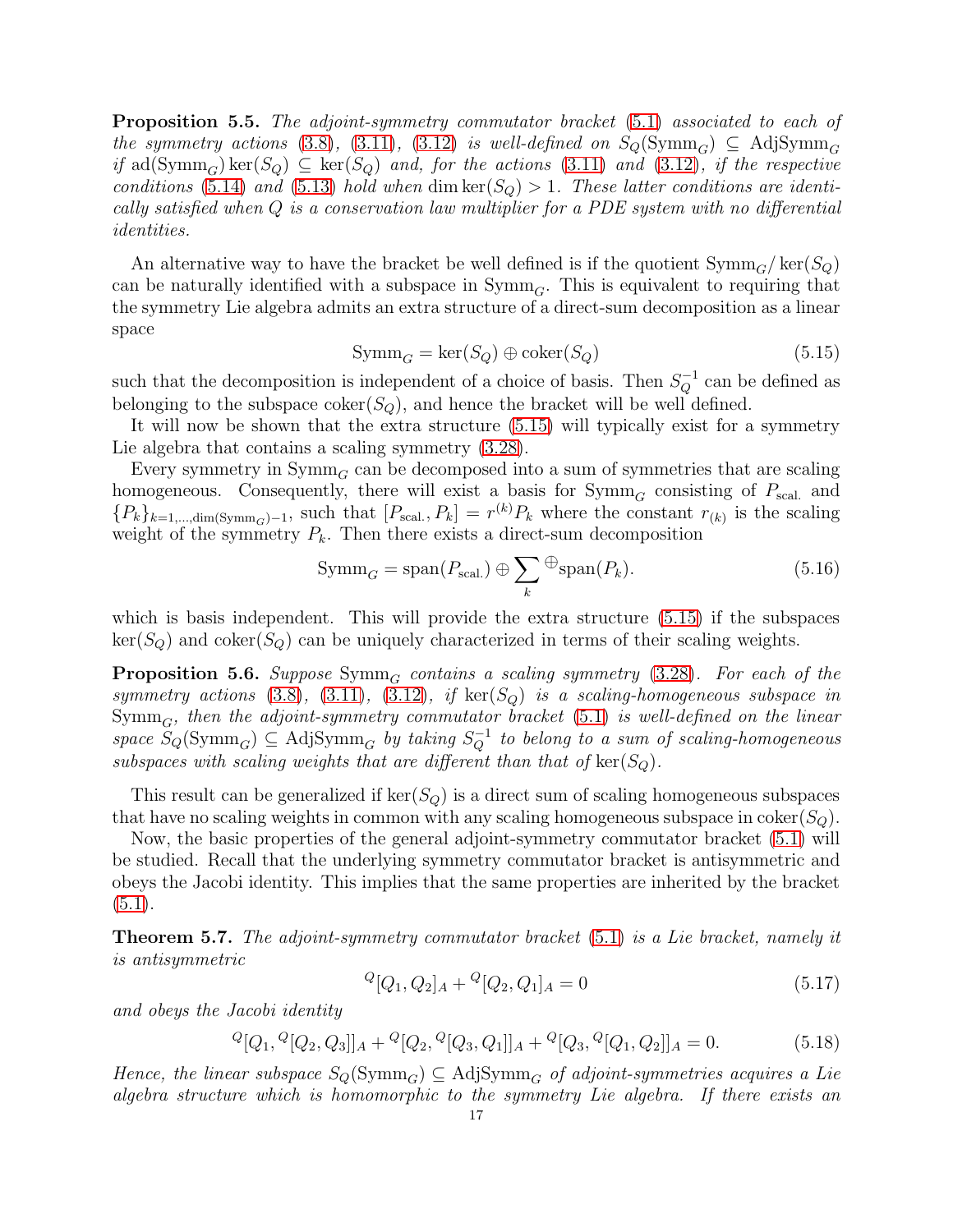adjoint-symmetry  $Q_A$  such that  $S_Q(\mathrm{Symm}_G) = \mathrm{Adj} \mathrm{Symm}_G$  where  $\mathrm{ker}(S_Q)$  satisfies the con-ditions in either of Propositions [5.5](#page-16-1) and [5.6,](#page-16-2) then the whole space AdjSymm<sub>G</sub> will be a Lie algebra.

Since  $S_Q$  is a linear mapping, the condition  $S_Q(\text{Symm}_G) = \text{Adj} \text{Symm}_G$  can be expressed equivalently as

$$
\dim \text{AdjSymm}_G + \dim \ker(S_Q) = \dim \text{Symm}_G. \tag{5.19}
$$

Hence, dim Symm<sub>G</sub>  $\geq$  dim AdjSymm<sub>G</sub> is a necessary condition. This version is most useful when the dimensions are finite.

Running example: For the p-gKdV equation  $(2.2)$ , the three dual linear maps  $S_Q$  with  $Q = c_1Q_1 + c_2Q_2 + c_3Q_3$  have a 4-dimensional domain span $(P_1, P_2, P_3, P_4)$ , while their range is at most 3-dimensional, since it belongs to  $\text{span}(Q_1, Q_2, Q_3)$ . Hence, the kernel of each  $S_Q$ is at least 1-dimensional. The specific ranges and kernels, which depend on the choice of the constants  $c_1, c_2, c_3$ , can be found from Table [2](#page-13-1) as follows.

Firstly, for  $S_{3Q}$ , there is no loss of generality in taking  $c_3 = 1$ ,  $c_1 = c_2 = 0$ . The range of  $S_{3Q}$  is span $(Q_1, Q_2, Q_3)$ , while the kernel is span $(P_1)$ . This subspace in Symm<sub>p-gKdV</sub> is an ideal, as shown by the symmetry commutators [\(3.13\)](#page-7-4). The resulting adjoint-symmetry bracket  $^{Q_3}[\cdot,\cdot]$  is thereby well-defined. It is computed by:  $S_{3Q}^{-1}$  $S_{3Q_3}^{-1}(Q_1) = \frac{1}{2(p-2)}P_2, S_{3Q}^{-1}$  $\frac{-1}{3Q_3}(Q_2) =$  $\frac{1}{2(p-2)}P_3$ ,  $S_{3Q}^{-1}$  $\chi_{3Q_3}^{-1}(Q_3) = \frac{1}{2(p-2)}P_4$ , modulo span $(P_1)$ , and thus

$$
{}^{Q_3}[Q_1, Q_2] = S_3 Q_3 \left( \left[ \frac{1}{2(p-2)} P_2, \frac{1}{2(p-2)} P_3 \right] \right) = \frac{1}{4(p-2)^2} S_3 Q_3(0) = 0,
$$
\n
$$
{}^{Q_3}[Q_1, Q_2] = S_3 Q_3 \left( \left[ \frac{1}{2(p-2)} P_2, \frac{1}{2(p-2)} P_3 \right] \right) = \frac{1}{4(p-2)^2} S_3 Q_3(0) = 0,
$$
\n
$$
{}^{Q_3}[Q_1, Q_2] = S_3 Q_3 \left( \left[ \frac{1}{2(p-2)} P_2, \frac{1}{2(p-2)} P_3 \right] \right) = \frac{1}{4(p-2)^2} S_3 Q_3(0) = 0,
$$
\n
$$
{}^{Q_3}[Q_1, Q_2] = S_3 Q_3 \left( \left[ \frac{1}{2(p-2)} P_2, \frac{1}{2(p-2)} P_3 \right] \right) = \frac{1}{4(p-2)^2} S_3 Q_3(0) = 0,
$$
\n
$$
{}^{Q_3}[Q_1, Q_2] = S_3 Q_3 \left( \left[ \frac{1}{2(p-2)} P_2, \frac{1}{2(p-2)} P_3 \right] \right) = \frac{1}{4(p-2)^2} S_3 Q_3(0) = 0,
$$
\n
$$
{}^{Q_3}[Q_2, Q_3] = S_3 Q_3 \left( \left[ \frac{1}{2(p-2)} P_2, \frac{1}{2(p-2)} P_3 \right] \right) = \frac{1}{4(p-2)^2} S_3 Q_3(0) = 0,
$$
\n
$$
{}^{Q_3}[Q_3, Q_3] = S_3 Q_3 \left( \left[ \frac{1}{2(p-2)} P_2, \frac{1}{2(p-2)} P_3 \right] \right) = \frac{1}{4(p-2)^2} S_3 Q_3(0) = 0,
$$
\n
$$
{}^{Q_3}[Q_3, Q_3] = S_3 Q_3 \left( \left[ \frac{1}{2(p-2)} P_2, \frac{1}{2(p-2)} P_3 \right] \right) = \frac{1}{4(p-2)^2} S_3 Q_3(0) = 0.
$$

$$
{}^{Q_3}[Q_1, Q_3] = S_3 Q_3 \left( \left[ \frac{1}{2(p-2)} P_2, \frac{1}{2(p-2)} P_4 \right] \right) = \frac{1}{4(p-2)^2} S_3 Q_3(pP_2) = \frac{p}{2(p-2)} Q_1,\tag{5.20b}
$$

$$
^{Q_3}[Q_2, Q_3] = S_3{}_{Q_3}([\frac{1}{2(2-p)}P_3, \frac{1}{2(p-2)}P_4]) = \frac{1}{4(p-2)^2} S_3{}_{Q_3}(3pP_3) = \frac{3p}{2(p-2)}Q_2,\tag{5.20c}
$$

using the symmetry commutators [\(3.13\)](#page-7-4). This bracket is a Lie bracket such that span( $Q_1, Q_2, Q_3$ ) is homomorphic to the symmetry algebra span( $P_1, P_2, P_3, P_4$ ) and isomorphic to the subalgebra span $(P_2, P_3, P_4)$ . in particular, the bracket can be expressed in terms of the scaled Noether operator  $D_x$  (cf  $(4.17)$ ):

$$
^{Q_3}[\cdot,\cdot] = D_x([D_x^{-1}\cdot,D_x^{-1}\cdot]). \tag{5.21}
$$

Secondly, for  $S_{1,Q}$ , the range is maximal if  $c_3 \neq 0$  with any values of  $c_2, c_3$ . The simplest choice is  $c_1 = c_2 = 0$ ,  $c_3 = 1$ , namely  $Q = Q_3$ . Then the range and the kernel are the same as for  $S_{3Q}$ , and so the resulting adjoint-symmetry bracket is well-defined. It is computed by:  $S^{-1}_{1O}$  $_{1 Q_3}^{-1}(Q_1) = \frac{1}{p} P_2, S_{1 Q}^{-1}$  $_{1 Q_3}(Q_2) = \frac{1}{3p} P_3, S_{1 Q}^{-1}$  $\chi_{1 Q_3}^{-1}(Q_3) = \frac{1}{2(p-2)} P_4$ , modulo span $(P_1)$ , and thus

$$
^{Q_3}[Q_1, Q_2] = S_{1Q_3}([\frac{1}{p}P_2, \frac{1}{3p}P_3]) = \frac{1}{3p^2} S_{1Q_3}(0) = 0,
$$
\n(5.22a)

$$
^{Q_3}[Q_1, Q_3] = S_{1Q_3}([[\frac{1}{p}P_2, \frac{1}{2(p-2)}P_4]) = \frac{1}{2p(p-2)}S_{1Q_3}(pP_2) = \frac{p}{2(p-2)}Q_1,
$$
\n
$$
(5.22b)
$$

$$
{}^{Q_3}[Q_2, Q_3] = S_1{}_{Q_3}([\frac{1}{3p}P_3, \frac{1}{2(p-2)}P_4]) = \frac{1}{6p(p-2)}S_1{}_{Q_3}(3pP_3) = \frac{3}{2(p-2)}Q_2.
$$
\n
$$
(5.22c)
$$

This yields the same bracket as for  $S_{1Q}$ .

Thirdly, for  $S_{2Q}$ , the maximal range is span $(Q_1, Q_2)$ , which arises if  $c_3 \neq 0$  with any values for  $c_1, c_2$ . The kernel is spanned by  $P_1, P_4 + \frac{c_1}{c_2}$  $rac{c_1}{c_3}P_2 + \frac{c_2}{c_3}$  $\frac{c_2}{c_3}P_3$ . However, this space is not an ideal in  $Symm_{p-gKdV}$ , as shown by the symmetry commutators  $(3.13)$ . Hence a corresponding adjoint-symmetry bracket cannot be defined without the use of extra structure. The scaling symmetry  $P_4$  is available to provide a direct-sum decomposition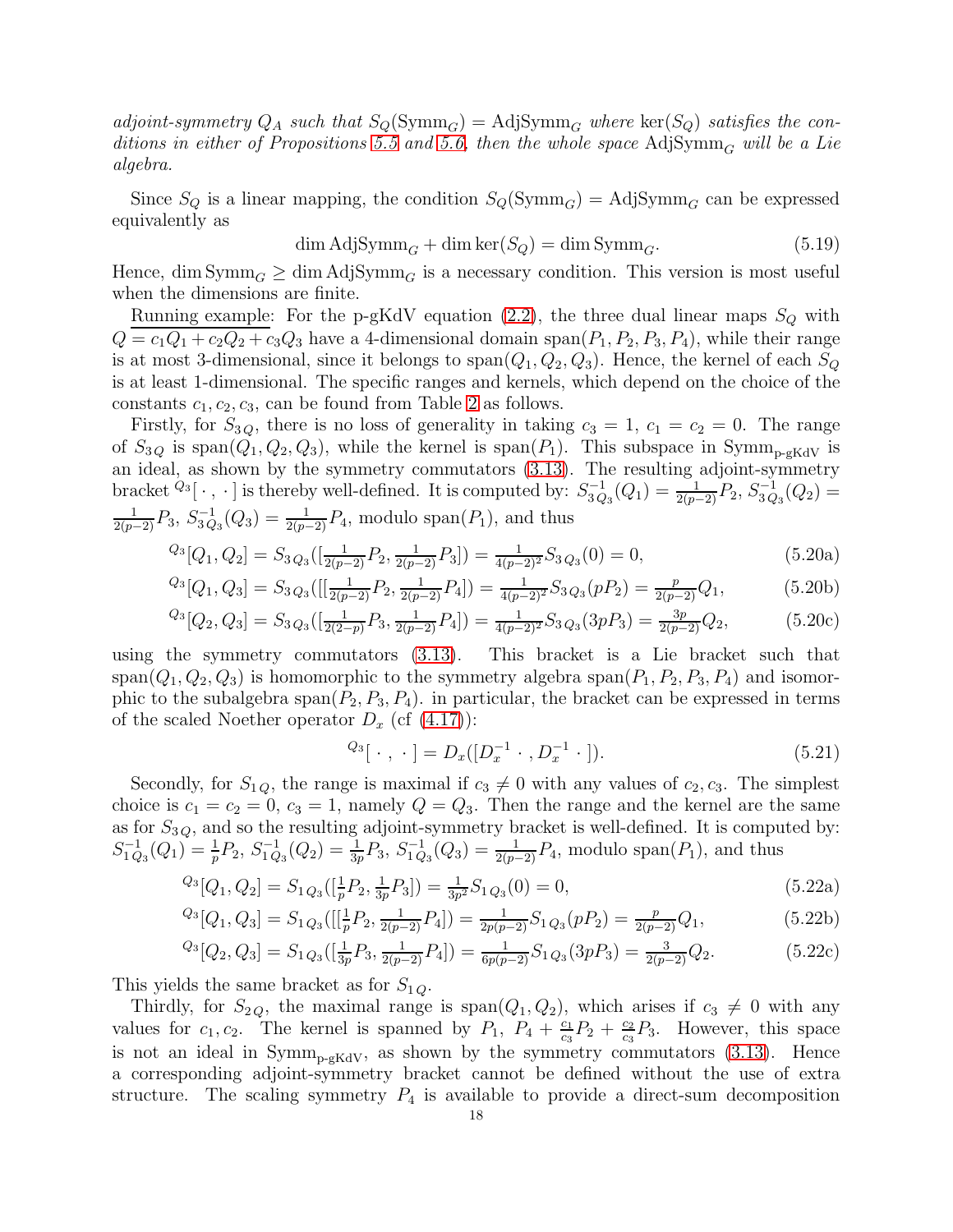$span(P_1, P_2, P_3, P_4) = \ker(S_{2Q}) \oplus \text{coker}(S_{2Q})$  where, for the choice  $c_1 = c_2 = 0$  and  $c_3 = 1$ ,  $\ker(S_{2Q}) = \text{span}(P_4) \oplus \text{span}(P_1)$  and  $\operatorname{coker}(S_{2Q}) = \text{span}(P_2) \oplus \text{span}(P_3)$  are characterized by their distinct scaling weights with respect to ad( $P_4$ ):  $(0, 2 - p)$  and  $(-p, -3p)$ . Then an adjoint-symmetry bracket can be defined via  $S_{2Q}^{-1}$  $S^{-1}_{2Q_3}(Q_1) = \frac{1}{4-p}P_2, S^{-1}_{2Q}$  $\frac{1}{2 Q_3}(Q_2) = \frac{1}{p+4}P_3$ , in  $\operatorname{coker}(S_{2Q})$ , and thus

$$
Q_3[Q_1, Q_2] = S_{2Q_3}([\frac{1}{4-p}P_2, \frac{1}{p+4}P_3]) = \frac{1}{16-p^2} S_{2Q_3}(0) = 0.
$$
 (5.23)

This yields an abelian Lie bracket on the subspace  $\text{span}(Q_1, Q_2) \subset \text{AdjSymm}_{p\text{-gKdV}}$ .

5.2. Adjoint-symmetry commutators associated to symmetry subalgebras. The Lie algebra structure identified in Theorem [5.7](#page-16-3) motivates a related construction of adjointsymmetry commutator brackets given by a pull-back of Lie subalgebras in  $\text{Symm}_G$  under  $S_Q^{-1}.$ 

As the starting point, the linear subspace  $S_Q(\mathrm{Symm}_G)$  will be replaced by  $S_Q(\mathcal{A})$  where A is any Lie subalgebra in  $\text{Symm}_G$  and where  $Q_A$  is chosen such that  $\text{ker}(S_Q) \cap A$  is empty. The set of such adjoint-symmetries will, as before, be a projective subspace in AdjSymm<sub>G</sub>.

Then the construction of the commutator bracket given in Proposition [5.1](#page-14-5) is modified as follows.

**Proposition 5.8.** Given a Lie subalgebra A in  $Symm<sub>G</sub>$  and a symmetry action  $S<sub>P</sub>$  on AdjSymm<sub>G</sub>, fix an adjoint-symmetry  $Q_A$  in AdjSymm<sub>G</sub> such that the kernel of  $S_Q$  restricted to A is empty, where  $S_Q$  is the dual linear operator [\(4.10\)](#page-11-0) of the symmetry action. Then the commutator bracket [\(5.1\)](#page-14-0) is well-defined on the linear space  $S_Q(\mathrm{Symm}_G) \subseteq \mathrm{Adj} \mathrm{Symm}_G$ , and this structure is isomorphic to the Lie subalgebra A.

In particular,  $S_Q^{-1}$  provides an isomorphism under which the commutator bracket [\(5.1\)](#page-14-0) on  $S_Q(\mathrm{Symm}_G)$  is the pull-back of the Lie bracket on A. The condition

$$
\ker(S_Q) \cap \mathcal{A} = \emptyset \tag{5.24}
$$

will select the adjoint-symmetries  $Q_A$  that can be used in constructing this bracket. If this condition fails to be satisfied by all adjoint-symmetries, then it implies that there is no subspace in Adj $\mathrm{Symm}_G$  on which the bracket produces a Lie algebra isomorphic to A.

The question of which Lie subalgebras  $\mathcal A$  in  $\mathrm{Symm}_G$  have counterparts in AdjSymm<sub>G</sub> for a PDE system  $G^A = 0$  thereby becomes an interesting algebraic classification problem.

5.3. Adjoint-symmetry non-commutator brackets from symmetry actions. The construction of the second bracket disregards the symmetry commutator but lacks the attendant properties.

**Proposition 5.9.** Fix an adjoint-symmetry  $Q_A$  in AdjSymm<sub>G</sub>, and let  $S_Q$  be the dual linear operator [\(4.10\)](#page-11-0) associated to a symmetry action  $S_P$  on AdjSymm<sub>G</sub>. If the kernel of  $S_Q$ satisfies

<span id="page-18-1"></span>
$$
S_P = 0 \text{ for all } P \in \text{ker}(S_Q),\tag{5.25}
$$

then a bilinear bracket from AdjSymm<sub>G</sub> ×  $S_Q$ (Symm<sub>G</sub>) into  $S_Q$ (Symm<sub>G</sub>)  $\subseteq$  AdjSymm<sub>G</sub> is defined by

<span id="page-18-0"></span>
$$
{}^{Q}(Q_1, Q_2)_{A} := S_{Q_1}(S_Q^{-1}Q_2)_{A}.
$$
\n(5.26)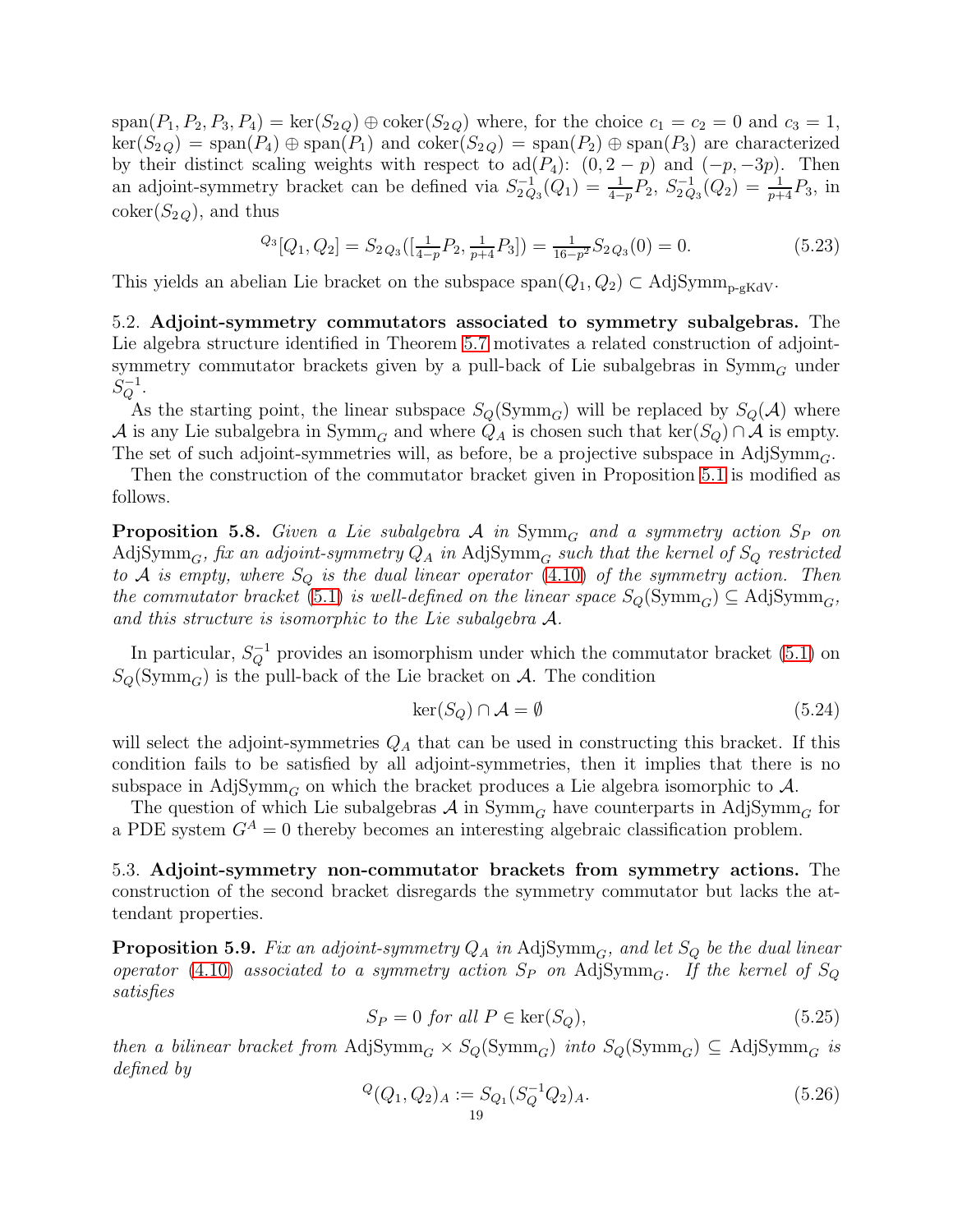Any one of the symmetry actions  $(3.11), (3.8), (3.12)$  $(3.11), (3.8), (3.12)$  $(3.11), (3.8), (3.12)$  $(3.11), (3.8), (3.12)$  can be used to write down formally a corresponding bracket [\(5.26\)](#page-18-0). Note that, unlike the situation for the commutator bracket  $(5.1)$ , the condition  $(5.25)$  only involves the properties of the symmetry action  $S_Q$  and does not depend on the Lie algebra structure of  $\mathrm{Symm}_G$ . This condition can be by-passed when a scaling symmetry [\(3.28\)](#page-10-6) is contained in the symmetry Lie algebra.

**Proposition 5.10.** Suppose  $Symm_G$  contains a scaling symmetry [\(3.28\)](#page-10-6). For any symmetry action, if ker( $S_Q$ ) is a scaling-homogeneous subspace in  $\text{Symm}_G$ , then the adjoint-symmetry bracket [\(5.26\)](#page-18-0) is well-defined on  $S_Q(\text{Symm}_G) \subseteq \text{AdjSymm}_G$  by taking  $S_Q^{-1}$  to belong to a sum of scaling-homogeneous subspaces.

In contrast to the commutator bracket [\(5.1\)](#page-14-0), the bracket [\(5.26\)](#page-18-0) is non-symmetric. Its only general property is that

$$
^Q(Q,Q_2) = Q_2 \tag{5.27}
$$

for all  $Q_2$  in the linear subspace  $S_Q(\mathrm{Symm}_G) \subseteq \mathrm{Adj} \mathrm{Symm}_G$ .

There are two worthwhile remarks that can be made.

**Remark 5.11.** (i) The bracket [\(5.26\)](#page-18-0) can be viewed as arising from the property that  $S_{Q_1}S_{Q_2}^{-1}$  $\scriptstyle{Q_2}$ is a recursion operator on adjoint-symmetries in  $S_Q(\mathrm{Symm}_G)$ . (ii) A symmetric version and a skew-symmetric version of the bracket [\(5.26\)](#page-18-0) can be defined by respectively symmetrizing and antisymmetrizing on  $Q_1$  and  $Q_2$ :

<span id="page-19-0"></span>
$$
{}^{Q}(Q_1, Q_2)^{-}_{A} := \frac{1}{2} \left( S_{Q_1} (S_Q^{-1} Q_2)_A - S_{Q_2} (S_Q^{-1} Q_1)_A \right) \tag{5.28}
$$

and

<span id="page-19-1"></span>
$$
{}^{Q}(Q_1, Q_2)^+_{A} := \frac{1}{2} \left( S_{Q_1} (S_Q^{-1} Q_2)_A + S_{Q_2} (S_Q^{-1} Q_1)_A \right). \tag{5.29}
$$

The recursion operator  $S_{Q_1}S_{Q_2}^{-1}$  $\overline{Q}_2^{-1}$  was derived originally for scalar PDE systems in Ref. [\[17\]](#page-26-16). Running example: For the p-gKdV equation [\(2.2\)](#page-3-4), the condition [\(5.25\)](#page-18-1) holds when  $Q = Q_3$ where ker( $S_Q$ ) = span( $P_1$ ) for the symmetry actions  $S_1$  and  $S_3$ , as seen from Tables [1](#page-8-1) and [2.](#page-13-1) The resulting brackets [\(5.28\)](#page-19-0) and [\(5.29\)](#page-19-1) on the linear space  $\text{span}(Q_1, Q_2, Q_3)$  have the form

$$
{}^{Q_3}(Q_1, Q_1)^{\pm} = {}^{Q_3}(Q_2, Q_2)^{\pm} = 0, \quad {}^{Q_3}(Q_3, Q_3)^{\pm} = Q_3, \quad {}^{Q_3}(Q_3, Q_3)^{\pm} = 0, \tag{5.30a}
$$
  

$$
{}^{Q_3}(Q_1, Q_2)^{\pm} = 0, \quad {}^{Q_3}(Q_1, Q_3)^{\pm} = \frac{1}{2}\lambda_1^{\pm}Q_1, \quad {}^{Q_3}(Q_2, Q_3)^{\pm} = \frac{1}{2}\lambda_2^{\pm}Q_2, \tag{5.30b}
$$

$$
Q_3(Q_1, Q_2)^{\pm} = 0, \quad Q_3(Q_1, Q_3)^{\pm} = \frac{1}{2}\lambda_1^{\pm}Q_1, \quad Q_3(Q_2, Q_3)^{\pm} = \frac{1}{2}\lambda_2^{\pm}Q_2, \tag{5.30b}
$$
  
where, for  $S_1$ :  $\lambda_1^+ = \frac{3p-8}{2p-4}, \lambda_1^- = \frac{p}{4-2p}, \lambda_2^+ = \frac{p-8}{2p-4}, \lambda_2^- = \frac{3p}{4-2p}$ ; and for  $S_3$ :  $\lambda_1^{\pm} = \pm 1, \lambda_2^{\pm} = \pm 1$ .

5.4. Computational aspects. Both brackets [\(5.1\)](#page-14-0) and [\(5.26\)](#page-18-0) are constructed in terms of the inverse  $S_Q^{-1}$  of the dual linear operator  $S_Q$  defined by a symmetry action [\(4.9\)](#page-11-1). In the case of the two symmetry actions [\(3.8\)](#page-6-5) and [\(3.11\)](#page-7-0) (cf Theorem [3.1\)](#page-7-3), the operator  $S_Q$ involves total derivatives  $D_I$  and partial derivatives  $\partial_{u_I^{\alpha}}$ . This means that  $S_Q^{-1}$  will involve an integral (operator) with respect to the variables  $u_I^{\alpha}$  in jet space, whereby the brackets are essentially nonlocal in jet space. Nevertheless, as an alternative,  $S_Q$  can be represented in terms of structure constants that are defined with respect to any fixed basis of the linear spaces  $\text{Symm}_G$  and Adj $\text{Symm}_G$ . With such a representation, the pre-image of any given adjoint-symmetry can be found directly in terms of these structure constants. The resulting brackets thus should be viewed as an a posteriori structure on the linear space  $\text{AdjSymm}_G$ .

In contrast, for the third symmetry action [\(3.12\)](#page-7-1),  $S_{3Q} = Q' + R^*_{Q}$  is a linear operator in total derivatives, and hence  $S_{3Q}^{-1}$  only involves the inverse total derivatives  $D_I^{-1}$  $I$ , so that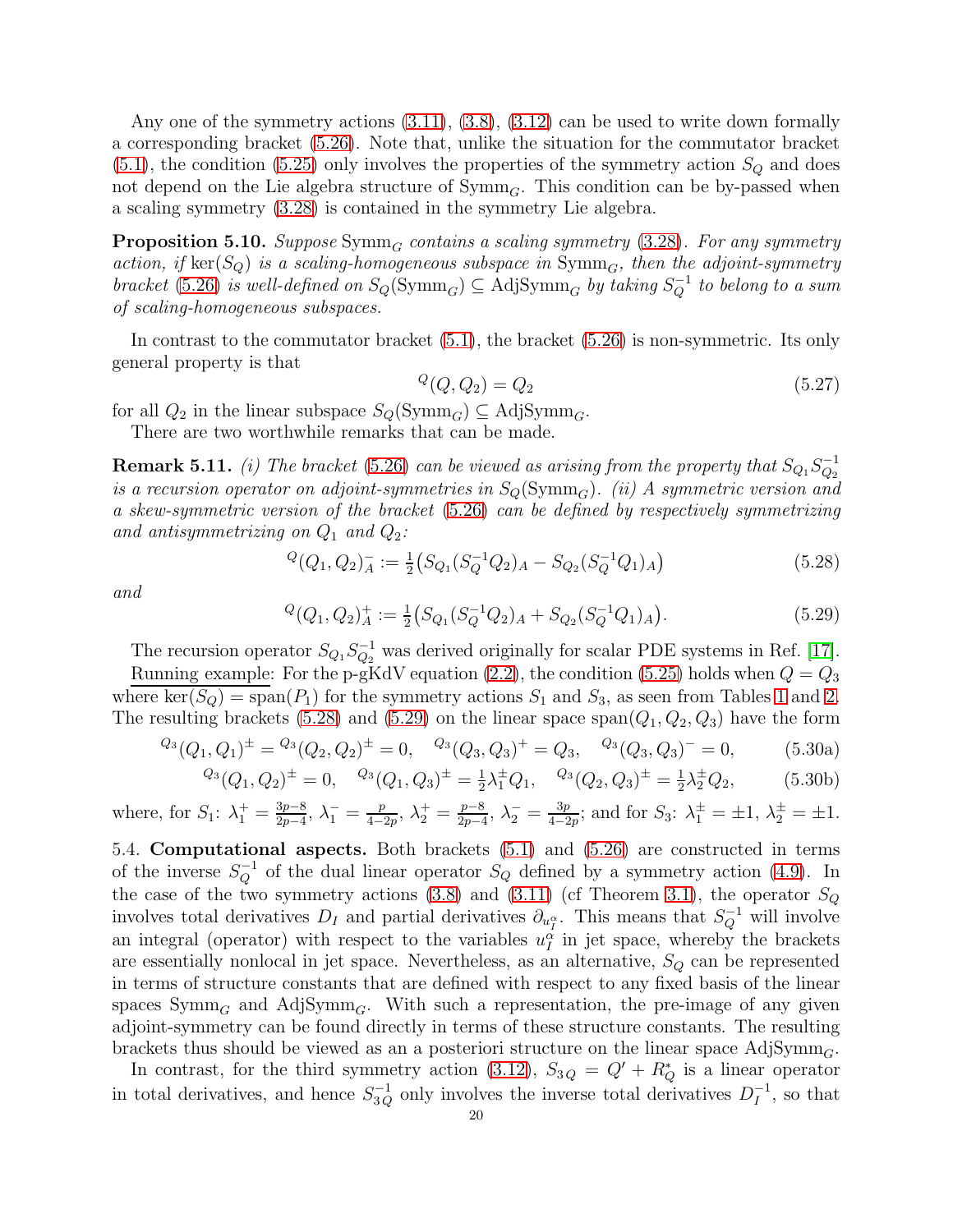the brackets are local in jet space and thereby constitute an a priori structure, just like the symmetry commutator.

<span id="page-20-0"></span>The same considerations pertain to the corresponding pre-symplectic and pre-Hamiltonian (Noether) structures shown in Theorem [4.3.](#page-12-5)

#### 6. Results for evolution PDEs

The preceding general results will next be specialized to evolution PDEs.

Consider a general system of evolution PDEs for  $u^{\alpha}(t, x)$ ,

<span id="page-20-1"></span>
$$
u_t^{\alpha} = g^{\alpha}(x, u, \partial_x u, \dots, \partial_x^N u)
$$
\n(6.1)

where x now denotes the spatial independent variables  $x^i$ ,  $i = 1, \ldots, n$ , while t is the time variable. In this setting, the number of PDEs and the number of dependent variables in the system are equal,  $M = m$ . Hence, we can identify the corresponding indices  $A = \alpha$ . Thus, we now have

$$
G^{\alpha}(t, x, u^{(N)}) = u_t^{\alpha} - g^{\alpha}(x, u, \partial_x u, \dots, \partial_x^N u). \tag{6.2}
$$

It will be useful to note that, on the solution space  $\mathcal E$  of the evolution system [\(6.1\)](#page-20-1), all t-derivatives of  $u^{\alpha}$  can be eliminated in any expression through substituting the equation [\(6.1\)](#page-20-1) and its spatial derivatives. This demonstrates, in particular, that any evolution system satisfies Lemma [2.1](#page-3-2) and cannot obey any differential identities [\[2,](#page-26-1) [5\]](#page-26-4). In particular, all of the technical conditions assumed in section [2](#page-3-0) for general PDE systems hold automatically for evolution systems [\(6.1\)](#page-20-1).

The determining equation [\(2.3\)](#page-3-3) for symmetries takes the form  $(D_t P^{\alpha} - g'(P)^{\alpha})|_{\mathcal{E}} = 0$  for a set of functions  $P^{\alpha}(t, x, u, \partial_x u, \dots, \partial_x^k u)$  containing no t-derivatives of  $u^{\alpha}$ . The first term can be expressed as  $D_t P^{\alpha} = \partial_t P^{\alpha} + P'(u_t)^{\alpha} = \partial_t P^{\alpha} + P'(g)^{\alpha} + P'(G)^{\alpha}$ , whence

$$
\partial_t P^{\alpha} + P'(g)^{\alpha} - g'(P)^{\alpha} = \partial_t P^{\alpha} + [g, P]^{\alpha} = 0
$$
\n(6.3)

is the symmetry determining equation in simplified form. This equation implies that  $G'(P)^{\alpha} = P'(G)^{\alpha}$  holds off of  $\mathcal{E}$ . Consequently, one has

<span id="page-20-3"></span>
$$
R_P = P'.\tag{6.4}
$$

Likewise, the determining equation [\(2.6\)](#page-4-2) for adjoint-symmetries is given by  $(-D_tQ_\alpha$  $g'^*(Q)_{\alpha})|_{\mathcal{E}} = 0$  for a set of functions  $Q_{\alpha}(t, x, u, \partial_x u, \dots, \partial_x^k u)$  containing no t-derivatives of  $u^{\alpha}$ . This equation simplifies to the form

<span id="page-20-2"></span>
$$
-(\partial_t Q_\alpha + Q'(g)_\alpha + g'^*(Q)_\alpha) = 0.
$$
\n(6.5)

Hence, off of  $\mathcal{E}$ , one has  $G'^*(Q)_{\alpha} = -Q'(G)_{\alpha}$ , which yields

<span id="page-20-4"></span>
$$
R_Q = -Q'.\tag{6.6}
$$

A useful remark is that the adjoint-symmetry determining equation [\(6.5\)](#page-20-2) can be expressed in the form

$$
\partial_t Q_\alpha + \{Q, g\}_\alpha^* = 0 \tag{6.7}
$$

in terms of the anti-commutator  $\{A, B\} = A'(B) + B'(A)$ , where  $\{A, B\}^* = A'^*(B) + B'^*(A)$ . This formulation emphasizes the adjoint relationship between the determining equations for adjoint-symmetries and symmetries.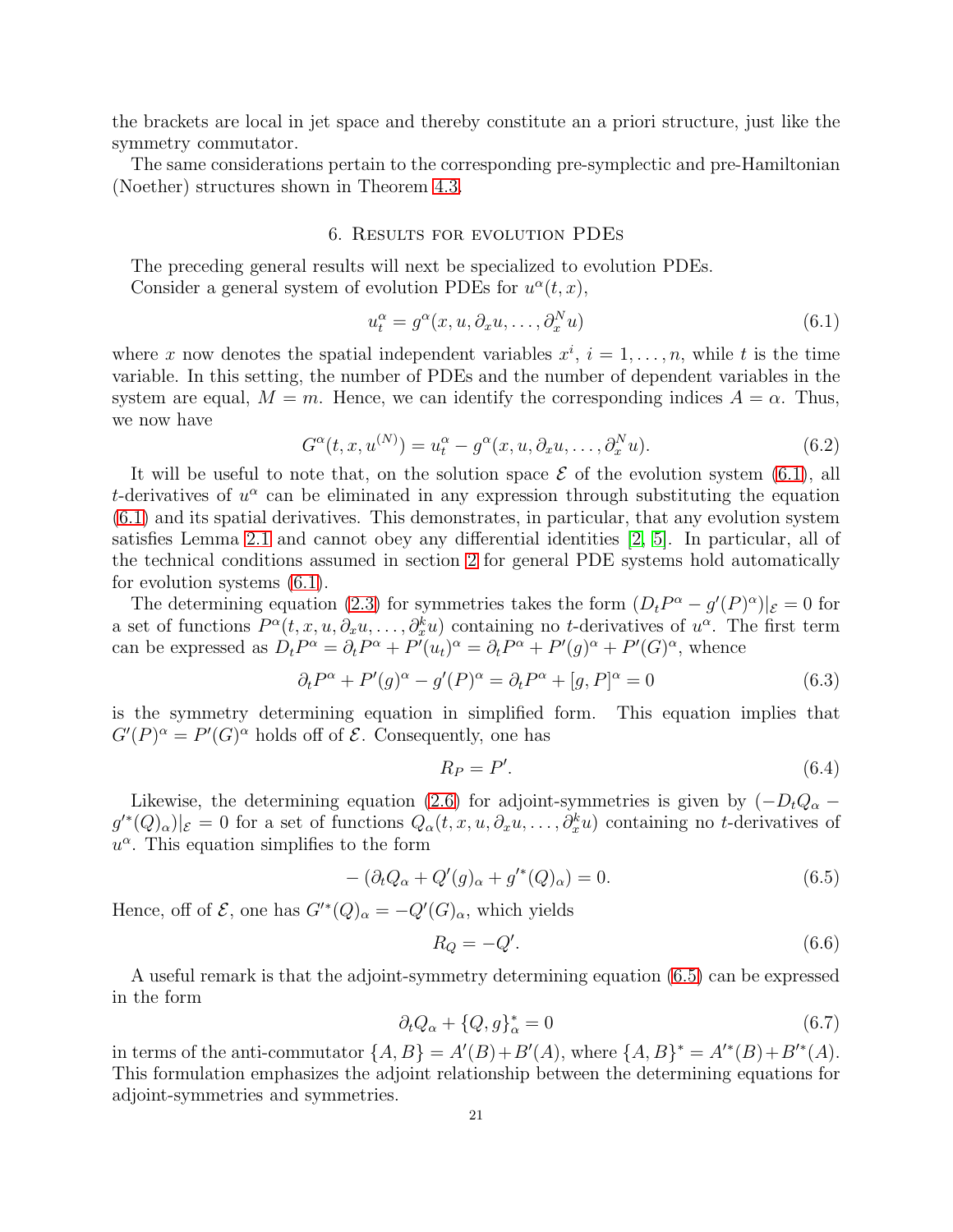The necessary and sufficient condition for an adjoint-symmetry to be a conservation law multiplier is that its Frechet derivative is self-adjoint [\[7,](#page-26-6) [2,](#page-26-1) [8,](#page-26-7) [9,](#page-26-8) [3,](#page-26-2) [5\]](#page-26-4)

<span id="page-21-1"></span>
$$
Q' = Q'^{*}.\tag{6.8}
$$

This well-known condition can be expressed more explicitly as the system of Helmholtz equations

<span id="page-21-0"></span>
$$
\partial_{u_I^{\beta}} Q_{\alpha} = (-1)^{|I|} E_{u^{\alpha}}^I(Q_{\beta}), \quad |I| = 0, 1, \dots \tag{6.9}
$$

in terms of the higher Euler operators  $E_{u^{\alpha}}^{I}$  (cf equation [\(A.7\)](#page-25-0)). The determining system for multipliers thereby consists of equations  $(6.9)$  and  $(6.5)$ .

Self-adjointness [\(6.8\)](#page-21-1) is also necessary and sufficient for  $Q_{\alpha}$  to be a variational derivative (gradient)

$$
\Lambda_{\alpha} = E_{u^{\alpha}}(\Phi) \tag{6.10}
$$

for some function  $\Phi(x, u^{(k)})$ ,  $k \geq 0$ . Consequently, as is well-known, multipliers are variational (gradient) adjoint-symmetries.

Running example: The low-order adjoint-symmetries [\(2.11\)](#page-5-1) of the p-gKdV equation [\(2.2\)](#page-3-4) have the equivalent form

$$
Q_1 = u_{xx}, \quad Q_2 = -(u_x^p u_{xx} + u_{xxxx}), \quad Q_3 = 2u_x + pxu_{xx} - 3pt(u_x^p u_{xx} + u_{xxxx}) \quad (6.11)
$$

after t-derivative of u have been eliminated. The first two have the property

$$
Q_1' = D_x^2 = Q_1'^*, \quad Q_2' = -(pu_x^{p-1}u_{xx}D_x + u_x^pD_x^2 + D_x^4) = -(D_xu_x^pD_x + D_x^4) = Q_2'^*,
$$
 (6.12)

showing that they are self-adjoint and hence are Euler-Lagrange expressions

$$
Q_1 = -\frac{1}{2}E_u(u_x^2), \quad Q_2 = E_u(\frac{1}{(p+1)(p+2)}u_x^{p+2} - \frac{1}{2}u_{xx}^2). \tag{6.13}
$$

Correspondingly, they are multipliers. The third one satisfies

<span id="page-21-4"></span>
$$
Q_3' = 2D_x + pxD_x^2 - 3pt(D_xu_x^pD_x + D_x^4) = Q_3' + 2(p-2)D_x,
$$
\n(6.14)

showing that it is not self-adjoint and hence is not a multiplier.

6.1. Symmetry actions on adjoint-symmetries. The symmetry actions in Theorem [3.1](#page-7-3) can be simplified by use of the relations [\(6.4\)](#page-20-3) and [\(6.6\)](#page-20-4). Combined with the condition [\(6.8\)](#page-21-1) characterizing multipliers, this yields the following result.

<span id="page-21-2"></span>**Theorem 6.1.** The actions  $(3.8)$  and  $(3.11)$  of symmetries on the linear space of adjointsymmetries are respectively given by

$$
Q_{\alpha} \xrightarrow{\mathbf{X}_{P}} Q'(P)_{\alpha} + P'^{*}(Q)_{\alpha}, \qquad (6.15)
$$

$$
Q_{\alpha} \xrightarrow{\mathbf{X}_{P}} Q^{\prime*}(P)_{\alpha} + P^{\prime*}(Q)_{\alpha} = E_{u^{\alpha}}(P^{\beta}Q_{\beta}), \qquad (6.16)
$$

which coincide if  $Q_{\alpha}$  is a conservation law multiplier. The action [\(3.12\)](#page-7-1) given by the difference of these two actions consists of

<span id="page-21-3"></span>
$$
Q_{\alpha} \xrightarrow{\mathbf{X}_P} Q'(P)_{\alpha} - Q'^{*}(P)_{\alpha} \tag{6.17}
$$

which is trivial if  $Q_{\alpha}$  is a conservation law multiplier.

For the sequel, indices will be omitted for simplicity of notation wherever it is convenient.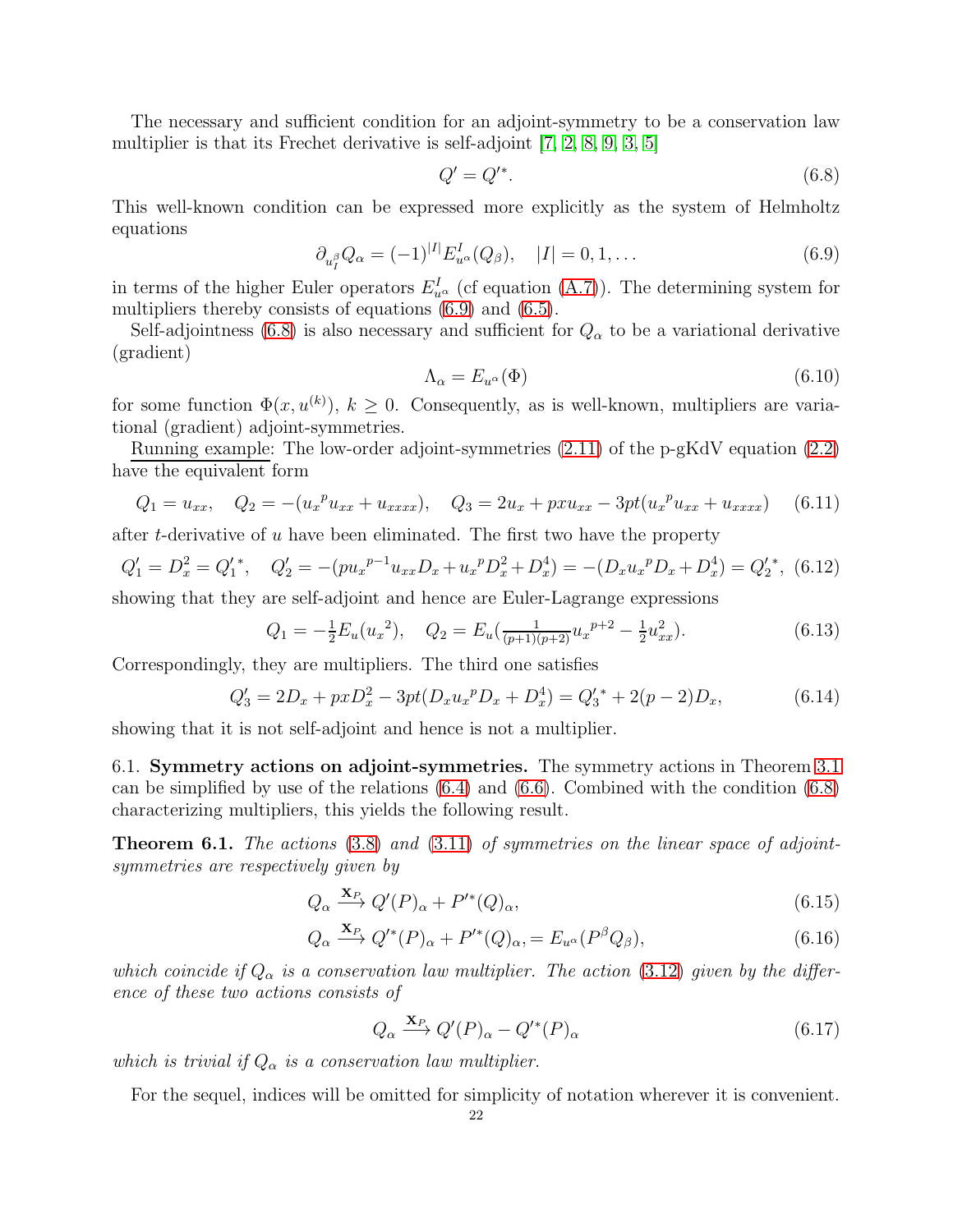6.2. Adjoint-symmetry brackets. For evolution PDEs  $(6.1)$ , the dual linear map  $S_Q$  in the form of the adjoint-symmetry commutator bracket [\(5.1\)](#page-14-0) and the non-commutator bracket [\(5.26\)](#page-18-0) is given by any of the three symmetry actions in Theorem [6.1.](#page-21-2)

Recall that the commutator bracket is well defined when  $\ker(S_Q)$  satisfies the conditions in either of Propositions [5.5](#page-16-1) and [5.6.](#page-16-2) The conditions in the first Proposition can be expressed entirely in terms of Q and a pair of symmetries  $P_1, P_2$ , by means of the relations [\(6.6\)](#page-20-4) and [\(6.4\)](#page-20-3). In particular, condition [\(5.13\)](#page-15-1) takes the form

$$
\text{pr}\mathbf{X}_{P_1}(Q'^*)(P_2) - \text{pr}\mathbf{X}_{P_2}(Q'^*)(P_1) = 0
$$
\n(6.18)

while condition [\(5.14\)](#page-15-0) takes the form

$$
\text{pr}\mathbf{X}_{P_1}(Q'^*)(P_2) - \text{pr}\mathbf{X}_{P_2}(Q'^*)(P_1) + P_2'^*(Q'(P_1) - Q'^*(P_1)) - P_1'^*(Q'(P_2) - Q'^*(P_2)) = 0 \tag{6.19}
$$

for all symmetries  $\mathbf{X}_{P_1} = P_1^{\alpha} \partial_{u^{\alpha}}$  and  $\mathbf{X}_{P_2} = P_2^{\alpha} \partial_{u^{\alpha}}$  in  $\text{ker}(S_Q)$  when dim  $\text{ker}(S_Q) > 1$ . When Q is a conservation law multiplier, each condition is identically satisfied, which can be seen from the properties [\(6.8\)](#page-21-1) and  $Q''(P_1, P_2) = Q''(P_2, P_1)$ .

It is worth emphasizing that the existence of these adjoint-symmetry brackets does not rely on a PDE system having any variational structure. Indeed, examples of non-trivial brackets for dissipative PDE systems will be given in a subsequent paper.

6.3. A Noether operator and a symplectic 2-form. The third symmetry action [\(6.17\)](#page-21-3) yields the operator

<span id="page-22-2"></span>
$$
\mathcal{J} = Q' - Q'^* \tag{6.20}
$$

which is the form of the third operator in Theorem [4.3](#page-12-5) specialized to evolution PDEs through the relation [\(6.6\)](#page-20-4). It can be viewed as a Noether operator, namely it maps symmetries into adjoint-symmetries, as discussed in the preceding theorem. Clearly, this operator is skew,  $\mathcal{J}^* = -\mathcal{J}$ . Moreover, it can be used as follows to construct a symplectic 2-form, without any conditions on Q other than it being a non-variational (non-gradient) adjoint-symmetry so that  $\mathcal{J} \not\equiv 0$ .

The construction uses a natural non-degenerate pairing between adjoint-symmetries and symmetries, as given by the inner product  $\langle Q, P \rangle = \int Q_\alpha P^\alpha dx$ . Then the skew bilinear expression

<span id="page-22-0"></span>
$$
\omega_Q(P_1, P_2) := \langle \mathcal{J}(P_1), P_2 \rangle = \int (P_1^{\alpha} Q'(P_2)_{\alpha} - P_2^{\alpha} Q'(P_1)_{\alpha}) dx \tag{6.21}
$$

defines a 2-form on the linear space of symmetries  $P^{\alpha}\partial_{u^{\alpha}}$ . As discussed in Remark [4.1,](#page-11-2) a 2-form is symplectic if it is closed. This condition,  $d\omega_Q = 0$ , can be formulated as

<span id="page-22-1"></span>
$$
\text{pr}\mathbf{X}_{f_3}\boldsymbol{\omega}_Q(f_1, f_2) + \text{ cyclic } = 0 \tag{6.22}
$$

which must hold for all functions  $f_1^{\alpha}(t, x)$ ,  $f_2^{\alpha}(t, x)$ ,  $f_3^{\alpha}(t, x)$ .

<span id="page-22-3"></span>**Theorem 6.2.** For any evolution system  $(6.1)$ , the 2-form  $(6.21)$  is symplectic. Hence, whenever an evolution system admits a non-variational (non-gradient) adjoint-symmetry, the system possesses a non-trivial associated symplectic structure.

Proof. Consider

$$
\begin{split} \text{pr}\mathbf{X}_{f_3}\omega_Q(f_1, f_2) &= \int (f_1^{\alpha} \text{pr}\mathbf{X}_{f_3} Q'(f_2)_{\alpha} - f_2^{\alpha} \text{pr}\mathbf{X}_{f_3} Q'(f_1)_{\alpha}) \, dx \\ &= \int (f_1^{\alpha} Q''(f_3, f_2)_{\alpha} - f_2^{\alpha} Q''(f_3, f_1)_{\alpha}) \, dx. \end{split} \tag{6.23}
$$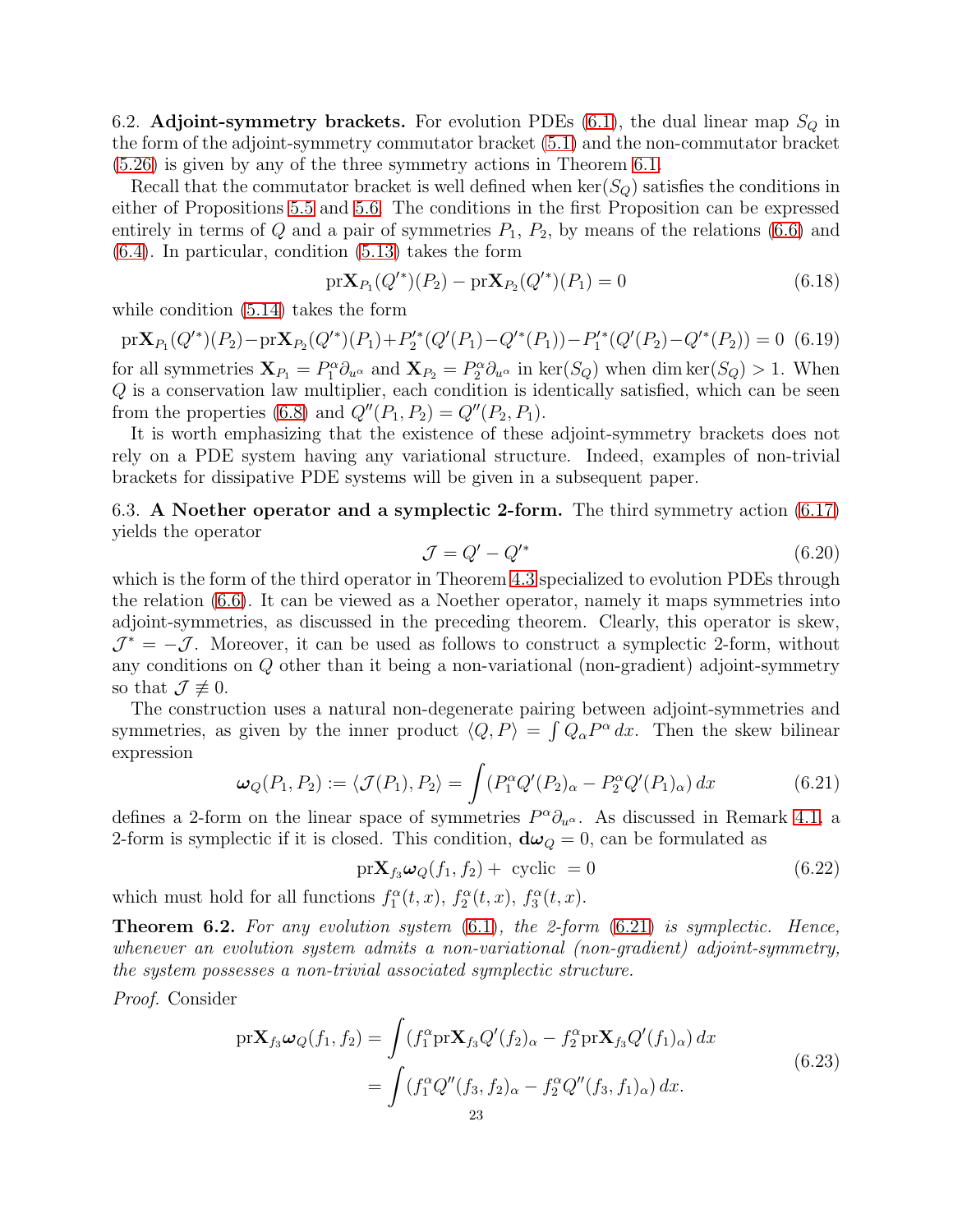Then, in the cyclic sum  $pr\mathbf{X}_{f_3}\omega_Q(f_1, f_2)+pr\mathbf{X}_{f_2}\omega_Q(f_3, f_1)+pr\mathbf{X}_{f_1}\omega_Q(f_2, f_3)$ , all terms cancel pairwise, due to the symmetry of  $Q''$  in its two arguments. Hence the condition [\(6.22\)](#page-22-1) is satisfied.

The proof can be straightforwardly generalized to show that

$$
\text{pr}\mathbf{X}_{P_3}\boldsymbol{\omega}_Q(P_1, P_2) + \text{ cyclic } = 0 \tag{6.24}
$$

holds for all symmetries  $P_1^{\alpha} \partial_{u^{\alpha}}, P_2^{\alpha} \partial_{u^{\alpha}}, P_3^{\alpha} \partial_{u^{\alpha}}.$ 

The formal inverse of the Noether operator [\(6.20\)](#page-22-2) defines a pre-Hamiltonian (inverse Noether) operator  $\mathcal{J}^{-1}$  which maps adjoint-symmetries into symmetries. It also formally yields a Poisson bracket defined by

<span id="page-23-1"></span>
$$
\{F_1, F_2\}_{\mathcal{J}^{-1}} := \int (\delta F_1 / \delta u) \mathcal{J}^{-1} (\delta F_2 / \delta u) \, dx \tag{6.25}
$$

for functionals  $F = \int f(x, u^{(k)}) dx$ , where  $\delta/\delta u$  denotes the variational derivative, namely,  $\delta F/\delta u^{\alpha} = E_{u^{\alpha}}(f).$ 

**Proposition 6.3.** For any non-variational (non-gradient) adjoint-symmetry  $Q_{\alpha}$ , the bracket [\(6.25\)](#page-23-1) given by the Noether operator [\(6.20\)](#page-22-2) is skew and obeys the Jacobi identity as a consequence of  $\omega_Q$  being symplectic.

An interesting general question for future work is to determine under what conditions on  $\mathcal{J}^{-1}$  or  $Q_{\alpha}$  will a given evolution equation possess a Hamiltonian structure.

Running example: The non-gradient adjoint-symmetry  $Q_3 = 2u_x + pxu_{xx} - 3pt(u_x^{\ \ p}u_{xx} +$  $u_{xxxx}$ ) of the p-gKdV equation [\(2.2\)](#page-3-4) yields the Noether operator (cf [\(4.17\)](#page-13-2))  $\mathcal{J} = Q'_3 - Q'_3^* =$  $2(p-2)D_x$  from the relation [\(6.14\)](#page-21-4). Note that the inverse operator acting on  $Q_3$  yields a multiple of the scaling symmetry  $P_4 = (p-2)u - 3ptu_t - xpu_x$ . The associated symplectic 2-form on  $\text{span}(P_1, P_2, P_3, P_4)$  is explicitly given by

$$
\omega_{Q_3}\left(\sum_{i=1}^4 a_i P_i, \sum_{j=1}^4 b_j P_j\right) = 2 \sum_{i,j=1}^4 a_i b_j \int P_i D_x P_j dx.
$$
 (6.26)

Its components are shown in Table [3.](#page-24-0) Note that, by skew-symmetry, the omitted entries in the lower left will be the negative of the entries in the upper right. Also observe that the non-zero entries are precisely the conserved integrals for momentum [\(2.18\)](#page-5-3) and energy [\(2.19\)](#page-6-6). The scaled Noether operator  $D_x$  is in fact the inverse of the well-known Hamiltonian operator  $D_x^{-1}$  for which the p-gKdV equation [\(2.2\)](#page-3-4) has the Hamiltonian structure

$$
u_t = -\frac{1}{p+1} u_x^{p+1} - u_{xxx} = -D_x^{-1} (\delta H / \delta u), \quad H = \int (\frac{1}{2} u_{xx}^2 - \frac{1}{(p+1)(p+2)} u_x^{p+2}) dx, \quad (6.27)
$$

where  $H$  is the energy integral.

<span id="page-23-0"></span>Further examples of the symplectic structure in Theorem [6.2](#page-22-3) will be given in a subsequent paper.

#### 7. Concluding remarks

The work in sections [2](#page-3-0) to [6](#page-20-0) has initiated a mathematical study of the algebraic structure of adjoint-symmetries for general PDE systems,  $G^{A}(x, u^{(N)}) = 0$ . Several main results have been obtained.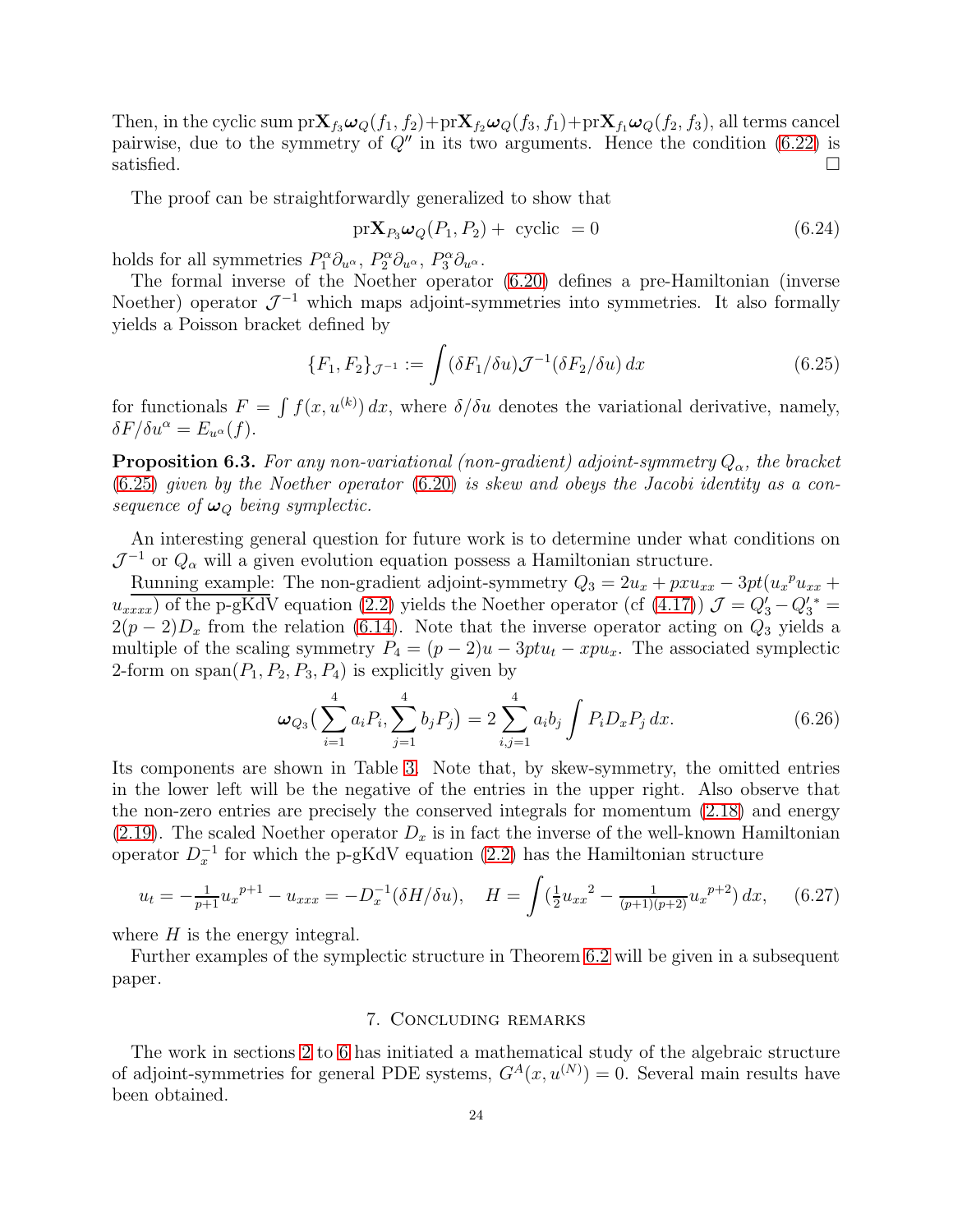Table 3. p-gKdV symplectic 2-form

<span id="page-24-0"></span>

|                     | $P_1$ $P_2$ $P_3$ |  |                                                       |
|---------------------|-------------------|--|-------------------------------------------------------|
|                     |                   |  |                                                       |
| $\mathit{\Gamma}_2$ |                   |  | $\left(\frac{4-p}{2}\right) \int u_x^2 dx$            |
| $\mathcal{F}_3$     |                   |  | $-\frac{1}{(p+1)(p+2)}u_x^p+2\right)dx$<br>$(u_{xx})$ |
|                     |                   |  |                                                       |

Three linear actions of symmetries on adjoint-symmetries have been derived. The first action  $S_{1P}$ : AdjSymm<sub>G</sub>  $\longrightarrow$  AdjSymm<sub>G</sub> comes from applying a symmetry to the determining equation for adjoint-symmetries. It yields a generalization of a better known action of symmetries on conservation law multipliers,  $\text{Mult}_{G} \stackrel{P}{\longrightarrow} \text{Mult}_{G}$ . The second action arises from a well-known formula that yields a conservation law multiplier,  $\Lambda_A \in \text{Mult}_{G}$ , from a pair consisting of a symmetry,  $P^{\alpha} \in \text{Symm}_G$ , and an adjoint-symmetry,  $Q_A \in \text{AdjSymm}_G$ . Since multipliers are adjoint-symmetries that satisfy certain extra (Helmholtz-type) conditions, the formula gives an action  $S_{1P}$ : AdjSymm<sub>G</sub>  $\stackrel{P}{\longrightarrow}$  Multr<sub>G</sub>  $\subseteq$  AdjSymm<sub>G</sub>. A third action  $S_{3P} := S_{1P} - S_{2P}$  has the feature that it is non-trivial only on adjoint-symmetries that are not multipliers.

For each of these linear actions, two different bilinear brackets on adjoint-symmetries have been constructed by use of the dual linear action  $S_Q(P) := S_P(Q)$  for a fixed adjointsymmetry. The first bracket is a pull-back of the symmetry commutator bracket and has the properties of a Lie bracket, whereas the second bracket does not involve the commutator structure of symmetries and is non-symmetric. Under certain algebraic conditions on  $S_Q$ , the brackets are well-defined on the entire space of adjoint-symmetries,  $\text{AdjSymm}_G$ .

In the case of Euler-Lagrange PDEs, the three symmetry actions themselves define bilinear brackets on symmetries, due to the identification  $\text{AdjSymm}_G = \text{Symm}_G$ . On variational symmetries, two of these brackets reduce to the commutator bracket, while the third bracket vanishes. Otherwise, the three brackets are different than the commutator bracket. Thus, symmetries can possess multiple (distinct) bracket structures.

The third symmetry action is able to produce a Noether (pre-symplectic) operator whenever a PDE system possesses an adjoint-symmetry that is not a multiplier. Furthermore, for evolution PDEs, this Noether operator gives rise to an associated symplectic 2-form which defines a Poisson bracket structure. In the case of Hamiltonian systems, the Poisson bracket yields an explicit Hamiltonian operator.

In general, the adjoint-symmetry brackets give a correspondence between symmetries and adjoint-symmetries, which can exist in the absence of any local variational structure (Hamiltonian or Lagrangian) for a PDE system. For the adjoint-symmetry commutator bracket, the correspondence constitutes a homomorphism of a Lie (sub) algebra of symmetries into a Lie algebra of adjoint-symmetries.

As shown by the example of the KdV equation in potential form, all of these structures are non-trivial, which indicates a very rich interplay among conservation laws, adjointsymmetries and symmetries, going beyond the connection provided by Noether's theorem and its modern generalization. Exploring this interplay more deeply will be an interesting broad aim for future work.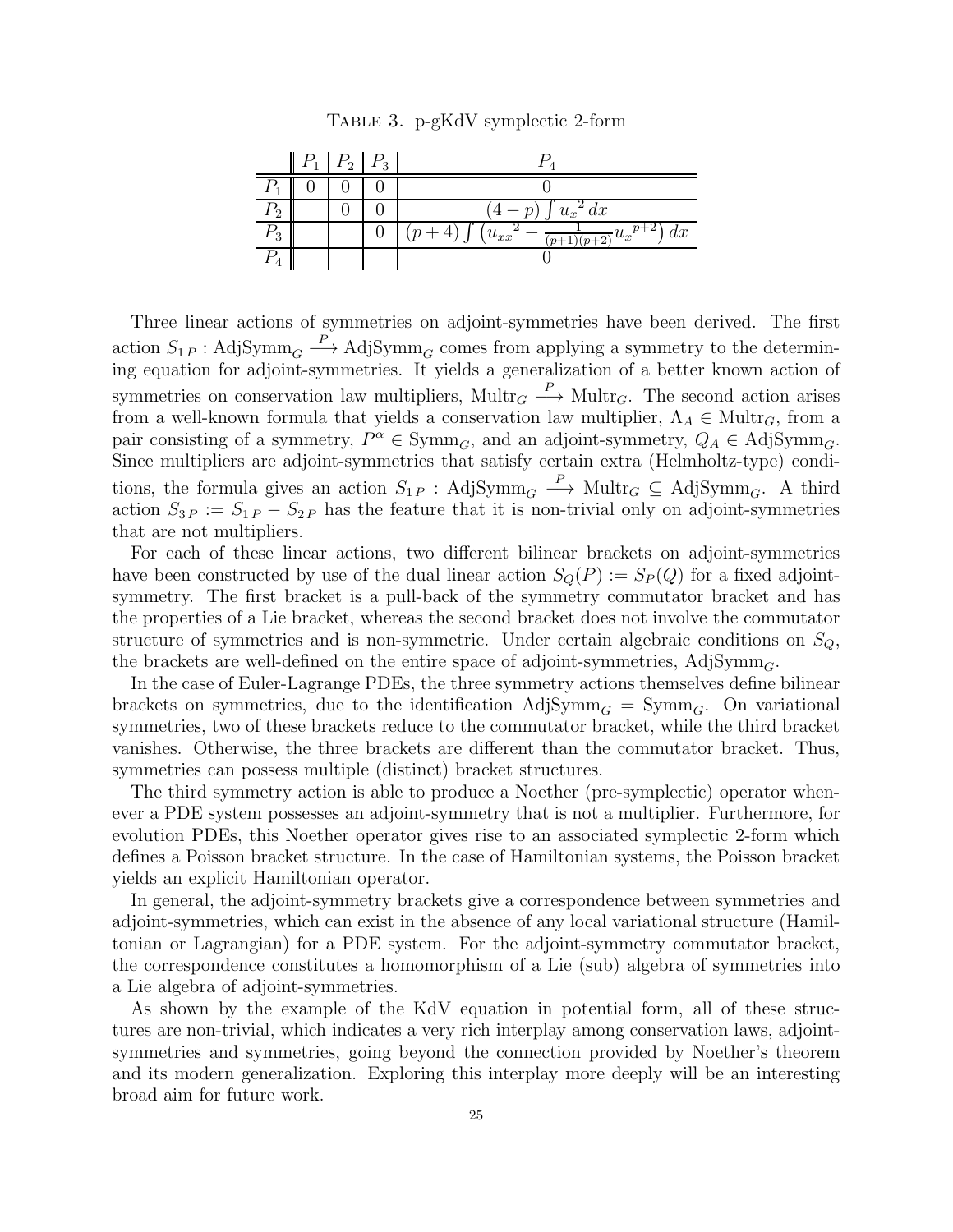#### **ACKNOWLEDGMENTS**

SCA is supported by an NSERC Discovery Grant and is grateful to Bao Wang for useful comments on an earlier version of part of this work.

This paper is dedicated to George Bluman: a wonderful colleague, research collaborator, and book co-author, who led me on my first steps into the beautiful subject of symmetries and their applications to differential equations. The results bring a full circle to the very fruitful work that we started together on multipliers and adjoint-symmetries more than two decades ago [\[8\]](#page-26-7).

### Appendix A. Calculus in jet space

General references are provided by Ref. [\[2,](#page-26-1) [5\]](#page-26-4).

The following notation is used:

 $x^i$ ,  $i = 1, \ldots, n$ , are independent variables;

 $u^{\alpha}, \alpha = 1, \ldots, m$ , are dependent variables;

 $u_i^{\alpha} = \frac{\partial u^{\alpha}}{\partial x^i}$  are partial derivatives;

 $\partial^k u$  is the set of all partial derivatives of u of order  $k \geq 0$ ;

 $u^{(k)}$  is set of all partial derivatives of u with all orders up to  $k \geq 0$ ;

Multi-indices 
$$
\begin{cases} I = \emptyset, & u_I^{\alpha} = u^{\alpha}, \quad |I| = 0 \\ I = \{i_1, \dots, i_N\}, & u_I^{\alpha} = u_{i_1 \dots i_N}^{\alpha}, \quad |I| = N \ge 1 \end{cases}
$$

Summation convention: sum over any repeated (multi-) index in an expression.

Jet space is the coordinate space  $J = (x^i, u^{\alpha}, u_i^{\alpha}, \ldots)$ , and  $J^{(k)} = (x, u^{(k)})$  is the finite subspace of order  $k \geq 0$ .

Total derivatives in jet space are defined by

$$
D_i = \partial_{x^i} + u_i^{\alpha} \partial_{u^{\alpha}} + \cdots, \quad i = 1, \dots, n
$$
\n(A.1)

The Frechet derivative of a function  $f$  on jet space is defined by

$$
(f')_{\alpha} = f_{u_I^{\alpha}} D_I \tag{A.2}
$$

which acts on functions  $F^{\alpha}$ . The Frechet second-derivative is given by the expression

$$
f''(F_1, F_2) = f_{u_I^{\alpha} u_J^{\beta}}(D_I F_1^{\alpha})(D_J F_2^{\beta})
$$
\n(A.3)

which is symmetric in the pair of functions  $(F_1^{\alpha}, F_2^{\alpha})$ . The adjoint of the Frechet derivative of  $f$  is defined by

$$
(f'^*)_{\alpha} = D_I^* f_{u_I^{\alpha}} = (-1)^{|I|} D_I f_{u_I^{\alpha}}
$$
\n(A.4)

which acts on functions  $F$ , where the righthand side is a composition of operators.

The Euler operator (variational derivative) is defined by

$$
E_{u^{\alpha}} = (-1)^{|I|} D_I \partial_{u_I^{\alpha}} \tag{A.5}
$$

It has the property that  $E_{u^{\alpha}}(f) = 0$  holds identically iff  $f = D_i F^i$  for some vector function  $F^{i}(x, u^{(k)})$ . The product rule for the Euler operator is given by

$$
E_{u^{\alpha}}(f_1 f_2) = f_1^{\prime *}(f_2)_{\alpha} + f_2^{\prime *}(f_1)_{\alpha} \tag{A.6}
$$

The higher Euler operators are defined similarly

<span id="page-25-0"></span>
$$
E_{u^{\alpha}}^{I} = {I \choose J} (-1)^{|I/J|} D_{I/J} \partial_{u_{I}^{\alpha}}
$$
\n(A.7)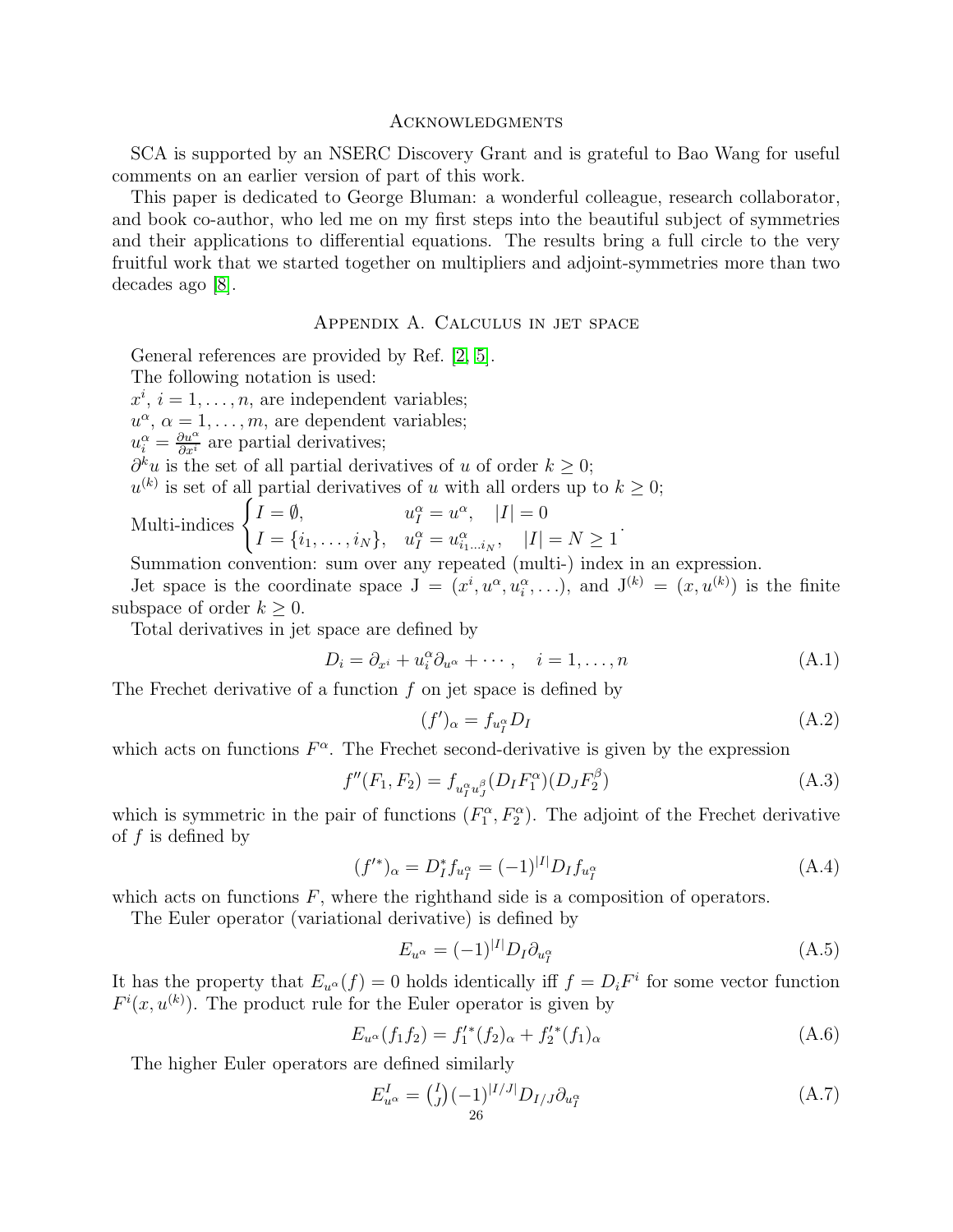See Ref. [\[2,](#page-26-1) [5\]](#page-26-4) for their properties.

Some useful relations:

$$
f'(F) = F^{\alpha} E_{u^{\alpha}}(f) + D_i \Gamma^i(F; f), \quad \Gamma^i(F; f) = (D_I F^{\alpha}) E_{u^{\alpha}_{iI}}(f); \tag{A.8}
$$

$$
Hf'(F) - Ff'^{*}(H) = D_i\Psi^i(H, F), \quad \Psi^i(H, F) = (D_I H)(D_J F^{\alpha})(-1)^{|I|} E^I_{u^{\alpha}_J}(f); \tag{A.9}
$$

$$
f'(F) = \text{pr}\mathbf{X}_F f, \quad \mathbf{X}_F = F^\alpha \partial_{u^\alpha}, \quad \text{pr}\mathbf{X}_F = (D_I F^\alpha) \partial_{u_I^\alpha}; \tag{A.10}
$$

$$
[F_1, F_2] = \text{pr} \mathbf{X}_{F_1} F_2 - \text{pr} \mathbf{X}_{F_2} F_1 = F_2'(F_1) - F_1'(F_2); \tag{A.11}
$$

$$
[\text{pr}\mathbf{X}_{F_1}, \text{pr}\mathbf{X}_{F_2}] = \text{pr}\mathbf{X}_{[F_1, F_2]};\tag{A.12}
$$

and

$$
(\text{pr}\mathbf{X}_F f') = (\text{pr}\mathbf{X}_F f)' - f'F';\tag{A.13}
$$

$$
(\text{pr}\mathbf{X}_F f'^*) = (\text{pr}\mathbf{X}_F f)'^* - F'^* f'^*.
$$
\n(A.14)

## <span id="page-26-20"></span><span id="page-26-19"></span>**REFERENCES**

- <span id="page-26-1"></span><span id="page-26-0"></span>[1] L.V. Ovsiannikov, Group Analysis of Differential Equations, Academic Press: New York, 1982.
- <span id="page-26-2"></span>[2] P.J. Olver, Applications of Lie Groups to Differential Equations, Springer-Verlag, New York, 1993.
- [3] G.W. Bluman, A. Cheviakov, S.C. Anco, Applications of Symmetry Methods to Partial Differential Equations, Springer, New York, 2009.
- <span id="page-26-3"></span>[4] I.S. Krasil'shchik and A.M. Vinogradov (eds.), Symmetries and Conservation Laws for Differential Equations of Mathematical Physics, Translations of Mathematical Monographs 182, Amer. Math. Soc.:Providence, 1999.
- <span id="page-26-4"></span>[5] S.C. Anco, Generalization of Noether's theorem in modern form to non-variational partial differential equations. In: Recent progress and Modern Challenges in Applied Mathematics, Modeling and Computational Science (eds. R. Melnik et al). Fields Institute Communications, Volume 79, 2017.
- <span id="page-26-6"></span><span id="page-26-5"></span>[6] L. Martinez Alonso, On the Noether map, Lett. Math. Phys. 3 (1979), 419–424.
- <span id="page-26-7"></span>[7] V.V. Zharinov, Lecture notes on geometrical aspects of partial differential equations, Series on Soviet and East European Mathematics, Vol. 9., World Scientific: River Edge, 1992.
- [8] S.C. Anco and G. Bluman, Direct construction of conservation laws from field equations, Phys. Rev. Lett. 78 (1997), 2869–2873.
- <span id="page-26-8"></span>[9] S.C. Anco and G. Bluman, Direct construction method for conservation laws of partial differential equations Part II: General treatment, Euro. J. Appl. Math. 41 (2002), 567–585.
- <span id="page-26-9"></span>[10] W. Sarlet, F. Cantrijn, M. Crampin, Pseudo-symmetries, Noether's theorem and the adjoint equations, J. Phys. A 20 (1987), 1365–1376.
- <span id="page-26-10"></span>[11] W. Sarlet, G.E. Prince, M. Crampin, Adjoint symmetries for time-independent second order equations, J. Phys. A 23 (1990), 1335–1347.
- <span id="page-26-12"></span><span id="page-26-11"></span>[12] M. Blaszak, Multi-Hamiltonian Theory of Dynamical Systems, Springer: Heildelberg, Germany, 1998.
- <span id="page-26-13"></span>[13] V.V. Sokolov, Algebraic structures in integrability, World Scientific, 2020.
- [14] S.C. Anco, On the incompleteness of Ibragimov's conservation law theorem and its equivalence to a standard formula using symmetries and adjoint-symmetries, Symmetry 9(3) (2017), 33 (28 pages).
- <span id="page-26-15"></span><span id="page-26-14"></span>[15] S.C. Anco, Symmetry properties of conservation laws, Int. J. Mod. Phys. B 30 (2016), 1640004.
- [16] S.C. Anco, A. Kara, Symmetry-invariant conservation laws of partial differential equations, Euro. J. Appl. Math. 29 (2018), 78–117.
- <span id="page-26-16"></span>[17] S.C. Anco, B. Wang, A formula for symmetry recursion operators from non-variational symmetries of partial differential equations. Lett. Math. Phys. 111 (2021), 70.
- <span id="page-26-17"></span>[18] B. Fuchssteiner, A.S. Fokas, Symplectic structures, their Backlund transformations and hereditary symmetries, Physica D 4 (1981), 47–66.
- <span id="page-26-18"></span>[19] S.C. Anco and G. Bluman, Direct construction method for conservation laws of partial differential equations Part I: Examples of conservation law classifications, Euro. Jour. Appl. Math. 13 (2002), 545–566.